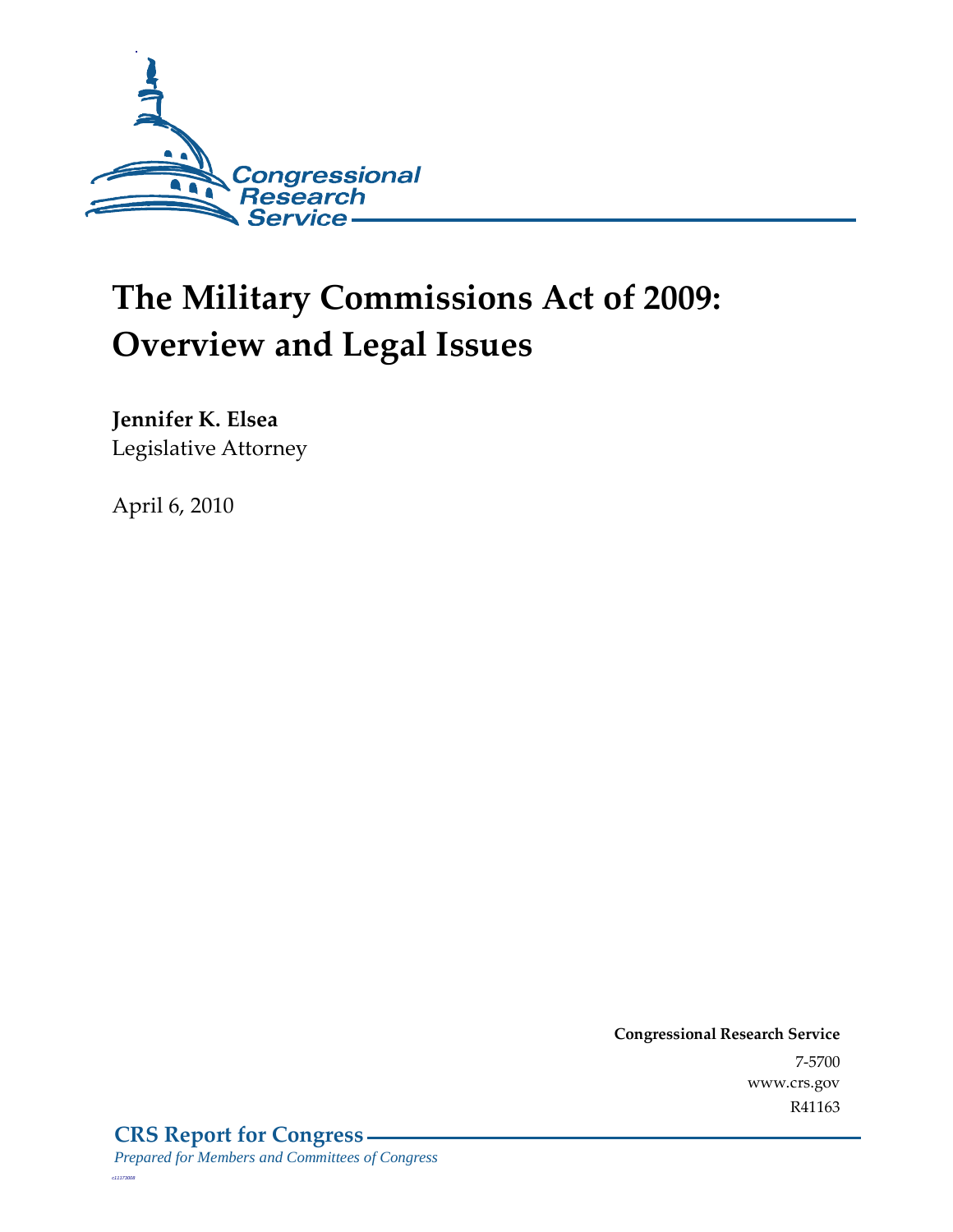| <b>Report Documentation Page</b>                                                                                                                                                                                                                                                                                                                                                                                                                                                                                                                                                                                                                                                                                                                                                                                                                                   |                                                                 |                |                                                     | Form Approved<br>OMB No. 0704-0188 |                            |
|--------------------------------------------------------------------------------------------------------------------------------------------------------------------------------------------------------------------------------------------------------------------------------------------------------------------------------------------------------------------------------------------------------------------------------------------------------------------------------------------------------------------------------------------------------------------------------------------------------------------------------------------------------------------------------------------------------------------------------------------------------------------------------------------------------------------------------------------------------------------|-----------------------------------------------------------------|----------------|-----------------------------------------------------|------------------------------------|----------------------------|
| Public reporting burden for the collection of information is estimated to average 1 hour per response, including the time for reviewing instructions, searching existing data sources, gathering and<br>maintaining the data needed, and completing and reviewing the collection of information. Send comments regarding this burden estimate or any other aspect of this collection of information,<br>including suggestions for reducing this burden, to Washington Headquarters Services, Directorate for Information Operations and Reports, 1215 Jefferson Davis Highway, Suite 1204, Arlington<br>VA 22202-4302. Respondents should be aware that notwithstanding any other provision of law, no person shall be subject to a penalty for failing to comply with a collection of information if it<br>does not display a currently valid OMB control number. |                                                                 |                |                                                     |                                    |                            |
| 1. REPORT DATE<br>06 APR 2010                                                                                                                                                                                                                                                                                                                                                                                                                                                                                                                                                                                                                                                                                                                                                                                                                                      | 2. REPORT TYPE                                                  |                | <b>3. DATES COVERED</b><br>00-00-2010 to 00-00-2010 |                                    |                            |
| <b>4. TITLE AND SUBTITLE</b>                                                                                                                                                                                                                                                                                                                                                                                                                                                                                                                                                                                                                                                                                                                                                                                                                                       |                                                                 |                |                                                     | 5a. CONTRACT NUMBER                |                            |
|                                                                                                                                                                                                                                                                                                                                                                                                                                                                                                                                                                                                                                                                                                                                                                                                                                                                    | The Military Commissions Act of 2009: Overview and Legal Issues |                |                                                     | <b>5b. GRANT NUMBER</b>            |                            |
|                                                                                                                                                                                                                                                                                                                                                                                                                                                                                                                                                                                                                                                                                                                                                                                                                                                                    |                                                                 |                |                                                     |                                    | 5c. PROGRAM ELEMENT NUMBER |
| 6. AUTHOR(S)                                                                                                                                                                                                                                                                                                                                                                                                                                                                                                                                                                                                                                                                                                                                                                                                                                                       |                                                                 |                |                                                     | <b>5d. PROJECT NUMBER</b>          |                            |
|                                                                                                                                                                                                                                                                                                                                                                                                                                                                                                                                                                                                                                                                                                                                                                                                                                                                    |                                                                 |                |                                                     | 5e. TASK NUMBER                    |                            |
|                                                                                                                                                                                                                                                                                                                                                                                                                                                                                                                                                                                                                                                                                                                                                                                                                                                                    |                                                                 |                |                                                     | 5f. WORK UNIT NUMBER               |                            |
| 7. PERFORMING ORGANIZATION NAME(S) AND ADDRESS(ES)<br><b>Congressional Research Service, Library of Congress, 101 Independence</b><br>Ave., SE, Washington, DC, 20540-7500                                                                                                                                                                                                                                                                                                                                                                                                                                                                                                                                                                                                                                                                                         |                                                                 |                | 8. PERFORMING ORGANIZATION<br><b>REPORT NUMBER</b>  |                                    |                            |
| 9. SPONSORING/MONITORING AGENCY NAME(S) AND ADDRESS(ES)                                                                                                                                                                                                                                                                                                                                                                                                                                                                                                                                                                                                                                                                                                                                                                                                            |                                                                 |                |                                                     | 10. SPONSOR/MONITOR'S ACRONYM(S)   |                            |
|                                                                                                                                                                                                                                                                                                                                                                                                                                                                                                                                                                                                                                                                                                                                                                                                                                                                    |                                                                 |                | <b>11. SPONSOR/MONITOR'S REPORT</b><br>NUMBER(S)    |                                    |                            |
| 12. DISTRIBUTION/AVAILABILITY STATEMENT<br>Approved for public release; distribution unlimited                                                                                                                                                                                                                                                                                                                                                                                                                                                                                                                                                                                                                                                                                                                                                                     |                                                                 |                |                                                     |                                    |                            |
| <b>13. SUPPLEMENTARY NOTES</b>                                                                                                                                                                                                                                                                                                                                                                                                                                                                                                                                                                                                                                                                                                                                                                                                                                     |                                                                 |                |                                                     |                                    |                            |
| 14. ABSTRACT                                                                                                                                                                                                                                                                                                                                                                                                                                                                                                                                                                                                                                                                                                                                                                                                                                                       |                                                                 |                |                                                     |                                    |                            |
| <b>15. SUBJECT TERMS</b>                                                                                                                                                                                                                                                                                                                                                                                                                                                                                                                                                                                                                                                                                                                                                                                                                                           |                                                                 |                |                                                     |                                    |                            |
| 16. SECURITY CLASSIFICATION OF:<br>17. LIMITATION OF                                                                                                                                                                                                                                                                                                                                                                                                                                                                                                                                                                                                                                                                                                                                                                                                               |                                                                 |                | 18. NUMBER                                          | 19a. NAME OF                       |                            |
| <b>ABSTRACT</b><br>a. REPORT<br>b. ABSTRACT<br>c. THIS PAGE<br>Same as<br>unclassified<br>unclassified<br>unclassified<br><b>Report (SAR)</b>                                                                                                                                                                                                                                                                                                                                                                                                                                                                                                                                                                                                                                                                                                                      |                                                                 | OF PAGES<br>56 | <b>RESPONSIBLE PERSON</b>                           |                                    |                            |

**Standard Form 298 (Rev. 8-98)**<br>Prescribed by ANSI Std Z39-18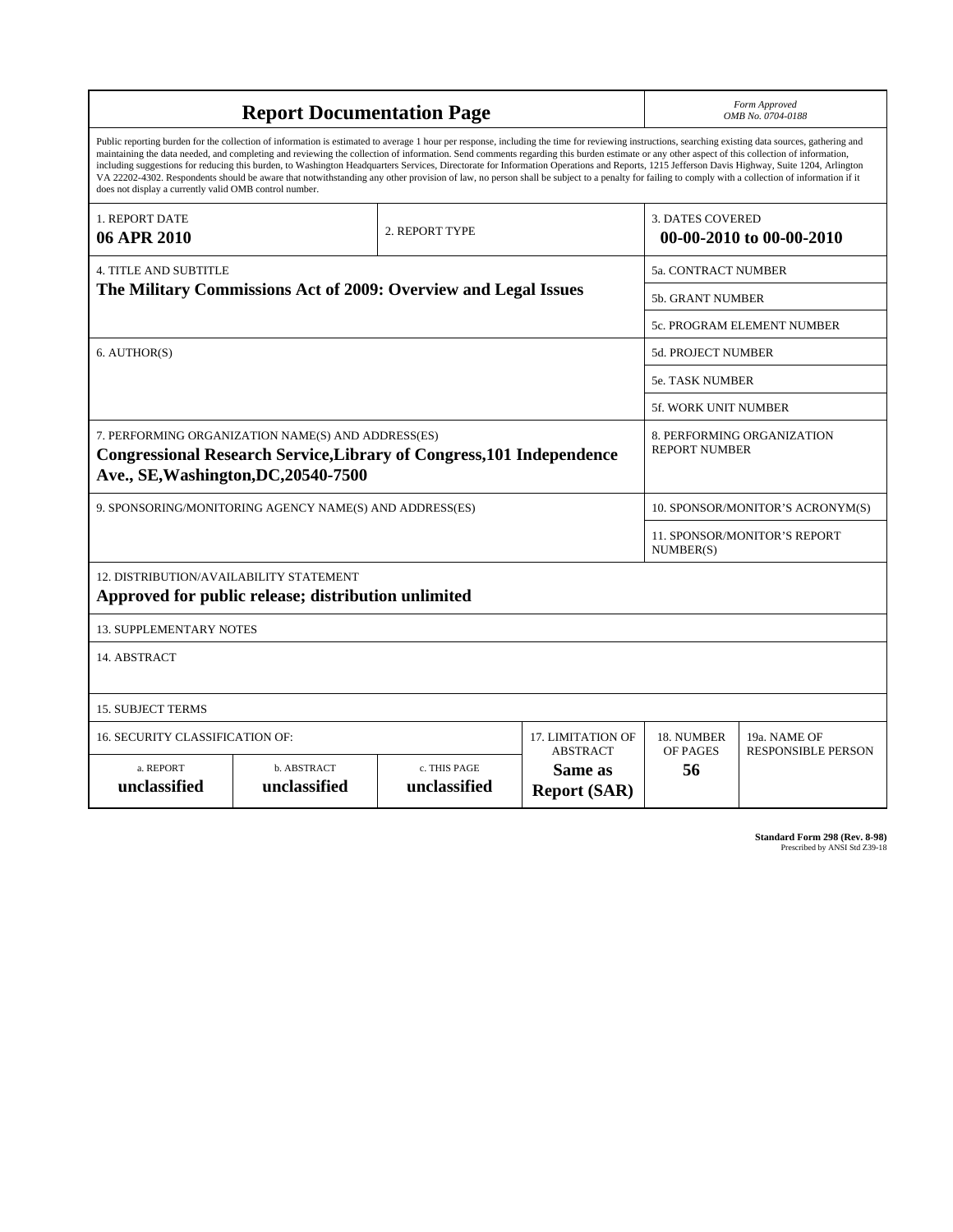# **Summary**

.

On November 13, 2001, President Bush issued a Military Order (M.O.) pertaining to the detention, treatment, and trial of certain non-citizens in the war against terrorism. Military commissions pursuant to the M.O. began in November 2004 against four persons declared eligible for trial, but the Supreme Court in *Hamdan v. Rumsfeld* invalidated the military commissions as improper under the Uniform Code of Military Justice (UCMJ). To permit military commissions to go forward, Congress approved the Military Commissions Act of 2006 (MCA), conferring authority to promulgate rules that depart from the strictures of the UCMJ and possibly U.S. international obligations. Military commissions proceedings were reinstated and resulted in three convictions.

Upon taking office in 2009, President Obama temporarily halted military commissions to review their procedures as well as the detention program at Guantánamo Bay in general, pledging to close the prison facilities there by January 2010, a deadline that passed unmet. The Secretary of Defense was also required to take steps to ensure that all proceedings before military commissions and the United States Court of Military Commission Review were halted, although some pretrial proceedings continued to take place. One case was moved to a federal district court.

In May, 2009, the Obama Administration announced that it was considering restarting the military commission system with some changes to the procedural rules. Congress enacted the Military Commissions Act of 2009 (MCA 2009) as part of the Department of Defense Authorization Act (NDAA) for FY2010, P.L. 111-84, to provide some reforms the Administration supported and to make other amendments to the Military Commissions Act, as described in this report. The plan to transfer five "high value detainees" to New York for trial in federal court, announced in November, 2009, has been placed on hold due to resistance from Congress and some New York officials. (See H.R. 4738, S. 2977, H.R. 4588, H.R. 4556, H.R. 4463, and H.R. 4127)

This report provides a background and analysis comparing military commissions as envisioned under the revised MCA to those established by the MCA 2006. After reviewing the history of the implementation of military commissions in the "global war on terrorism," the report provides an overview of the procedural safeguards provided in the MCA. Finally, the report provides two tables comparing the MCA as amended by the MCA 2009 to the original MCA enacted in 2006 and to general courts-martial. The first table describes the composition and powers of the military tribunals, as well as their jurisdiction. The second table, which compares procedural safeguards in courts-martial to the MCA as enacted and as amended, follows the same order and format used in CRS Report RL31262, *Selected Procedural Safeguards in Federal, Military, and International Courts* as well as CRS Report R40932, *Comparison of Rights in Military Commission Trials and Trials in Federal Criminal Court*, by Jennifer K. Elsea, to facilitate comparison with safeguards provided in federal court and international criminal tribunals. For pending legislation about military commissions, see CRS Report R40754, *Guantanamo Detention Center: Legislative Activity in the*  $111^{th}$  *Congress*, by Anna C. Henning.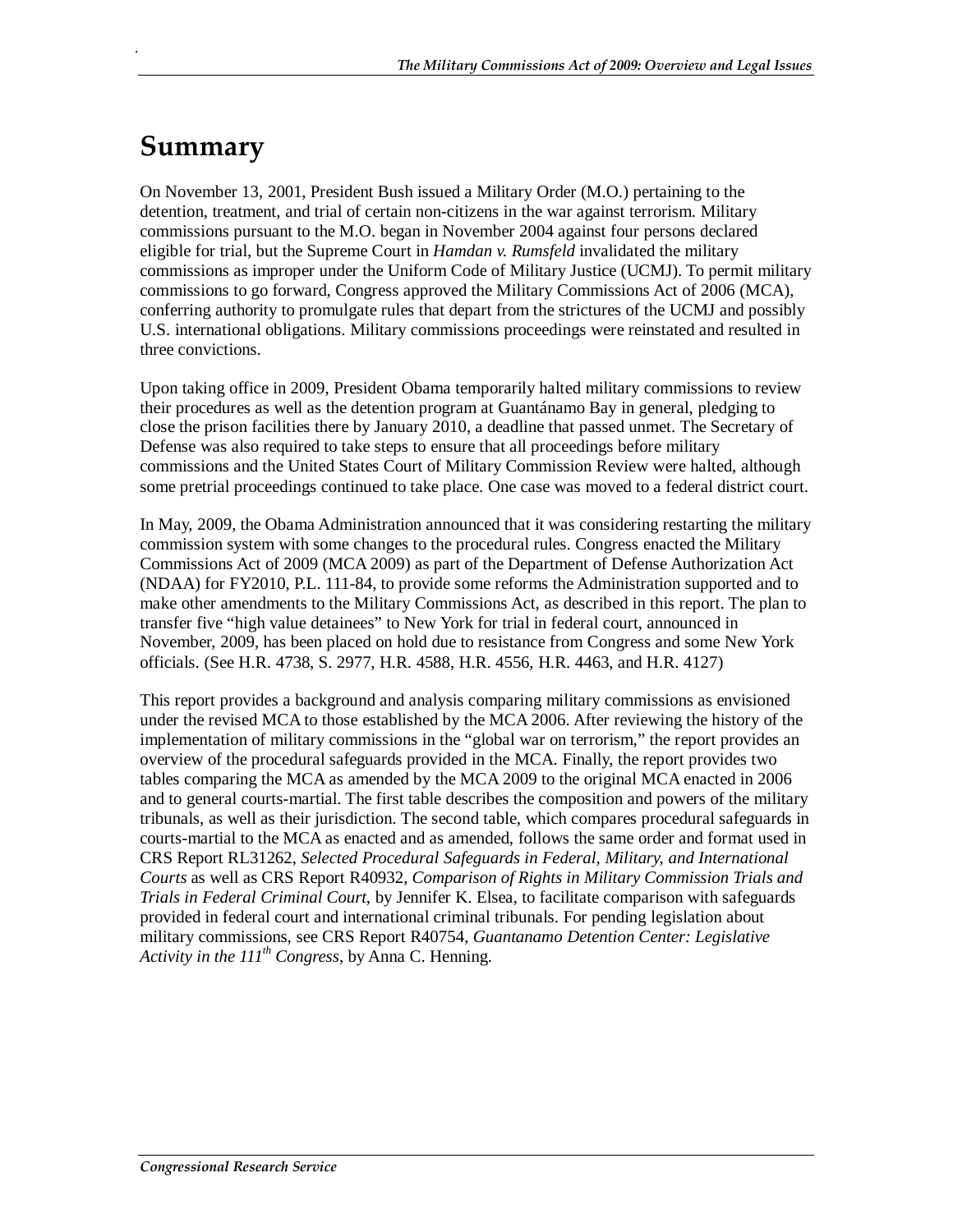# Contents

| Privilege Against Self-Incrimination (Freedom from Compelled Testimony)  46        |  |
|------------------------------------------------------------------------------------|--|
| Right to Examine or Have Examined Adverse Witnesses (Hearsay and Classified        |  |
| Right to Compulsory Process to Obtain Witnesses and Other Evidence (Discovery)  48 |  |
|                                                                                    |  |
|                                                                                    |  |
|                                                                                    |  |
|                                                                                    |  |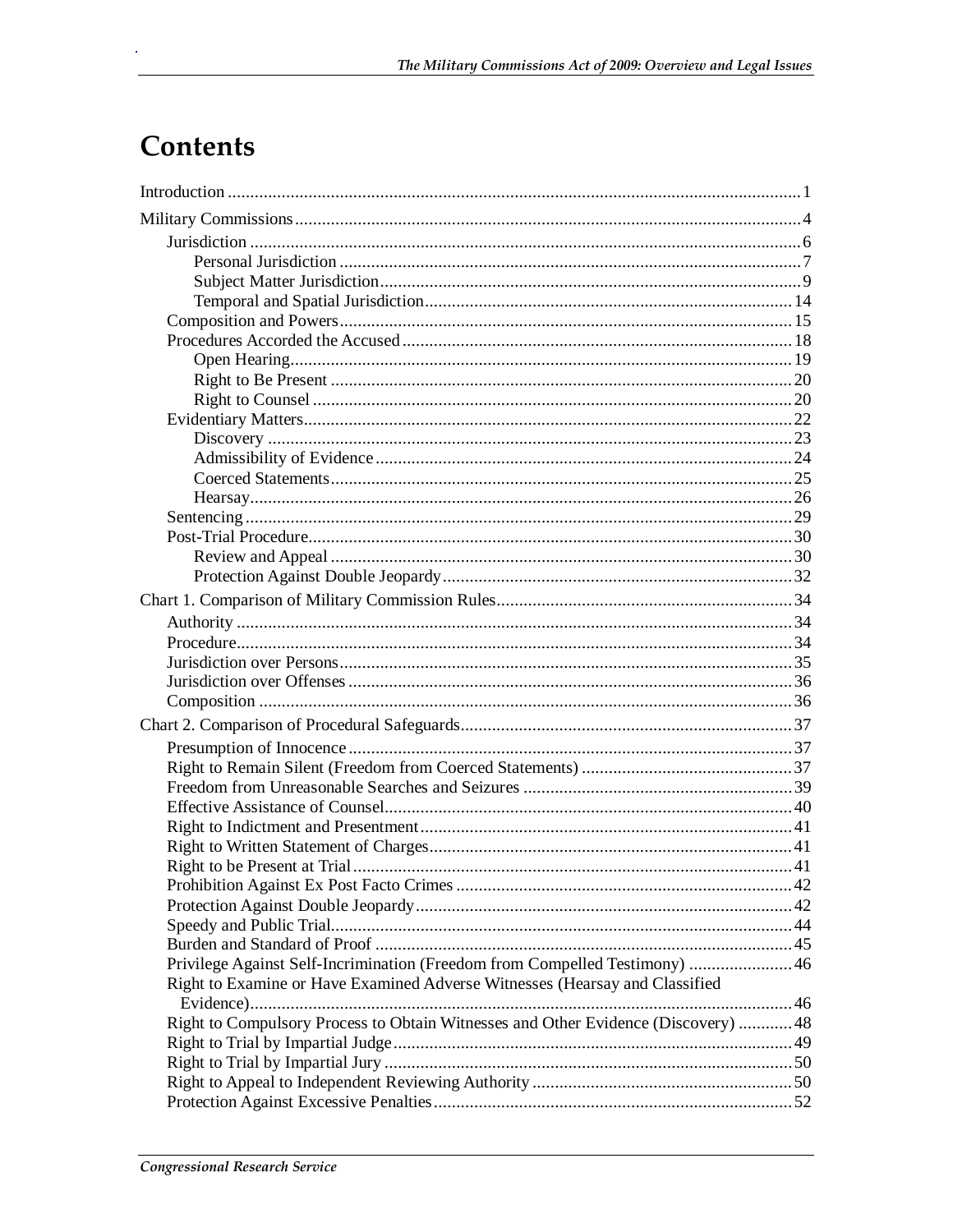## **Contacts**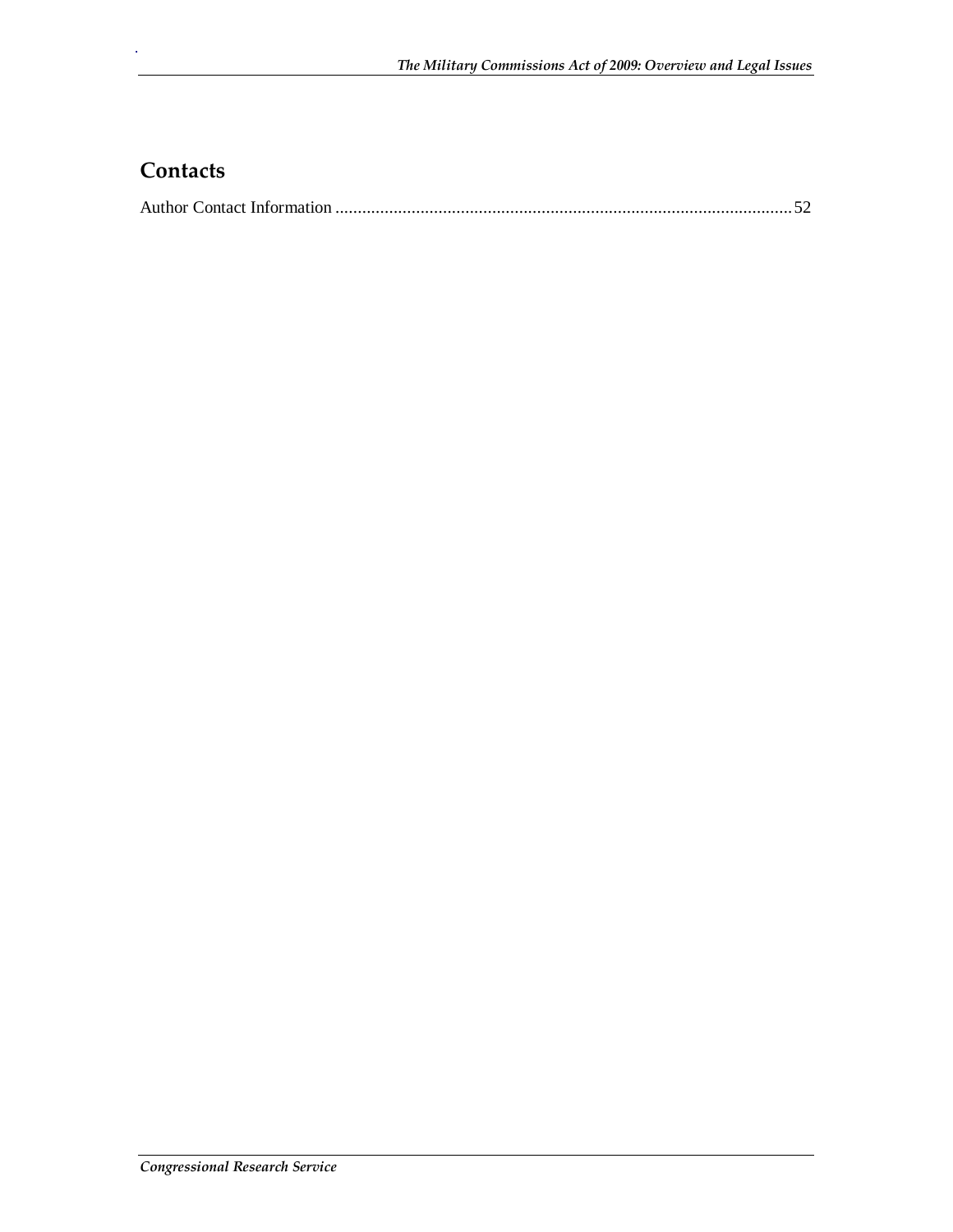# **Introduction**

.

The use of military commissions to try suspected terrorists has been the focus of intense debate (as well as significant litigation) since President Bush in November, 2001 issued his original Military Order authorizing such trials.<sup>1</sup> The M.O. specified that persons subject to it would have no recourse to the U.S. court system to appeal a verdict or obtain any other sort of relief, but the Supreme Court essentially invalidated that provision in its 2004 opinion, *Rasul v. Bush*.<sup>2</sup> In response, Congress enacted the Detainee Treatment Act of 2005 (DTA).<sup>3</sup> The DTA did not authorize military commissions, but amended title 28, U.S. Code to revoke all judicial jurisdiction over habeas claims by persons detained as "enemy combatants," and it created jurisdiction in the Court of Appeals for the District of Columbia Circuit to hear appeals of final decisions of military commissions.

The Supreme Court, after finding that Congress's efforts to strip it of jurisdiction did not apply to a case already pending before the Court, *Hamdan v. Rumsfeld*, invalidated the military commission system established by presidential order. The Court held that although Congress had in general authorized the use of military commissions, such commissions were required to follow procedural rules as similar as possible to courts-martial proceedings, as required by the Uniform Code of Military Justice (UCMJ).<sup>5</sup> In response, Congress promptly passed the Military Commissions Act of 2006 (MCA 2006) $6$  to authorize military commissions and establish procedural rules that are modeled after, but depart from in some significant ways, the UCMJ. The MCA 2006 also amended the Detainee Treatment Act in order to strip the judiciary of habeas

<sup>1&</sup>lt;br><sup>1</sup> Detention, Treatment, and Trial of Certain Non-Citizens in the War Against Terrorism §1(a), 66 Fed. Reg. 57,833 (November 16, 2001) (hereinafter "M.O."). President Bush subsequently determined that 20 of the detainees at the U.S. Naval Station in Guantánamo Bay held in connection with the conflict were subject to the M.O., and 10 were eventually charged for trial before military commissions. *See* Press Release, Department of Defense, President Determines Enemy Combatants Subject to His Military Order (July 3, 2003), *available at* http://www.defense.gov/ releases/release.aspx?releaseid=5511. According to the Defense Department, that determination is effectively "a grant of [military] jurisdiction over the person." *See* John Mintz, *6 Could Be Facing Military Tribunals*, WASH. POST, July 4, 2003, at A1. In 2004, nine additional detainees were determined to be eligible. *See* Press Release, Department of Defense, Presidential Military Order Applied to Nine More Combatants (July 7, 2004), *available a*  thttp://www.defenselink.mil/releases/release.aspx?releaseid=7525. In November 2005, five more detainees were charged. *See* Press Release, Department of Defense, Military Commission Charges Approved (November 7, 2005), *available at* http://www.defense.gov/releases/release.aspx?releaseid=9052.

<sup>&</sup>lt;sup>2</sup> Rasul v. Bush, 542 U.S. 466 (2004). Persons subject to the M.O. were described as not privileged to "seek any remedy or maintain any proceeding, directly or indirectly" in federal or state court, the court of any foreign nation, or any international tribunal. M.O. at § 7(b). However, the Bush Administration shortly thereafter indicated that defendants were not intended to be precluded from petitioning a federal court for a writ of habeas. *See* Alberto R. Gonzales, *Martial Justice, Full and Fair*, NEW YORK TIMES (op-ed), November 30, 2001. The government did not rely on the M.O. as the legal basis for asserting detainees had no right to pursue writs of habeas corpus, but the Court's opinion served as a warning that military commission verdicts would be subject to collateral review. For a summary of *Rasul* and related cases, see CRS Report RS21884, *The Supreme Court 2003 Term: Summary and Analysis of Opinions Related to Detainees in the War on Terrorism*, by Jennifer K. Elsea.

<sup>&</sup>lt;sup>3</sup> Title 10 of P.L. 109-148 and Title 14 of P.L. 109-163. The two versions of the Detainee Treatment Act (DTA) were identical as enacted, but subsequent amendments have resulted in some differences in the text.

<sup>4</sup> Hamdan v. Rumsfeld, 548 U.S. 557 (2006), *rev'g* 415 F.3d 33 (D.C. Cir. 2005). For an analysis of the case, see CRS Report RS22466, *Hamdan v. Rumsfeld: Military Commissions in the "Global War on Terrorism,"* by Jennifer K. Elsea.

<sup>5</sup> 10 U.S.C. § 801 *et seq*. Military commissions were said to be authorized pursuant to 10 U.S.C. §§ 821 and 836.

<sup>6</sup> P.L. 109-366, 120 Stat. 2600, codified at chapter 47a of title 10, U.S. Code.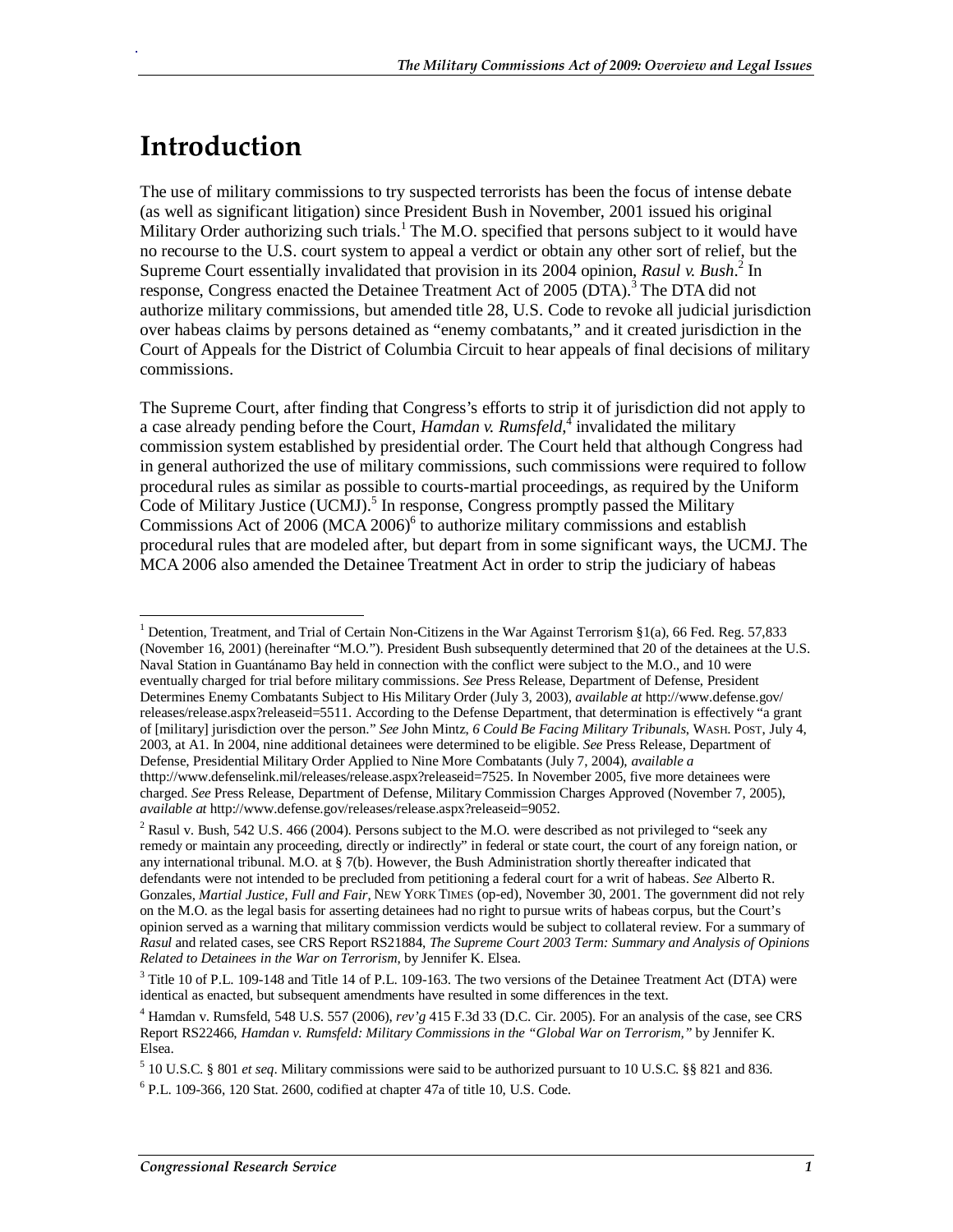jurisdiction in all cases brought by detainees, including pending cases, $\frac{7}{1}$  but the Supreme Court held that provision to be an unconstitutional suspension of the Writ of Habeas Corpus.<sup>8</sup>

The Department of Defense issued regulations for the conduct of military commissions pursuant to the MCA 2006 $^9$  and restarted the military commission proceedings, which have resulted in three convictions to date. One detainee, David Matthew Hicks of Australia, was convicted of material support to terrorism pursuant to a plea agreement in  $2007$ .<sup>10</sup> In 2008, Salim Hamdan was found guilty of one count of providing material support for terrorism and sentenced to 66 months' imprisonment, but credited with five years' time served.<sup>11</sup> Both men are now free from detention. Ali Hamza Ahmad Suliman al Bahlul of Yemen was found guilty of multiple counts of conspiracy and solicitation to commit certain war crimes and of providing material support for terrorism in connection with his role as Al Qaeda's "propaganda chief."<sup>12</sup> He refused representation and boycotted most of his trial, and was subsequently sentenced to life imprisonment. His case is on review.

No challenge to military commissions under the MCA 2006 has reached the Supreme Court. President Obama halted the proceedings upon taking office in January, 2009 in order to review whether to continue their use. The President issued an Executive Order requiring that the Guantánamo detention facility be closed no later than a year from the date of the Order.<sup>13</sup> The Order requires specified officials to review all Guantánamo detentions to assess whether the detainee should continue to be held by the United States, transferred or released to another country, or be prosecuted by the United States for criminal offenses.<sup>14</sup> The Secretary of Defense was also required to take steps to ensure that all proceedings before military commissions and the United States Court of Military Commission Review were halted, although some pretrial proceedings continued to take place. One case was moved to a federal district court.<sup>15</sup>

 $\frac{1}{7}$  P.L. 109-366 § 7.

<sup>8</sup> Boumediene v. Bush, 533 U.S. 723 (2008). For an analysis of the case, see CRS Report RL33180, *Enemy Combatant Detainees: Habeas Corpus Challenges in Federal Court*, by Jennifer K. Elsea and Michael John Garcia.

<sup>9</sup> Department of Defense, The Manual for Military Commissions ["M.M.C."], January 18, 2007, *available at*  http://www.defenselink.mil/news/MANUAL%20FOR%20MILITARY%20COMMISSIONS%202007%20signed.pdf.

<sup>&</sup>lt;sup>10</sup> Press release, Department of Defense, Detainee Convicted of Terrorism Charge at Guantánamo Trial" (March 30, 2007), *available at* http://www.defenselink.mil/releases/release.aspx?releaseid=10678. Hicks was sentenced to seven years' confinement. As part of his pretrial agreement, his sentence was limited to nine months confinement to be served in Australia, with six years and three months suspended.

<sup>11</sup> Press release, Department of Defense, Detainee Transfer Announced (Nov. 28, 2008), *available at* http://www.defenselink.mil/releases/release.aspx?releaseid=12372.

<sup>12</sup> Press release, Department of Defense, Detainee Sentenced To Life In Prison (Nov. 3, 2008), *available at* http://www.defenselink.mil/releases/release.aspx?releaseid=12331.

<sup>&</sup>lt;sup>13</sup> Executive Order 13492, Review and Disposition of Individuals Detained at the Guantánamo Bay Naval Base and Closure of Detention Facilities, 74 Fed. Reg. 4,897 (Jan. 22, 2009) [hereinafter "Executive Order"].

<sup>&</sup>lt;sup>14</sup> *Id.* at § 4. The Order specifies that the review shall be conducted by the Attorney General (who shall also coordinate the review process), the Secretary of Defense, the Secretary of State, the Secretary of Homeland Security, the Director of National Intelligence, the Chairman of the Joint Chiefs of Staff, as well as other officers or full- or part-time employees of the U.S. government (as determined by the Attorney General, with the concurrence of the relevant department head) with intelligence, counterterrorism, military, or legal expertise.

<sup>&</sup>lt;sup>15</sup> Press Release, Department of Justice, Ahmed Ghailani Transferred from Guantánamo Bay to New York for Prosecution on Terror Charges (June 9, 2009), *available at* http://www.justice.gov/opa/pr/2009/June/09-ag-563.html*.*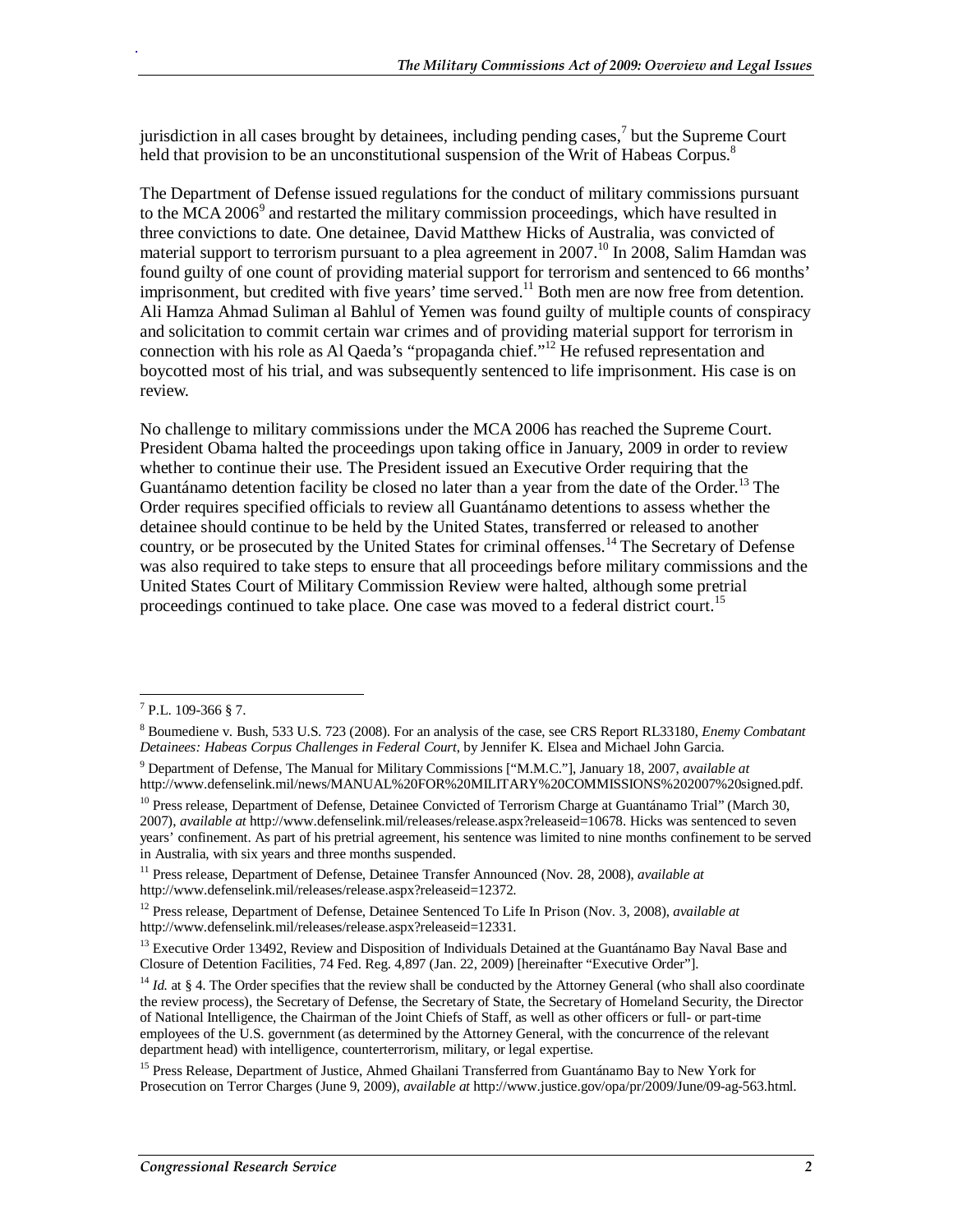In May, 2009, the Obama Administration announced that it was considering restarting the military commission system with some changes to the procedural rules.<sup>16</sup> The Department of Defense informed Congress about modifications to the Manual for Military Commissions, to take effect July 14, 2009.<sup>17</sup> The Senate passed the Military Commissions Act of 2009 (MCA 2009) as part of the Department of Defense Authorization Act (NDAA) for FY2010, S. 1391, to provide some reforms the Administration supported and to make other amendments to the Military Commissions Act, as described below. The bill that emerged from conference (H.R. 2647) contained some, but not all, of the proposals submitted by the Obama Administration, and was enacted October 28, 2009, P.L. 111-84.

President Obama's Detention Policy Task Force issued a preliminary report July 20, 2009, reaffirming that the White House considers military commissions to be an appropriate forum for trying some cases involving suspected violations of the laws of the war, although federal criminal court would be the preferred forum for trials of detainees.<sup>18</sup> The disposition of each case is to be assigned to a team comprised of Department of Justice (DOJ) and Department of Defense (DOD) personnel, including prosecutors from the Office of Military Commissions. Appended to the report was a set of criteria to govern the disposition of cases involving Guantánamo detainees. This protocol identifies three broad categories of factors to be taken into consideration:

- Strength of interest, namely, the nature and gravity of offenses or underlying conduct; identity of victims; location of offense; location and context in which the individual was apprehended; and the conduct of the investigation.
- Efficiency, namely, protection of intelligence source and methods; venue; number of defendants; foreign policy concerns; legal or evidentiary problems; efficiency and resource concerns.
- Other prosecution considerations, namely, the extent to which the forum and offenses that can be tried there permit a full presentation of the wrongful conduct, and the available sentence upon conviction.

Federal prosecutors are to evaluate their cases under "traditional principles of federal prosecution."

On November 13, 2009, Attorney General Holder announced his decision to transfer the five "9/11 conspirators," who include Khalid Sheikh Mohammed, Walid Muhammed Salih Mubarak Bin Attash, Ramzi Bin Al Shibh, Ali Abdul-Aziz Ali, and Mustafa Ahmed Al Hawsawi, to the Southern District of New York to stand trial.<sup>19</sup> Five other detainees are to be tried by military commission. These include Omar Khadr, a Canadian citizen captured as a teenager and charged before a military commission for allegedly throwing a hand grenade that killed a U.S. medic in Afghanistan; Abd al-Rahim al-Nashiri, whose military commission charges related to the October 2000 attack on the USS Cole were previously withdrawn in February, 2009; Ahmed Mohammed

<sup>-</sup>16 Peter Finn, *Obama Set to Revive Military Commissions*, WASH. POST, May 9, 2009.

<sup>&</sup>lt;sup>17</sup> Letter from Robert M. Gates, Secretary of Defense, to Senator Carl Levin, May 15, 2009. A copy is available at http://www.nimj.org/documents/2009%20DoD%20MMC%20Changes.pdf.

<sup>&</sup>lt;sup>18</sup> Memorandum from the Detention Policy Task Force to the Attorney General and the Secretary of Defense, July 20, 2009, http://www.nimj.com/display.aspx?base=MilitaryCommissions&ID=255.

<sup>&</sup>lt;sup>19</sup> Press Release, U.S. Department of Justice, "Departments of Justice and Defense Announce Forum Decisions for Ten Guantánamo Detainees," November 13, 2009, *available at* http://www.justice.gov/opa/pr/2009/November/09-ag-1224.html.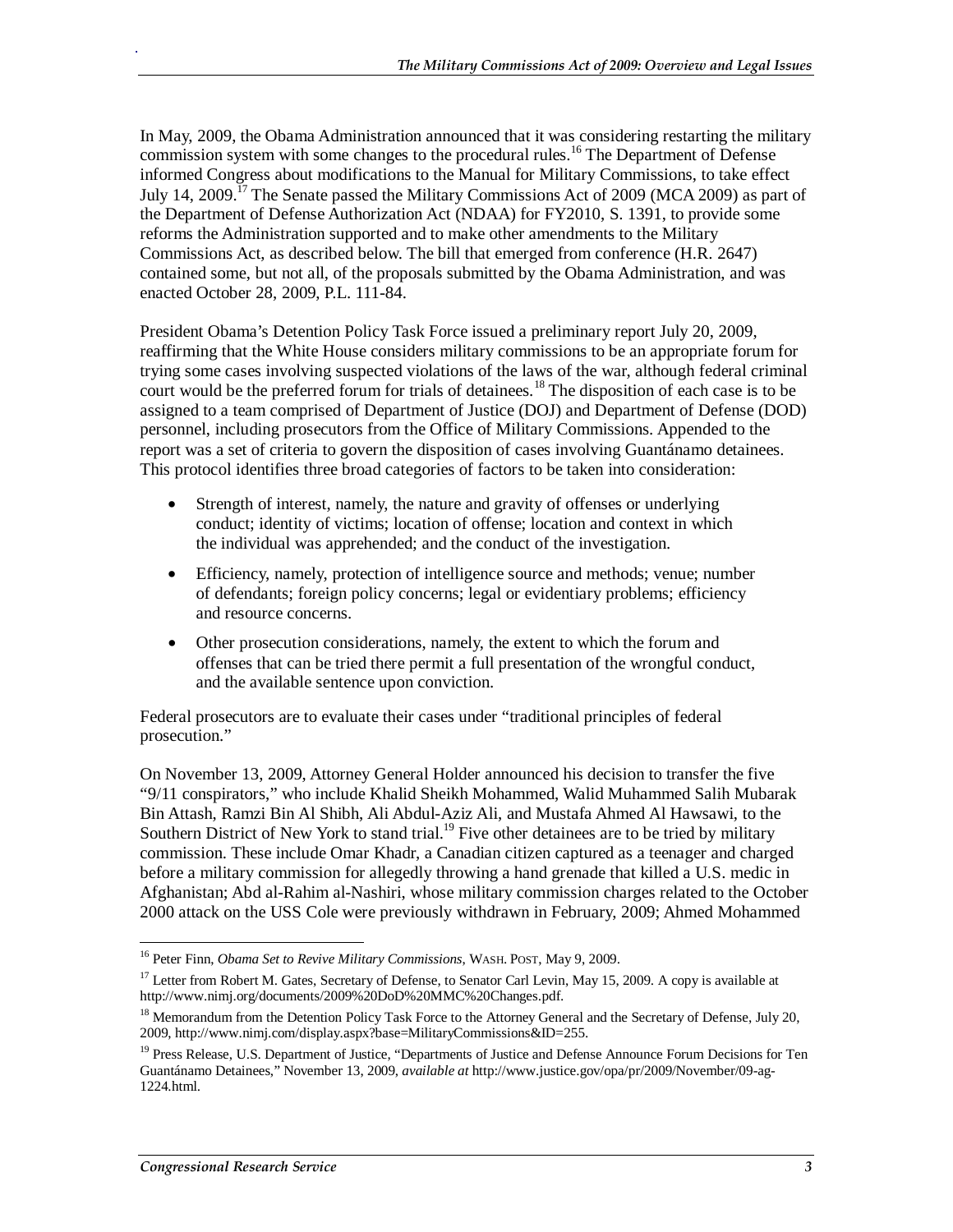Ahmed Haza al Darbi, who is accused of participating in an al-Qaeda plot to blow up oil tankers in the Straits of Hormuz, and two other detainees about whom no further information was given.

As the deadline for closing the detention facility at Guantánamo passed unmet, the Obama Administration reportedly completed its assessment, determining that about 50 of the detainees held there will continue to be held without trial, that around 40 detainees will be prosecuted in military commission or federal court, and that the remaining 110 detainees will be released once a suitable country has agreed to take each of them.<sup>20</sup> However, the transfer of 30 detainees of Yemeni nationality was stymied because an Al Qaeda affiliate in Yemen is suspected to have been behind attempt to blow up a civilian airliner on Christmas Day,  $2009$ <sup>21</sup>

# **Military Commissions**

.

Military commissions are courts usually set up by military commanders in the field to try persons accused of certain offenses during war.<sup> $22$ </sup> They may also try persons for ordinary crimes during periods of martial law or military occupation, where regular civil courts are not able to function.<sup>23</sup> Past military commissions trying enemy belligerents for war crimes directly applied the international law of war, without recourse to domestic criminal statutes, unless such statutes were declaratory of international law.<sup>24</sup> Historically, military commissions have applied the same set of procedural rules that applied in courts-martial.<sup>25</sup> By statute, military commissions have long been available to try "offenders or offenses designated by statute or the law of war."<sup>26</sup> For the most part, military commissions have been employed where U.S. armed forces have established a

<sup>&</sup>lt;u>.</u> <sup>20</sup> *See* Charlie Savage, *Detainees Will Still Be Held, but Not Tried, Official Says*, NY TIMES, Jan. 22, 2010.

<sup>&</sup>lt;sup>21</sup> *Id.* DOJ has reported that as of March, 2010, 183 detainees remain at Guantánamo . Press Release, Department of Justice, United States Transfers Two Uighur Detainees from Guantánamo Bay to Switzerland (March 24, 2010), *available at* http://www.justice.gov/opa/pr/2010/March/10-ag-301.html*.* 

<sup>22</sup> See CRS Report RL31191, *Terrorism and the Law of War: Trying Terrorists as War Criminals before Military Commissions*, by Jennifer K. Elsea (providing a general background of U.S. history of military commissions).

<sup>23</sup> *See* Hamdan v. Bush, 548 U.S. 557, 595 (2006). In looking at historical precedent, the *Hamdan* Court suggested, it is important to distinguish which type of jurisdiction a military commission is exercising, although the distinction is often blurred. *Id*. at 597 & note 7.

<sup>&</sup>lt;sup>24</sup> See U.S. Army Field Manual (FM) 27-10, The Law of Land Warfare, section 505(e) [hereinafter "FM 27-10"].

<sup>25</sup> *See* WILLIAM WINTHROP, MILITARY LAW AND PRECEDENTS 841-42 (2d ed. 1920)(noting that "in the absence of any statute or regulation," the same principles and procedures commonly govern, though possibly more "liberally construed and applied"); David Glazier, Note, *Kangaroo Court or Competent Tribunal?: Judging the 21st Century Military Commission*, 89 VA. L. REV. 2005 (2003).

<sup>&</sup>lt;sup>26</sup> 10 U.S.C. § 821. There are only two statutory offenses under the Uniform Code of Military Justice (UCMJ) for which convening a military commission is explicitly recognized: aiding the enemy and spying (in time of war). 10 U.S.C. §§ 904 and 906, respectively. The circumstances under which civilians accused of aiding the enemy may be tried by military tribunal have not been decided, but a court interpreting the article may limit its application to conduct committed in territory under martial law or military government, within a zone of military operations or area of invasion, or within areas subject to military jurisdiction. *See* FM 27-10, *supra* footnote 24, at para. 79(b)(noting that treason and espionage laws are available for incidents occurring outside of these areas, but are triable in civil courts); GEORGE B. DAVIS, A TREATISE ON THE MILITARY LAW OF THE UNITED STATES 417-18 (3d ed. 1913)(arguing that arts. 45 & 46 of the Articles of War, the precursors to 10 U.S.C. §§ 904 & 906, were essentially reliant on martial law to establish jurisdiction over civilians). Spying is not technically a violation of the law of war, but violates domestic law and traditionally may be tried by military commission. *See* FM 27-10, *supra* footnote 24, at para. 77 (explaining that spies are not punished as "violators of the law of war, but to render that method of obtaining information as dangerous, difficult, and ineffective as possible").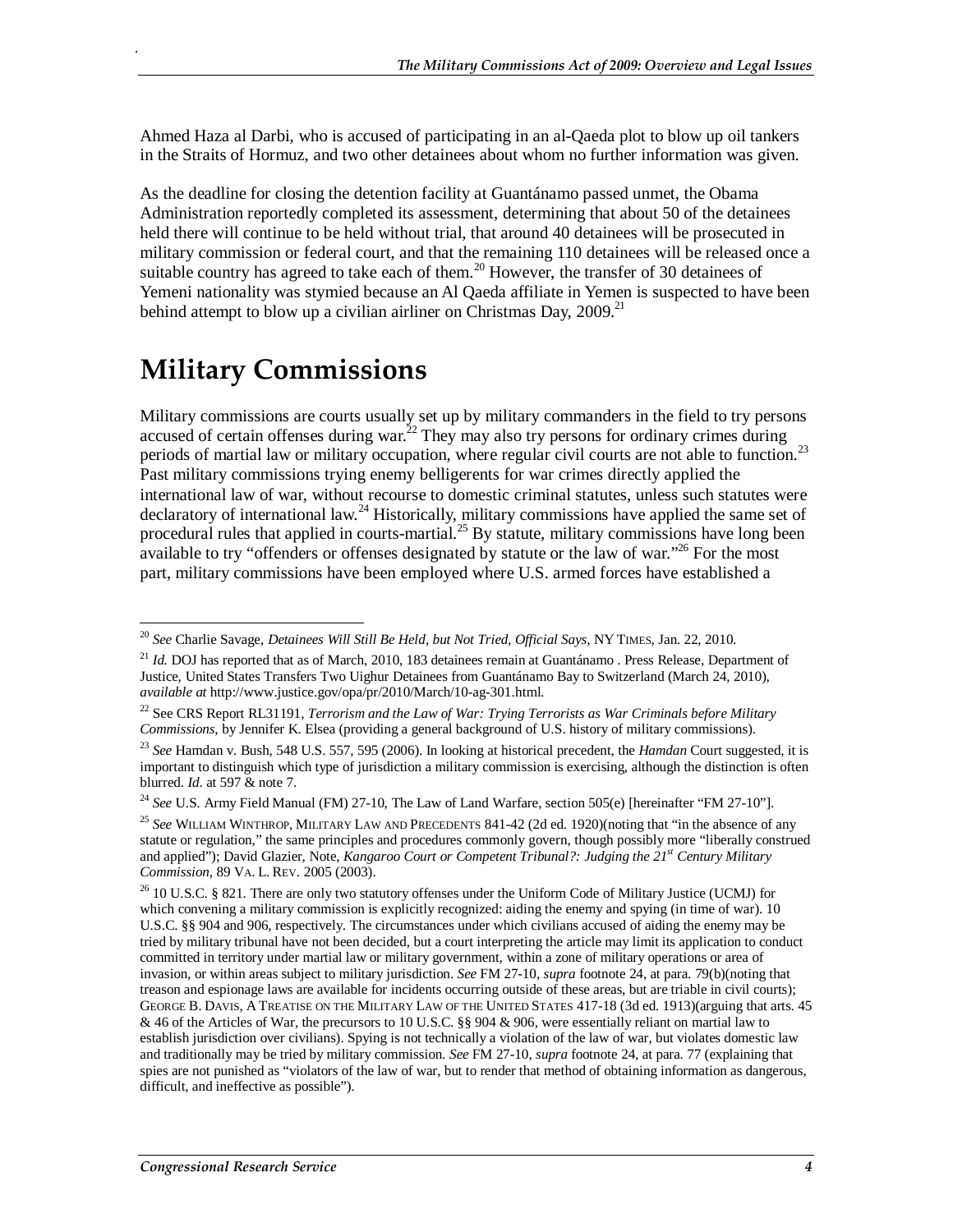military government or martial law, as in the war with Mexico, 1846 - 1848, the Civil War, the Philippine Insurrection of 1899 - 1902, and in occupied Germany and Japan after World War II.<sup>27</sup>

President Bush's Military Order setting up military commissions appeared to have been designed to replicate a pair of military commission orders issued during World War II by President Roosevelt for the trial of German saboteurs caught within the territory of the United States after having evaded U.S. coastal defenses. These tribunals were historically a bit anomalous in that they took place in Washington, D.C. during a period when the civilian courts were open. A similar practice during the Civil War, which accounted for a small number of the military commission cases, was held unconstitutional. The Supreme Court held essentially in *Ex parte Milligan*<sup>28</sup> that military trials of persons who had never been members of the armed forces of the United States could never be valid on friendly territory where martial law has not been declared and civilian courts are functioning. However, the Supreme Court upheld the F.D.R. tribunals by explaining that the holding in *Milligan* was limited to cases in which civilians – persons who are not members of the armed forces of an enemy government – were tried by military commission, and did not preclude the government from trying enemy belligerents for violations of the law of war, regardless of the operational status of the civilian courts.

The Bush Administration established rules prescribing detailed procedural safeguards for the tribunals.<sup>29</sup> These rules were praised as a significant improvement over what might have been permitted under the language of the M.O., but some continued to argue that the enhancements did not go far enough.<sup>30</sup> Critics also noted that the rules did not address the issue of indefinite detention without charge, as appeared to be possible under the original  $M.O.,<sup>31</sup>$  or that the Department of Defense may continue to detain persons who have been cleared by a military commission.<sup>32</sup> The Pentagon reportedly stated that its Inspector General (IG) looked into allegations, made by military lawyers assigned as prosecutors to the military commissions, that the proceedings were rigged to obtain convictions, but the IG did not substantiate the charges.<sup>33</sup>

<sup>-</sup>27 For a review of military commission precedent, see David Glazier, *Precedents Lost: The Neglected History of the Military Commission*, 46 VA. J. INT'L L. 5 (2005).

<sup>28 71</sup> U.S. (4 Wall.) 1 (1867).

<sup>29</sup> Military Commission Order No. 1 ("M.C.O. No. 1"), *reprinted at* 41 I.L.M. 725 (2002). A revision was issued August 31, 2005. The Department of Defense (DOD) subsequently released ten "Military Commission Instructions" ("M.C.I. No. 1-10") to elaborate on the set of procedural rules to govern military tribunals. The instructions set forth the elements of some crimes to be tried by military commission, established guidelines for civilian attorneys, and provided other administrative guidance and procedures for military commissions.

<sup>30</sup> *See* ACTL, Supplemental Report on Military Commissions for the Trial of Terrorists, October 2005, online at http://www.actl.com/AM/Template.cfm?Section=Home&template=/CM/ContentDisplay.cfm&ContentID=2152.

 $31$  The Bush Administration did not explicitly use this authority; instead, it characterized the prisoners as "enemy combatants" detained pursuant to the law of war. *See, e.g.*, Response of the United States to Request for Precautionary Measures - Detainees in Guantánamo Bay, Cuba to the Inter-American Commission on Human Rights, Organization of American States 25 (2002)("It is humanitarian law, and not human rights law, that governs the capture and detention of enemy combatants in an armed conflict.")

<sup>32</sup> *See* Bruce Zagaris, *U.S. Defense Department Issues Order on Military Commissions*, 18 No. 5 INT'L ENFORCEMENT L. REP 215 (2002) (citing comments by former DOD chief counsel William J. Haynes II to a New York Times reporter).

<sup>33</sup> *See* Neil A. Lewis, *Two Prosecutors Faulted Trials For Detainees*, NY TIMES, August 1, 2005, at A1.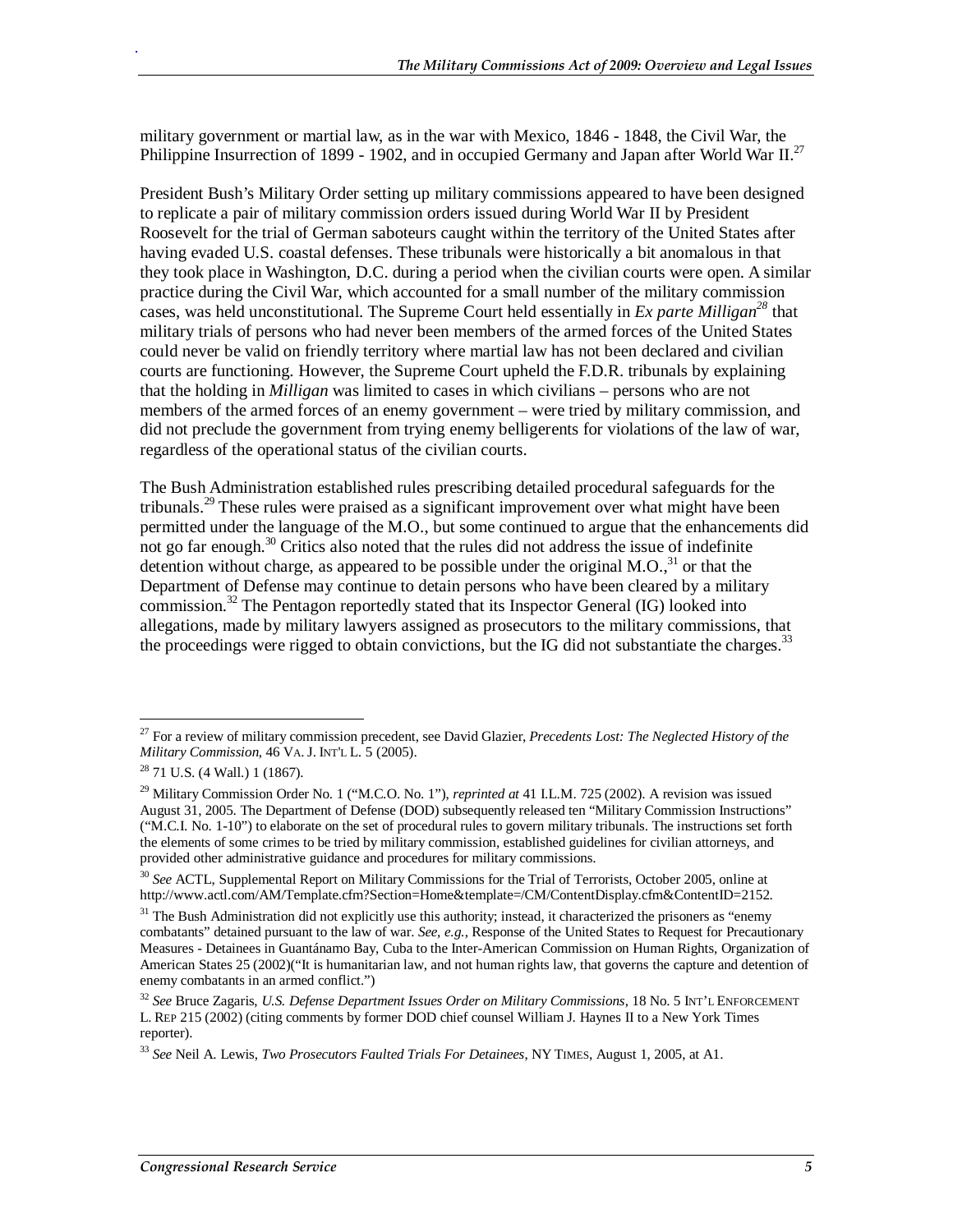The Military Commissions Act ("MCA")<sup>34</sup> grants the Secretary of Defense express authority to convene military commissions to prosecute those fitting the definition under the MCA of "alien unlawful enemy combatants."<sup>35</sup> The Secretary delegated the authority to a specially appointed "convening authority," who has responsibility for accepting or rejecting charges referred by the prosecution team, convening military commissions for trials, detailing military commission members and other personnel, approving requests from trial counsel to communicate with the media, approving requests for expert witnesses, approving plea agreements, carrying out post-trial reviews and forwarding cases for review, along with other duties spelled out in the MCA or in DOD's Regulation for Trial by Military Commission.<sup>36</sup>

The MCA eliminates the requirement for military commissions to conform to either of the two uniformity requirements in article 36, UCMJ, which President Bush's military commissions were held in *Hamdan* to violate. Instead, it establishes chapter 47A in title 10, U.S. Code and excepts military commissions under this chapter from the requirements in article  $36$ .<sup>37</sup> It provides that the UCMJ "does not, by its terms, apply to trial by military commissions except as specifically provided in this chapter." While declaring that the enacted chapter is "based upon the procedures for trial by general courts-martial under [the UCMJ]," it establishes that "[t]he judicial construction and application of [the UCMJ] are not binding on military commissions established under this chapter.<sup> $38$ </sup> It expressly exempts these military commissions from UCMJ articles 10 (speedy trial), 31 (self-incrimination warnings) and 32 (pretrial investigations), and amends articles 21, 28, 48, 50(a), 104, and 106 of the UCMJ to except military commissions under chapter  $47A<sup>39</sup>$  Other provisions of the UCMJ are to apply to trial by military commissions under chapter 47A only to the extent provided therein.<sup>40</sup>

## **Jurisdiction**

.

The MCA establishes jurisdiction for military commissions somewhat more narrowly than that asserted in President Bush's M.O. The M.O. was initially criticized by some as overly broad in its assertion of jurisdiction, because it could be interpreted to cover non-citizens who had no connection with Al Qaeda or the terrorist attacks of September 11, 2001, as well as offenders or offenses not triable by military commission pursuant to statute or the law of war.<sup>41</sup> A person

<sup>-</sup> $34$  P.L. 109-366, codified as amended by P.L. 111-84 at chapter 47a of title 10, U.S. Code. Unless otherwise noted, the terms "Military Commissions Act" or "MCA" (without specifying the year enacted) in this report refer to the amended version of the act as codified in title 10.

<sup>35 10</sup> U.S.C. § 948h.

<sup>36</sup> Available at http://www.defenselink.mil/news/Apr2007/Reg\_for\_Trial\_by\_mcm.pdf.

<sup>&</sup>lt;sup>37</sup> MCA § 4 (adding to 10 U.S.C. § 836(a) the words "except as provided in chapter 47A of this title" and to § 836(b) the words "except insofar as applicable to military commissions established under chapter 47A of this title").

<sup>38 10</sup> U.S.C. § 948a (as added by the MCA).

<sup>39</sup> MCA § 4 (amending 10 U.S.C. §§ 821(jurisdiction of general courts-martial not exclusive), 828 (detail or employment of reporters and interpreters), 848 (power to punish contempt), 850(a) (admissibility of records of courts of inquiry), 904 (aiding the enemy), and 906 (spying)). The 2009 MCA amendments, Title XVIII of P.L. 111-84, enable military commissions under chapter 47A to try alien enemy unprivileged belligerents for violating 10 U.S.C. §§ 904 and 906, but did not amend 10 U.S.C. §§ 904 & 906 to reflect the change.

 $40$  10 U.S.C. § 948b(d)(2).

<sup>41</sup> For a discussion of criticism related to the M.O. and M.C.O. No. 1, see CRS Report RL31600, *The Department of Defense Rules for Military Commissions: Analysis of Procedural Rules and Comparison with Proposed Legislation and the Uniform Code of Military Justice*, by Jennifer K. Elsea; NATIONAL INSTITUTE OF MILITARY JUSTICE, ANNOTATED GUIDE: PROCEDURES FOR TRIALS BY MILITARY COMMISSIONS OF CERTAIN NON-UNITED STATES CITIZENS IN THE WAR (continued...)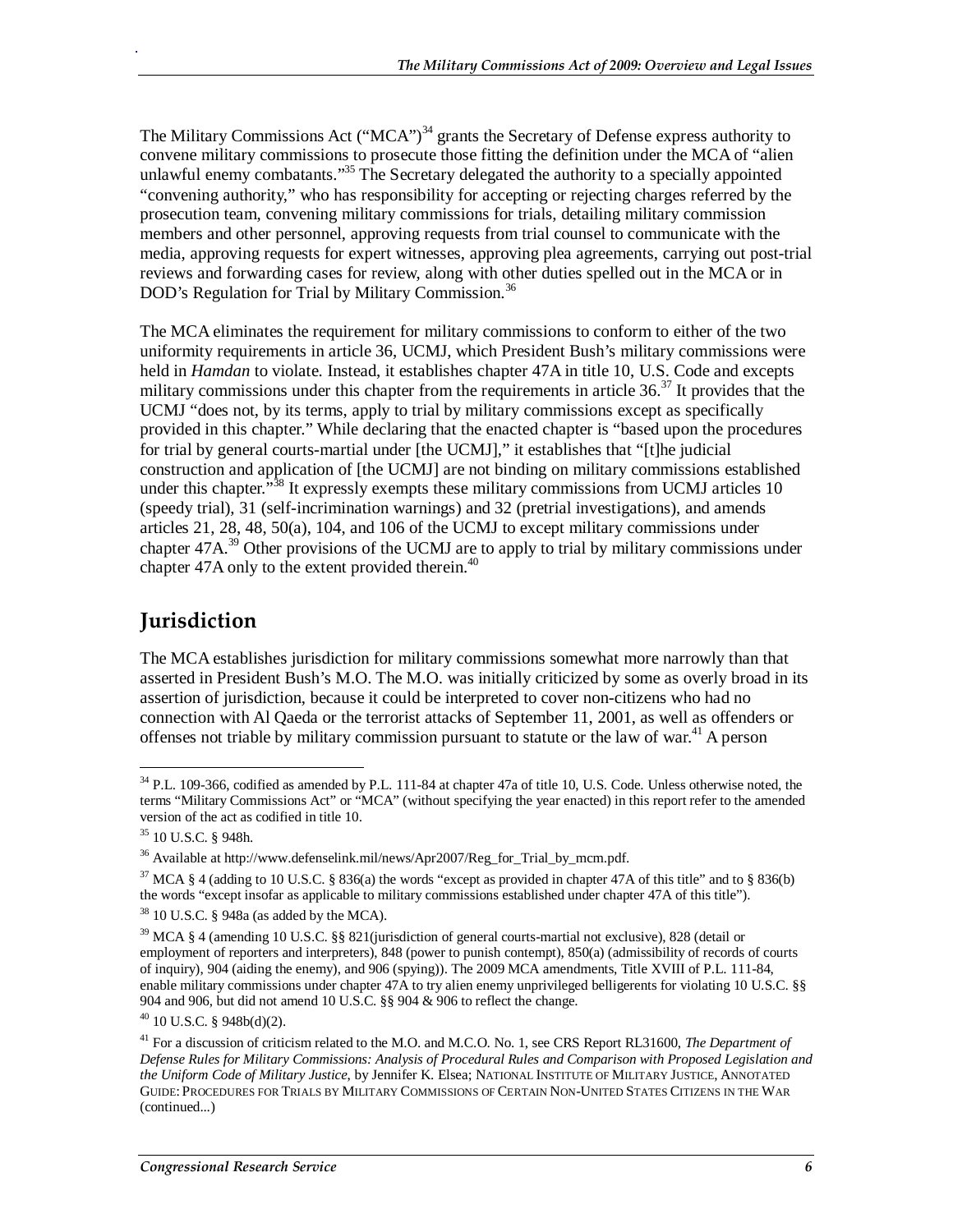designated by President Bush as subject to his M.O. was amenable to detention and possible trial by military tribunal for violations of the law of war and "other applicable law."<sup>42</sup> The MCA 2006 largely validated President Bush's jurisdictional scheme for military commissions.

### **Personal Jurisdiction**

The MCA, as amended, authorizes military commissions to try any "alien unprivileged enemy belligerent," which includes an individual (other than a privileged belligerent)<sup>43</sup> who:

(A) has engaged in hostilities against the United States or its coalition partners;

(B) has purposefully and materially supported hostilities against the United States or its coalition partners; or

(C) was a part of Al Qaeda at the time of the alleged offense under [chapter 47A of title 10, U.S. Codel.<sup>44</sup>

Thus, persons who do not directly participate in hostilities, but "purposefully and materially" support hostilities, are subject to trial under the MCA.<sup>45</sup> Citizens who fit the definition of

1

.

<sup>43</sup> A privileged belligerent is defined " an individual belonging to one of the eight categories enumerated in Article 4 of the Geneva Convention Relative to the Treatment of Prisoners of War," 10 U.S.C. § 948a(6).

44 10 U.S.C. § 948a(7). Prior to the 2009 amendments, any alien "unlawful enemy combatant" was subject to jurisdiction, which was defined to mean:

(i) a person who has engaged in hostilities or who has purposefully and materially supported hostilities against the United States or its co-belligerents who is not a lawful enemy combatant (including a person who is part of the Taliban, Al Qaeda, or associated forces); or

(ii) a person who, before, on, or after the date of the enactment of the Military Commissions Act of 2006, has been determined to be an unlawful enemy combatant by a Combatant Status Review Tribunal or another competent tribunal established under the authority of the President or the Secretary of Defense.

Previous 10 U.S.C. § 948a(1).

The definition applies to military commission jurisdiction, and does not describe who can be detained under the AUMF. Some judges in the U.S. District Court for the District of Columbia have adopted a more restrictive definition to describe such persons, who were termed "enemy combatants" by the Bush Administration. *See* Mattan v. Obama, 618 F. Supp.2d 24 (D.D.C. 2009) (Government's detention authority covers individuals who are "part of" enemy forces, but does not extend to those who "supported" such forces, although evidence of such support would be considered in determining whether a detainee should be considered "part of" the forces); Hamlily v. Obama, 616 F. Supp. 2d 63 (D.D.C. 2009) (neither AUMF nor the law of war authorizes government's detention of individual who substantially supports, but is not part of, targeted organization, nor to those who have only directly supported hostilities); Gherebi v. Obama, 609 F. Supp.2d 43 (D.D.C.2009) (President has the authority to detain persons who were "part of, or substantially supported, the Taliban or al-Qaeda forces that are engaged in hostilities against the United States or its coalition partners, provided that the terms 'substantially supported' and 'part of' are interpreted to encompass only individuals who were members of the enemy organization's armed forces, as that term is intended under the laws of war, at the time of their capture.").

<sup>45</sup> The definition applies to military commission jurisdiction, and does not describe who can be detained under the AUMF. Some judges in the U.S. District Court for the District of Columbia have adopted a more restrictive definition to describe such persons, who were termed "enemy combatants" by the Bush Administration. *See* Mattan v. Obama, 618 F. Supp.2d 24 (D.D.C. 2009) (Government's detention authority covers individuals who are "part of" enemy (continued...)

<sup>(...</sup>continued)

AGAINST TERRORISM 10-11(2004)(hereinafter "NIMJ").

 $42$  M.O. § 1(e) (finding such tribunals necessary to protect the United States and for effective conduct of military operations).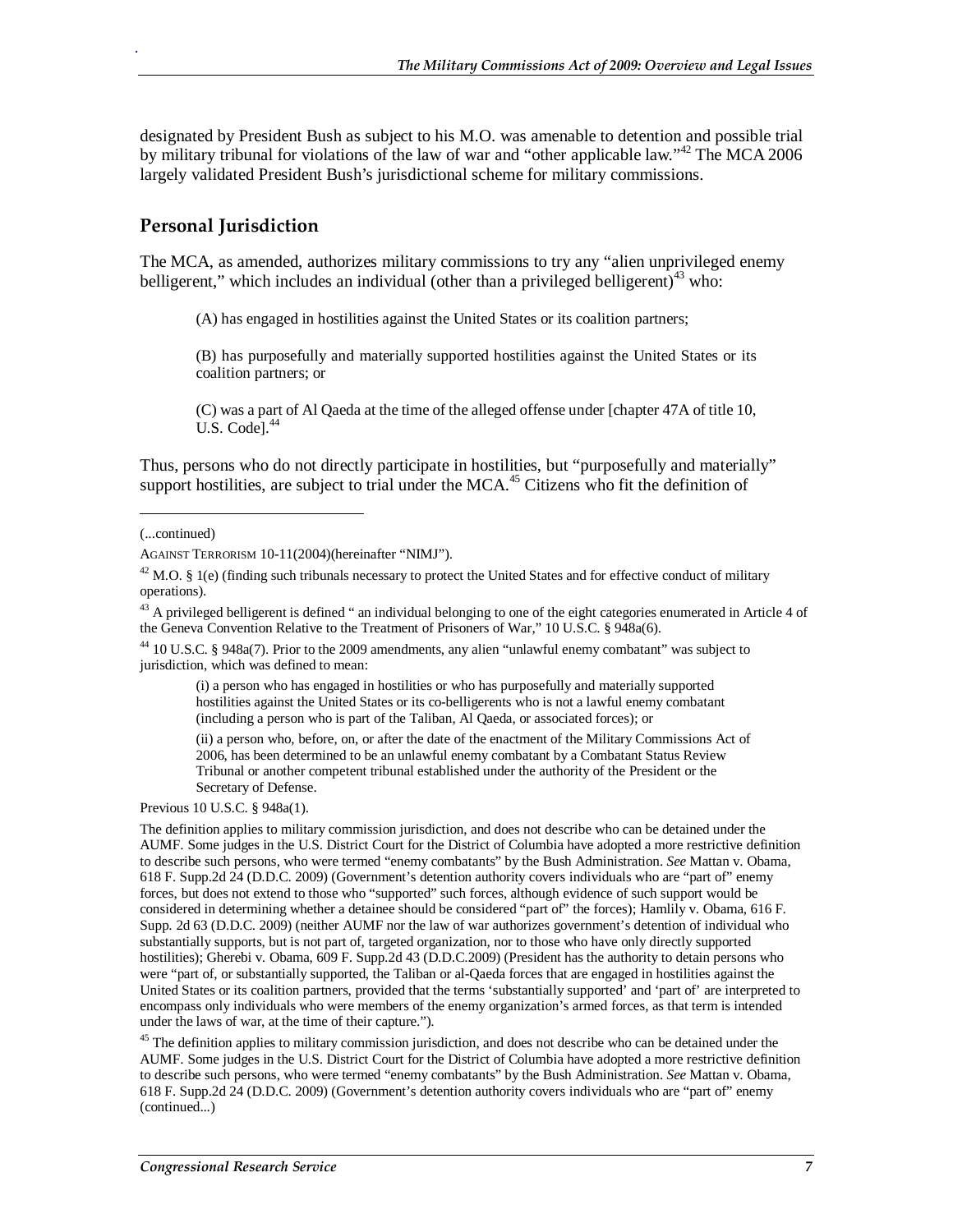"unprivileged enemy belligerent" are not amenable to trial by military commission under the MCA, but their detention is not expressly precluded.<sup>46</sup>

The MCA, as amended, defines "hostilities" to mean any conflict "subject to the laws of war."<sup>47</sup> It does not explain what conduct amounts to "supporting hostilities." To the extent that the jurisdiction is interpreted to include conduct that falls outside the accepted definition of participation in an armed conflict, the MCA might run afoul of the courts' historical aversion to trying civilians before military tribunals when other courts are available.<sup>48</sup> It is unclear whether this principle would apply to aliens captured and detained overseas, but the MCA does not appear to exempt from military jurisdiction permanent resident aliens captured in the United States who might otherwise meet the definition of "unprivileged enemy belligerent." It is generally accepted that aliens within the United States are entitled to the same protections in criminal trials that apply to U.S. citizens. Therefore, to subject persons to trial by military commission who do not meet the exception carved out by the Supreme Court in *ex parte Quirin*<sup>49</sup> for unlawful belligerents, to the extent such persons enjoy constitutional protections, would likely raise significant constitutional questions. To date, no resident aliens have been charged for trial before a military commission under the MCA.

As originally enacted, the MCA did not specifically identify who was to make the determination that defendants met the definition of "unlawful enemy combatant." The government sought to establish jurisdiction based on the determinations of Combatant Status Review Tribunals (CSRTs), set up by the Pentagon to determine the status of detainees using procedures similar to those the Army uses to determine POW status during traditional wars.<sup>50</sup> The CSRTs, however, are not empowered to determine whether the enemy combatants are unlawful or lawful, which led two military commission judges to hold that CSRT determinations are inadequate to form the basis for the jurisdiction of military commissions.<sup>51</sup> The Court of Military Commission Review

1

<sup>(...</sup>continued)

forces, but does not extend to those who "supported" such forces, although evidence of such support would be considered in determining whether a detainee should be considered "part of" the forces); Hamlily v. Obama, 616 F. Supp. 2d 63 (D.D.C. 2009) (neither AUMF nor the law of war authorizes government's detention of individual who substantially supports, but is not part of, targeted organization, nor to those who have only directly supported hostilities); Gherebi v. Obama, 609 F. Supp. 2d 43 (D.D.C. 2009) (President has the authority to detain persons who were "part of, or substantially supported, the Taliban or al-Qaeda forces that are engaged in hostilities against the United States or its coalition partners, provided that the terms 'substantially supported' and 'part of' are interpreted to encompass only individuals who were members of the enemy organization's armed forces, as that term is intended under the laws of war, at the time of their capture.").

<sup>46</sup> For analysis of the authority to detain U.S. citizens, see CRS Report RL31724, *Detention of American Citizens as Enemy Combatants*, by Jennifer K. Elsea.

 $47$  10 U.S.C. § 948a(9).

<sup>48</sup> *See, e.g., Ex parte* Milligan, 71 U.S. (4 Wall.) 2 (1866); Duncan v. Kahanamoku, 327 U.S. 304 (1945).

<sup>49 317</sup> U.S. 1 (1942).

<sup>50</sup> *See* Department of Defense (DOD) Fact Sheet, "Combatant Status Review Tribunals," *available at* http://www.defenselink.mil/news/Jul2004/d20040707factsheet.pdf. CSRT proceedings are modeled on the procedures of Army Regulation (AR) 190-8, Enemy Prisoners of War, Retained Personnel, Civilian Internees and Other Detainees (1997), which establishes administrative procedures to determine the status of detainees under the Geneva Conventions and prescribes their treatment in accordance with international law. It does not include a category for "unlawful" or "enemy" combatants, who would presumably be covered by the other categories.

<sup>51</sup> *See* Josh White and Shailagh Murray, *Guantánamo Ruling Renews The Debate Over Detainees*, WASH. POST, June 6, 2007, at A3.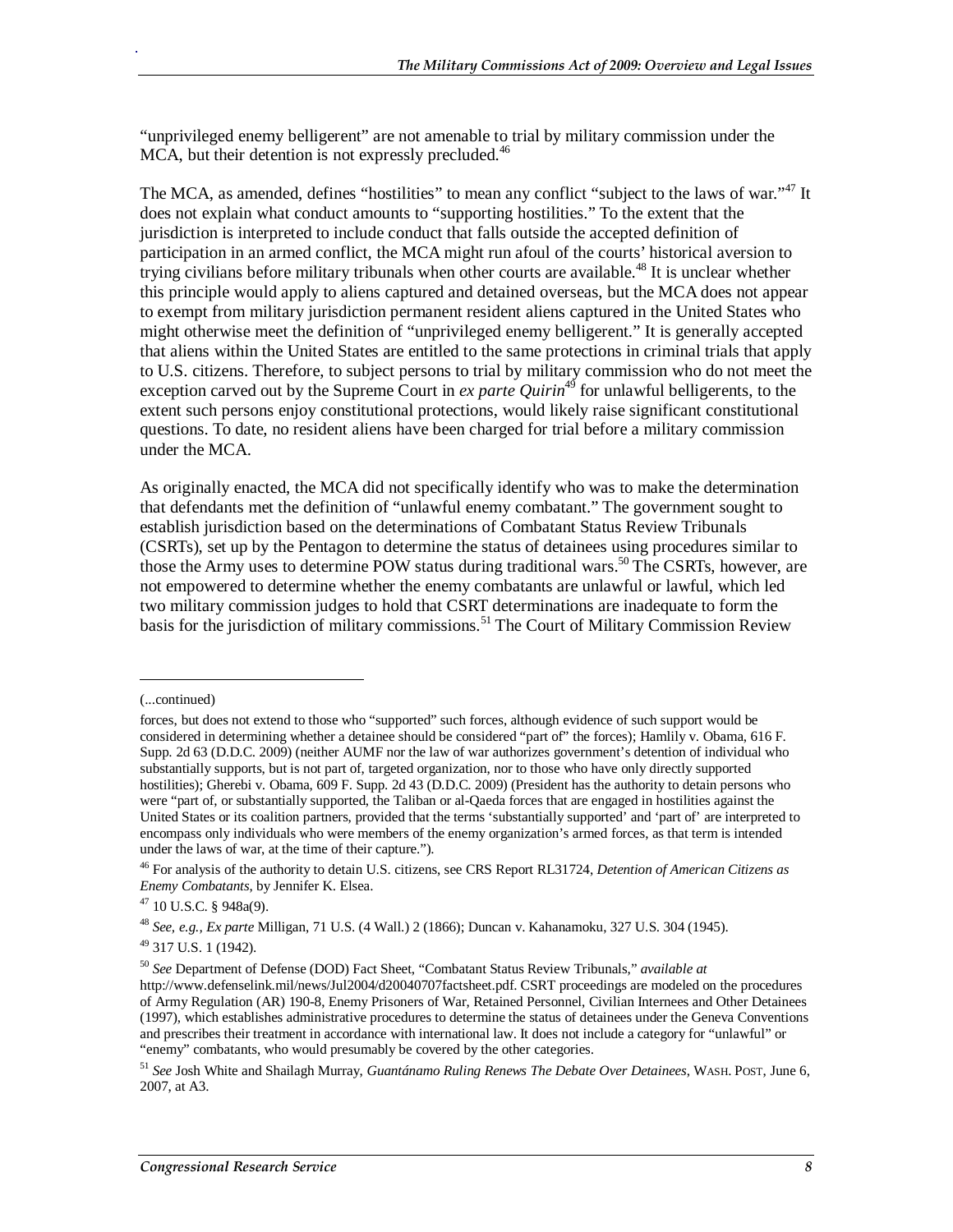(CMCR) reversed.<sup>52</sup> While it agreed that the CSRT determinations are insufficient by themselves to establish jurisdiction, it found the military judge erred in declaring that the status determination had to be made by a competent tribunal other than the military commission itself.

In denying the government's request to find that CSRT determinations are sufficient to establish jurisdiction over the accused, the CMCR interpreted the MCA to require more than establishing membership in Al Qaeda or the Taliban. The CMCR found:

no support for [the government's] claim that Congress, through the M.C.A., created a "comprehensive system" which sought to embrace and adopt all prior C.S.R.T. determinations that resulted in "enemy combatant" status assignments, and summarily turn those designations into findings that persons so labeled could also properly be considered "unlawful enemy combatants." Similarly, we find no support for [the government's] position regarding the parenthetical language contained in §  $948a(1)(A)(i)$  of the M.C.A.—"including a person who is part of the Taliban, Al Qaeda, or associated forces." We do not read this language as declaring that a member of the Taliban, Al Qaeda, or associated forces is *per se* an "unlawful enemy combatant" for purposes of exercising criminal jurisdiction before a military commission. We read the parenthetical comment as simply elaborating upon the sentence immediately preceding it. That is, that a member of the Taliban, Al Qaeda, or associated forces *who has engaged in hostilities or who has purposefully and materially supported hostilities against the United States or its co-belligerents* will also qualify as an "unlawful enemy combatant" under the M.C.A. (emphasis added [by the court]).<sup>53</sup>

As a consequence of the decision, the prosecution has the burden of proving jurisdiction over each person charged for trial by a military commission. The Manual for Military Commissions was amended in May 2009 to reflect this practice,<sup>54</sup> and the 2009 MCA amended 10 U.S.C. § 948d to task the military commission with establishing its own jurisdiction. Under the amended language, membership in Al Qaeda (but not the Taliban) appears sufficient to establish jurisdiction, regardless of whether the defendant participated in or even supported hostilities, although the defendant must generally be alleged to have committed one of the listed crimes "in the context of and associated with hostilities."<sup>55</sup>

### **Subject Matter Jurisdiction**

The MCA provides jurisdiction to military commissions to try alien unprivileged belligerents for listed offenses as well as sections 904 and 906 of title 10 (aiding the enemy and spying), or the law of war, "whether such offense was committed before, on, or after September 11, 2001."<sup>56</sup> Crimes to be triable by military commission are defined in subchapter VIII (10 U.S.C. §§ 950p – 950t). The MCA defines the following offenses: murder of protected persons; attacking civilians, civilian objects, or protected property; pillaging; denying quarter; taking hostages; employing poison or similar weapons; using protected persons or property as shields; torture, cruel or inhuman treatment; intentionally causing serious bodily injury; mutilating or maiming; murder in violation of the law of war; destruction of property in violation of the law of war; using treachery

-

<sup>52</sup> United States v. Khadr, CMCR 07-001 (September 24, 2007), *available online* at http://www.defenselink.mil/news/ Sep2007/KHADR%20Decision%20(24%20Sep%2007)(25%20pages).pdf.

<sup>53</sup> *Id*. at 13.

<sup>54</sup> Gates letter, *supra* footnote 17.

 $55$  10 U.S.C. § 950p(c).

<sup>56 10</sup> U.S.C. § 948d.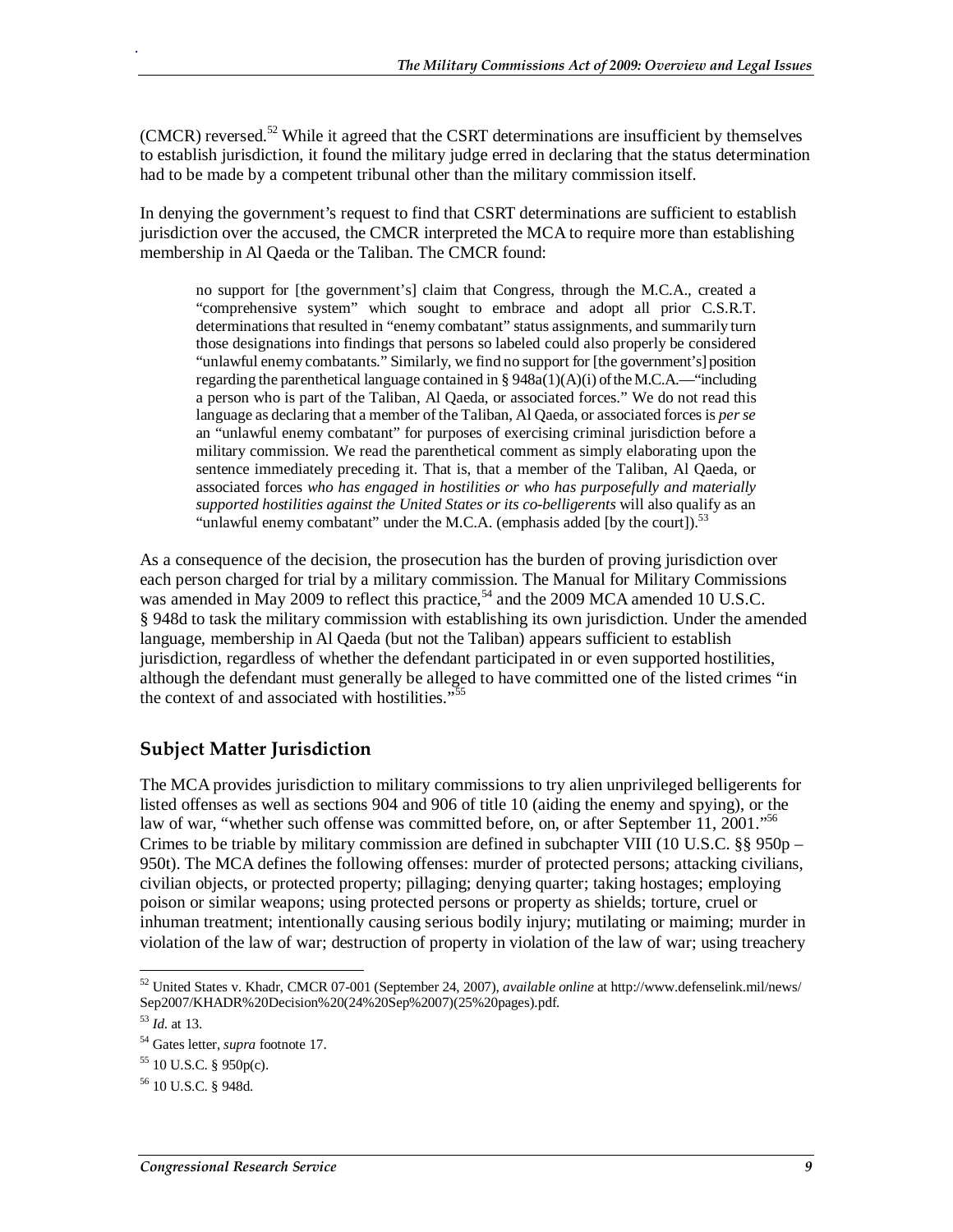or perfidy; improperly using a flag of truce or distinctive emblem; intentionally mistreating a dead body; rape; sexual assault or abuse; hijacking or hazarding a vessel or aircraft; terrorism; providing material support for terrorism; wrongfully aiding the enemy; spying; attempts; conspiracy; solicitation; contempt; perjury and obstruction of justice.

The MCA largely adopted the list of offenses DOD had authorized for trial by military commission under the presidential order.<sup>57</sup> That list was not meant to be exhaustive. Rather, it was intended as an illustration of acts punishable under the law of war<sup>58</sup> or triable by military commissions.59 The regulations contained an express prohibition of trials for *ex post facto* crimes.<sup>60</sup>

Although many of the crimes defined in the MCA seem to be well established offenses against the law of war, at least in the context of an international armed conflict,  $61$  a court might conclude that

 $59$  Crimes "triable by military commissions" included 1) Hijacking or Hazarding a Vessel or Aircraft; 2) Terrorism; 3) Murder by an Unprivileged Belligerent; 4) Destruction of Property by an Unprivileged Belligerent; 5) Aiding the Enemy; 6) Spying; 7) Perjury or False Testimony; and 8) Obstruction of Justice Related to Military Commissions. Listed as "other forms of liability and related offenses" are: 1) Aiding or Abetting; 2) Solicitation; 3) Command/Superior Responsibility - Perpetrating; 4) Command/Superior Responsibility - Misprision; 5) Accessory After the Fact; 6) Conspiracy; and 7) Attempt.

 $<sup>61</sup>$  International armed conflicts are governed primarily by the Hague Convention No. IV Respecting the Laws and</sup> Customs of War on Land, Oct. 18, 1907, 36 Stat. 2277 ("Hague Convention"), and the Geneva Conventions.

Non-international armed conflicts are not covered by the Hague Convention, and are covered only by Common Article 3 of the Geneva Conventions. However, some international criminal tribunals have worked to define war crimes applicable in non-international armed conflicts. For example, Article 3 of the Statute governing the International Criminal Tribunal for the former Yugoslavia (ICTY) includes the following as violations of the laws or customs of war in non-international armed conflict.

Such violations shall include, but not be limited to:

(a) employment of poisonous weapons or other weapons calculated to cause unnecessary suffering;

(b) wanton destruction of cities, towns or villages, or devastation not justified by military necessity;

(c) attack, or bombardment, by whatever means, of undefended towns, villages, dwellings, or buildings;

(d) seizure of, destruction or wilful damage done to institutions dedicated to religion, charity and education, the arts and sciences, historic monuments and works of art and science;

(e) plunder of public or private property.

UN Doc. S/Res/827 (1993), art. 3. The ICTY Statute and procedural rules are available at http://www.un.org/icty/ legaldoc-e/index.htm. The Trial Chamber in the case Prosecutor v. Naletilic and Martinovic, (IT-98-34)March 31, 2003, interpreted Article 3 of the Statute to cover specifically: "(i) violations of the Hague law on international conflicts; (ii) infringements of provisions of the Geneva Conventions other than those classified as grave breaches by those Conventions; (iii) violations of [Common Article 3] and other customary rules on internal conflicts, and (iv) violations of agreements binding upon the parties to the conflict" *Id*. at para. 224. *See also* Prosecutor v. Tadic, (IT-94- (continued...)

-

<sup>&</sup>lt;sup>57</sup> Military Commission Instruction (M.C.I.) No. 2, Crimes and Elements for Trials by Military Commission. M.C.I. No. 2 was published in draft form by DOD for outside comment. The final version appears to have incorporated some of the revisions, though not all, suggested by those who offered comments. *See* NATIONAL INSTITUTE OF MILITARY JUSTICE, MILITARY COMMISSION INSTRUCTIONS SOURCEBOOK 95 (2003) [hereinafter "SOURCEBOOK"].

<sup>58</sup> Crimes against the law of war listed in M.C.I. No. 2 were: 1) Willful Killing of Protected Persons; 2) Attacking Civilians; 3) Attacking Civilian Objects; 4) Attacking Protected Property; 5) Pillaging; 6) Denying Quarter; 7) Taking Hostages; 8) Employing Poison or Analogous Weapons; 9) Using Protected Persons as Shields; 10) Using Protected Property as Shields; 11) Torture; 12) Causing Serious Injury; 13) Mutilation or Maiming; 14) Use of Treachery or Perfidy; 15) Improper Use of Flag of Truce; 16) Improper Use of Protective Emblems; 17) Degrading Treatment of a Dead Body; and 18) Rape.

<sup>60</sup> *See* M.C.I. No. 2 § 3(A) ("No offense is cognizable in a trial by military commission if that offense did not exist prior to the conduct in question.").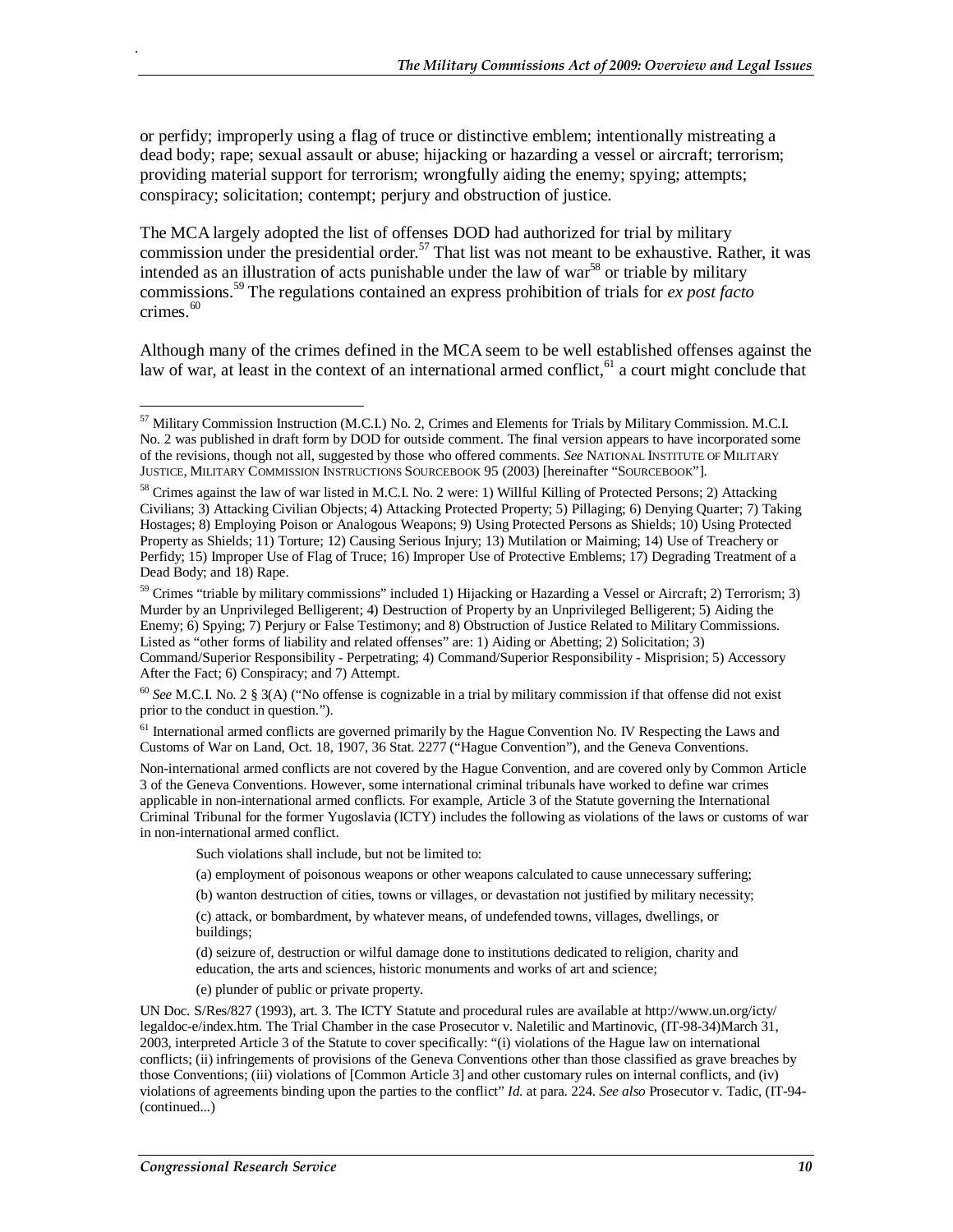some of the listed crimes are new. For example, a plurality of the Supreme Court in *Hamdan* agreed that conspiracy is not a war crime under the traditional law of war.<sup>62</sup> The crime of "murder" in violation of the law of war," which punishes persons who commit hostile acts that result in the death of any persons, including lawful combatants, may also be new, depending on how it is interpreted. The Department of Defense argued that the element "in violation of the law of war" is established by showing that the perpetrator is an unprivileged belligerent.<sup>63</sup> While it appears to be well established that a civilian who kills a lawful combatant is triable for murder and cannot invoke the defense of combatant immunity,  $^{64}$  it is not clear that the murder constitutes a violation of the law of war (rather than domestic or martial law), or that the same principle applies in armed conflicts of a non-international nature, where combatant immunity does not apply. <sup>65</sup> The International Criminal Tribunal for the former Yugoslavia (ICTY) has found that war crimes in the context of non-international armed conflict include murder of protected persons, but have

1

.

The Appeals Chamber there set forth factors that make an offense a "serious" violation necessary to bring it within the ICTY's jurisdiction:

(i) the violation must constitute an infringement of a rule of international humanitarian law;

(ii) the rule must be customary in nature or, if it belongs to treaty law, the required conditions must be met ...

(iii) the violation must be "serious," that is to say, it must constitute a breach of a rule protecting important values, and the breach must involve grave consequences for the victim....

(iv) the violation of the rule must entail, under customary or conventional law, the individual criminal responsibility of the person breaching the rule.

*Id*. at para. 94.

62 Hamdan v. Rumsfeld, 548 U.S. 557, 611 (2006).

 $^{63}$  M.M.C., *supra* note footnote 9, at IV-11-12. The comment on the crime "intentionally causing serious bodily injury" states that "For the accused to have been acting in violation of the law of war, the accused must have taken acts as a combatant without having met the requirements for lawful combatancy." With respect to the crime "destruction of property in violation of the law of war," the M.M.C. states that "A "violation of the law of war," may be established by proof of the status of the accused as an unlawful combatant or by proof of the character of the property destroyed, or both." *Id*. at IV-13.

<sup>64</sup> Civil War records contain many examples of military commission cases against persons who, although not members of "any lawfully organized or authorized force at war with the United States," participated in the killing of other persons, including soldiers, "contrary to the laws and customs of war." *See, e.g.* Trial of Smith Crim, General Order (G.O.) 151, May 26, 1863 (trial of civilian in Missouri for murder of a U.S. Army officer); Trial of Thomas J. Caldwell and others, G.O. 267, Aug. 3, 1863 (trial of guerrilla for murder of U.S. soldier as well as loyal citizens in Missouri). However, the fact that specifications of the charges often included reference to the defendant being "a citizen of the United States and owing allegiance thereto" or that the act took place "within the lines occupied by the lawfully authorized military force of the United States" suggests that the actual legal basis for the charge was a state of martial law or military occupation rather than the law of war as it applies to belligerents.

 $65$  The U.S. Civil War was considered to be governed by the rules of international warfare as far as combatant immunity and related concepts were concerned. *See, e.g.,* Trial of T.E. Hogg and others, G.O. 52, HQ, Department of the Pacific, June 27, 1865, *reprinted in* [Series II] 7 WAR OF THE REBELLION: OFFICIAL RECORDS OF THE UNION AND CONFEDERATE ARMIES ("OFFICIAL RECORDS") 674, 677 (1899) ("[C]ivil wars are not distinguishable from other wars as to belligerent and neutral rights ... in such contests the principles of public law in relation to belligerents must govern, and all the rights which a state of war gives to public enemies are to be allowed to the respective parties engaged in them.")(quoting "Stevenson to Palmerston"); General Order No. 1, HQ, Dept. of the Missouri, Jan. 1, 1862, *reprinted in* [Series I] 8 OFFICIAL RECORDS at 476-78. With respect to the current conflict against Al Qaeda, the Supreme Court in *Hamdan* held that Common Article 3 applies, interpreting "conflict not of an international nature" in the definition "in contradistinction to a conflict between nations," which the Geneva Conventions designate a "conflict of international character." 548 U.S. 557, 630 (2006).

<sup>(...</sup>continued)

<sup>1) (</sup>Appeals Chamber), Decision on the Defence Motion for Interlocutory Appeal on Jurisdiction, October 2, 1995, para. 86-89.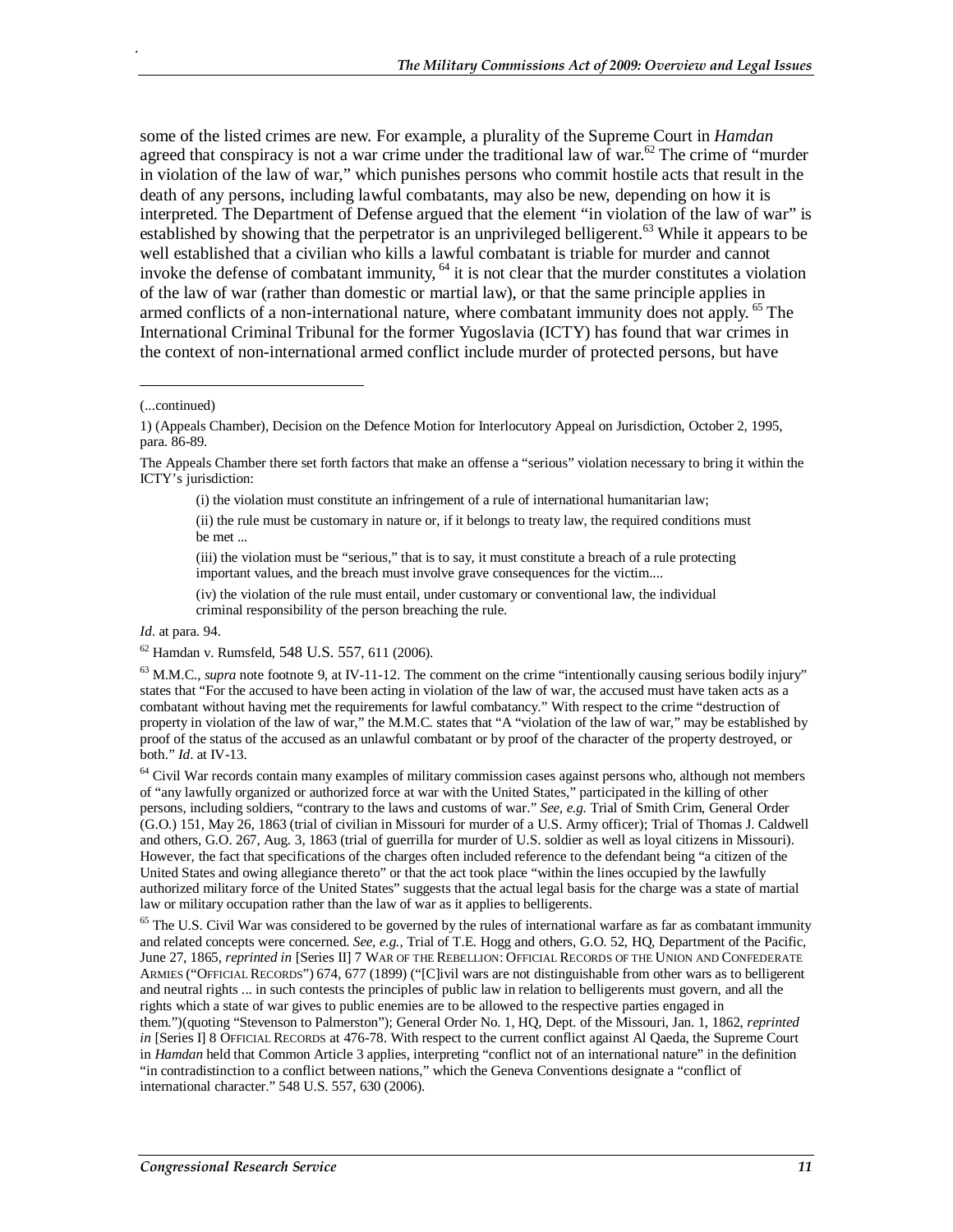found that the killing of a combatant is not necessarily a war crime.<sup>66</sup> Thus, prison guards at Omarska and other detention camps were found guilty, among other crimes, of "murder, as a violation of the laws or customs of war" for causing the deaths of prisoners.<sup>67</sup> Similarly, the International Criminal Court applies a definition of murder in the context of a non-international armed conflict to require that the victim is a protected person,<sup>68</sup> while the killing (or wounding) of a "combatant adversary" is defined as a war crime only if it is done "treacherously."<sup>69</sup>

While one of the Guantánamo military commission judges found, without elaborating on what "murder in violation of the law of war" entails, that Congress could reasonably conclude that it constitutes a common law violation of the law of war,<sup>70</sup> another read the crime to consist of two elements: "the [attempted] killings ...were committed by an unlawful enemy combatant AND (2) that the method, manner or circumstances used violated the law of war."<sup>71</sup> There is historical support for the view that the offense pertains to means and methods of killing, but the requirement that the offender be an "unlawful combatant" is not well supported. Military commissions were used during the U.S. Civil War to try the charge of "murder in violation of the law of war," but this charge apparently applied to *privileged belligerents* who committed murder perfidiously or who killed prisoners of war,<sup>72</sup> while unprivileged belligerents were charged simply

<u>.</u>

<sup>66</sup> *See, e.g.,* Prosecutor v. Pavle Strugar, Case No. It-01-42-A (Appeals Chamber), Judgment, July 17, 2008, para. 172 ("In order to prove cruel treatment as a violation of Common Article 3 ... the Prosecution must prove beyond a reasonable doubt that the victim of the alleged offence was a person taking no active part in the hostilities"); Prosecutor v. Kvocka *et al*., Case No. IT-98-30/1 (Trial Chamber), November 2, 2001, para. 124: ("An additional requirement for Common Article 3 crimes under Article 3 of the Statute is that the violations must be committed against persons 'taking no active part in the hostilities.'"), *aff'd*. Case No. IT-98-30/1-A (Appeals Chamber), Feb. 28, 2005; Prosecutor v. Jelisic, Case No. IT-95-10 (Trial Chamber), December 14, 1999, para. 34 (Common Article 3 protects "[p]ersons taking no active part in the hostilities" including persons "placed *hors de combat* by sickness, wounds, detention, or any other cause."); Prosecutor v. Blaskic, Case No. IT-95-14 (Trial Chamber), March 3, 2000, para. 180 ("Civilians within the meaning of Article 3 are persons who are not, or no longer, members of the armed forces. Civilian property covers any property that could not be legitimately considered a military objective.").

<sup>&</sup>lt;sup>67</sup> Prosecutor v. Kvocka *et al.* (The elements of the "murder" offense vary depending on whether it is charged as a violation of the laws and customs of war or a crime against humanity).

<sup>68</sup> *See* KNUT DÖRMANN, ELEMENTS OF WAR CRIMES UNDER THE ROME STATUTE OF THE INTERNATIONAL CRIMINAL COURT 383 (2003) (describing elements common to crimes under article 8(2)(c) of the Rome Statute of the International Criminal Court).

<sup>&</sup>lt;sup>69</sup> See id. at 476 (describing elements of "killing or wounding treacherously a combatant adversary" under article  $8(2)(e)(ix)$  of the Rome Statute).

<sup>70</sup> United States v. Khadr, Ruling on Defense Motion to Dismiss Charge One for Failure to State an Offense and for Lack of Subject Matter Jurisdiction (D-008) (April 21, 2008). Military Commission orders through June 1, 2009, are available from the National Institute of Military Justice, 1 Military Commission Reporter, http://www.nimj.com/ documents/reporter\_june%2019\_i.pdf.

<sup>71</sup> United States v. Jawad, Ruling on Defense Motion to Dismiss – Lack of Subject Matter Jurisdiction (D-007) (September 24, 2008) (rejecting prosecution argument that 'murder in violation of the law of war' is identical to the charge of 'murder by an unprivileged belligerent'). Two other judges reached similar conclusions. *See* U.S. Congress, House Committee on the Judiciary, Subcommittee on the Constitution, Civil Rights, and Civil Liberties, *Proposals for Reform of the Military Commissions System*, 111th Cong., 1st sess., June 30, 2006 (prepared testimony of former Guantánamo military defense attorney Maj. David Frakt, USAFR).

<sup>72</sup> *See* CHARLES ROSCOE HOWLAND*,* A DIGEST OF OPINIONS OF THE JUDGE ADVOCATES GENERAL OF THE ARMY, 1071-72 (1912); *id*. at 1072 & note 1 (noting that 1873 military commission trying Modoc Indians for 'a treacherous killing of an enemy during a truce' charged the offense as "murder in violation of the law of war"); Trial of Henry Wirz, General Court Martial Order (G.C.M.O.) no. 607, Nov. 6, 1865, *reprinted in* [Series II] 8 OFFICIAL RECORDS OF THE UNION AND CONFEDERATE ARMIES 784, 786 (1899) (Confederate officer charged for "murder in violation of the laws and customs of war" for shooting death of prisoner of war); Trial of James W. Duncan, G.C.M.O. 153, June 8, 1866 *reprinted in* [Series II] 8 OFFICIAL RECORDS 926 (1899) (employee "in the rebel military service" charged with "murder in violation of the laws of war" for beating death of prisoner).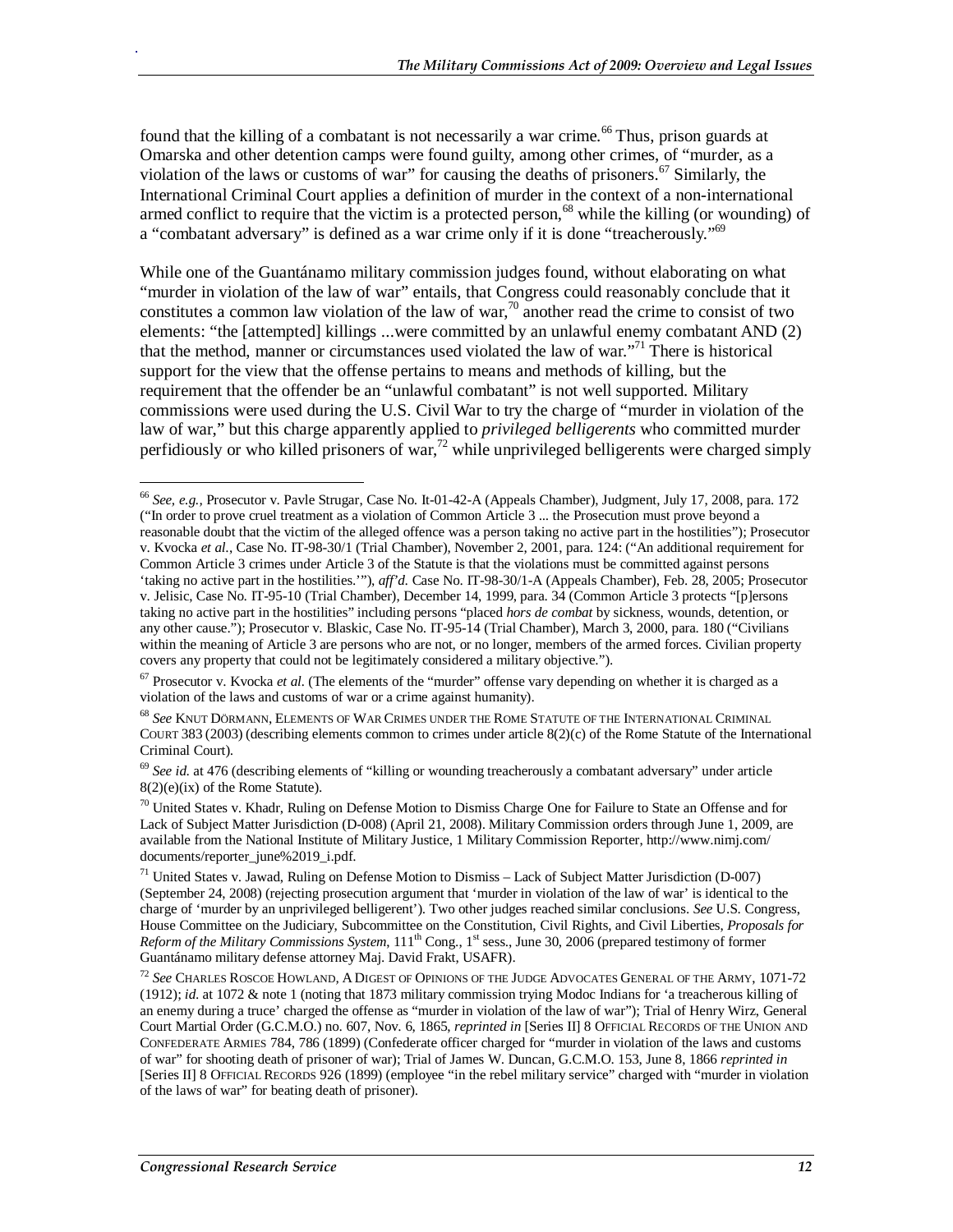with murder.<sup>73</sup> The charge of "murder, in violation of the laws of war" was occasionally brought against Filipino natives during the Philippine Insurrection, generally involving the killing of unarmed civilians or prisoners.<sup>74</sup> However, it is not easy to discern why some cases were charged as "murder" while others had added the phrase "in violation of the laws of war."75 Sometimes the distinction appears to turn on the status of the victim, other times the determining factor seems to be the status of the perpetrator or more precisely, the authority under which the hostile act was carried out. Murder qualified by reference to the law of war was charged most frequently against those whose legitimacy as combatants was not challenged. In one case in which insurgents killed U.S. soldiers during a firefight, the conviction for murder in the violation of the laws of war was overturned in part on the basis that "[t]he killing of the deceased soldiers in an engagement with a regular detachment of the public enemy is not murder but a natural consequence incidental to a state of war."<sup>76</sup>

Similarly, defining as a war crime the "material support for terrorism"<sup>77</sup> does not appear to be supported by historical precedent. The military judge in the *Hamdan* military commission case deferred to Congress's determination in the MCA that "material support for terrorism" describes a traditional offense against the law of war, citing Civil War precedents for trying crimes such as cooperating with guerrillas or "guerrilla-marauders."78 Yet the Supreme Court's decision in *Ex parte Milligan79* may have limited the extent to which such crimes may be tried by military

<sup>&</sup>lt;u>.</u> <sup>73</sup> *See* cases listed *supra* note 64; Trial of Frank B. Gurley, G.C.M.O. no. 505, Sept. 6, 1865, *reprinted in* [Series II] 8 OFFICIAL RECORDS 741 (Judge Advocate General approved conviction of "citizen" not "lawfully in the services of the so-called Confederate States" for murder of U.S. general officer where accused could not provide proof of Confederate commission). Gurley was, despite his death sentence, exchanged as a prisoner of war, to the consternation of the Judge Advocate General, *see id.* at 742. Military commission trials of persons not in the service of the Confederate government, including those tried for guerrilla activities in during periods of martial law, were later held invalid by civil courts on the basis that civil courts were open when the trials took place. *In re* Murphy, 17 F. Cas. 1030 (1867); District Court v. Commandant of Fort Deleware, 25 F. Cas. 590 (1866); *In re* Egan, 8 F. Cas. 367 (1866); Thompson v. Wharton, 70 Ky. 563 (Ky. 1870). Military detention of such persons without trial was also held to be unlawful. Johnson v. Jones, 44 Ill. 142 (Ill. 1867); Carver v. Jones, 45 Ill. 334 (Ill. 1867).

<sup>&</sup>lt;sup>74</sup> For military commission trials against Filipinos for cruelty to U.S. soldiers, see U.S. Congress, Senate Committee on the Philippines, *Affairs in the Philippine Islands*, 57<sup>th</sup> Cong., 1<sup>st</sup> sess., April 10, 1902, S.Hrg. 57-331, 1340 *et seq.* (Washington: GPO, 1902). Sometimes the charge was listed as "murdering prisoners in violation of the laws of war" or similar language.

 $75$  In one case in which an accused was tried for both types of murder, the difference appears to be that simple murder applied to the killing of Filipino scouts and other officials in the employ of the United States (outside of ordinary combat), while the murder of civilians suspected to be spies was "in violation of the laws of war." *Id*. at 1249-50.

<sup>76</sup> *Id.* at 1362 (reprinting G.O. 171, July 13, 1901). It was also noted that the accused had not himself fired a weapon. The judge advocate went on to note that under the circumstances, conspiracy to commit the crime (murder, in violation of the laws of war) would not be warranted, either, but that the accused might have been found guilty of being a "war traitor" to the military government. In another case, a sentence for "murder" of a town official as well as "violations of the laws of war" for attacking a U.S. garrison was disapproved because "[t]he accused was a regularly commissioned officer of the hostile army engaged in a contemplated attack upon the enemy under the orders of his officers." *Id*. at 1231-32 (reprinting G.O., 197, July 27, 1901). That the participants had covered their uniforms and weapons during the operation was excused as a "ruse de guerre," and the killing of the official justified by his resistance to being taken prisoner. *Id.* 

<sup>&</sup>lt;sup>77</sup> 10 U.S.C. § 950v(b)(25)(incorporating the definition found in 18 U.S.C. § 2339A).

<sup>78</sup> United States v. Hamdan, Ruling on Motion to Dismiss (Ex Post Facto) D-012 (July 14, 2008), *available at* http://howappealing.law.com/HamdanRulingMotionsToDismissExPostFacto.pdf

 $79$  71 U.S. (4 Wall.) 2 (1866). Lambdin Milligan and others were tried by military commission for conspiracy and "violations of the law of war," among other offenses, for participating in a secret armed organization opposed to the Union's efforts to prevent the secession of southern states and planning to use force in aid of the rebellion. G.O. 27, HQ District of Indiana (May 9, 1865), *reprinted in* [Series II], vol. 8 OFFICIAL RECORDS 543 - 49. The Supreme Court, while not disputing military commission jurisdiction over violations of the "laws and usages of war," stated those laws (continued...)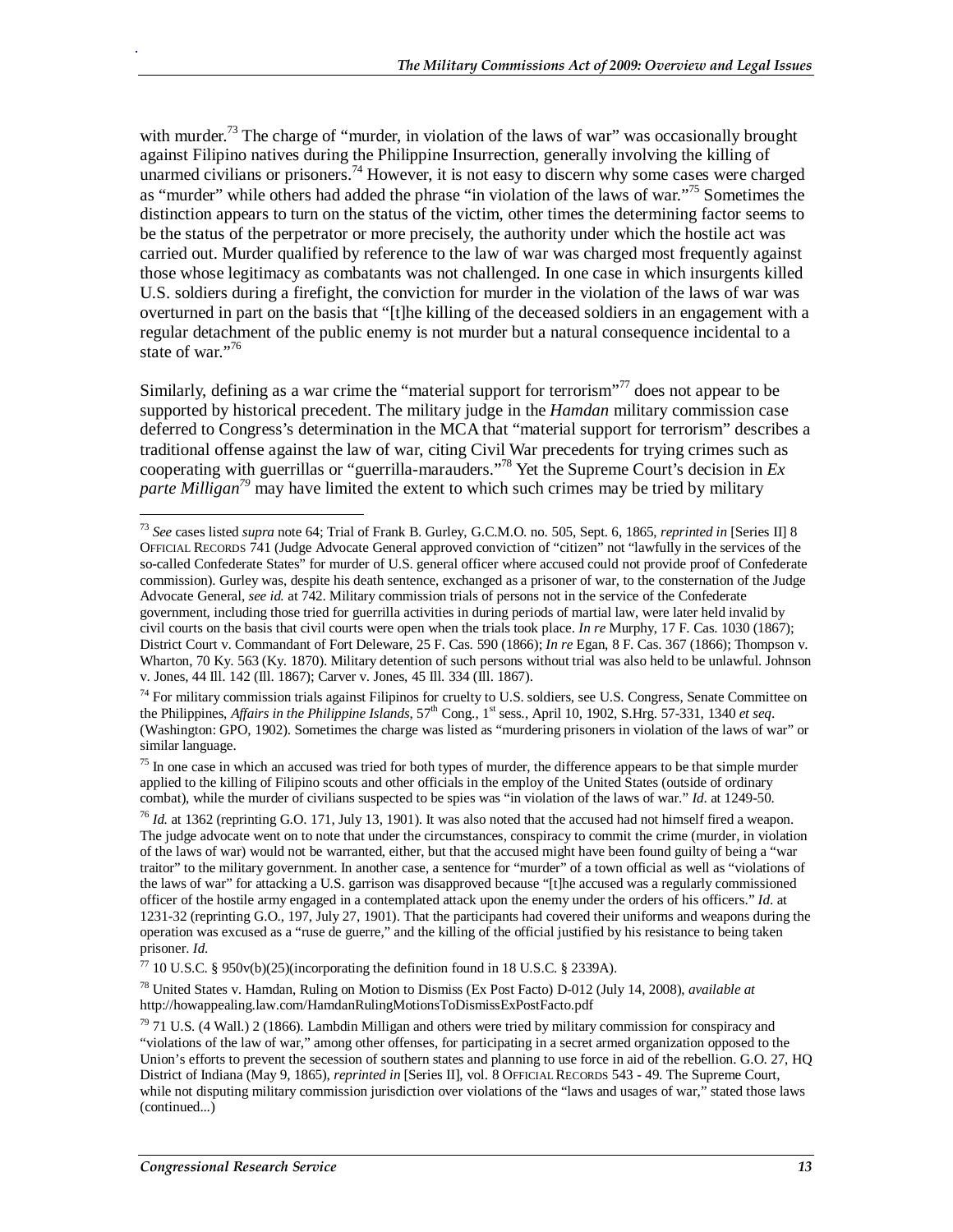commissions where martial law has not been established, and may also call into question whether such crimes are properly considered war crimes or should be treated as ordinary crimes triable by military commissions when necessity demands it. $\frac{80}{3}$  Charges related to aiding guerrillas were typically accompanied by a specification stating that the accused was a citizen and owed allegiance to the United States, but not ordinarily stating that the activity violated the law of  $\text{war}^{\{81\}}$  suggesting that the offense was a violation of martial law rather than the international law of war applicable to belligerents.

Many persons were tried by military commissions during the Philippine Insurrection for consorting with insurgents or other armed outlaws, but only after the commanding general issued a proclamation to the public explaining its obligation under the law of military occupation (a subset of the law of war analogous to martial law) to refrain from such activity.<sup>82</sup> In any event, the Obama Administration has expressed misgivings as to whether the crime of "material support for terrorism" amounts to an *ex post facto* law, and recommended the offense be eliminated from the  $MCA<sup>83</sup>$  All but one of the detainees against whom charges have been filed so far have had at least one count of "material support for terrorism" among them,<sup>84</sup> although in most cases the allegations underlying the charge appear under other charges as well. Congress chose not to eliminate the material support charge when it amended the MCA in 2009.

### **Temporal and Spatial Jurisdiction**

The law of war has traditionally applied within the territorial and temporal boundaries of an armed conflict between at least two belligerents.<sup>85</sup> It traditionally has not been applied to conduct

<u>.</u>

<sup>(...</sup>continued)

and usages "... can never be applied to citizens in states which have upheld the authority of the government, and where the courts are open and their process unobstructed." 71 U.S. at 121. By treating the case as one related to the legitimacy of martial law, the Court implicitly rejected the government's position that such activities, when committed by unprivileged belligerents, were amenable to military jurisdiction as violations of the law of war. *Compare id. with Ex parte* Quirin, 317 U.S. 1 (1941) (military commission jurisdiction appropriate for German saboteurs who breached U.S. coastal defenses despite absence of martial law).

<sup>80</sup> *See* cases listed *supra* note 73.

 $81$  G.O. 4, HQ Dept. of the Missouri (Jan. 16, 1864) 7 (accused was convicted and banished to Iowa on a charge of "harboring and feeding guerrillas"); G.O. 164, HQ, Dept. of the Missouri 8 (Sept. 8, 1864) (conviction of "harboring and feeding guerrillas" as well as "giving aid and comfort to rebel enemies ... "); G.O. 236, HQ, Dept. of the Missouri 8 (Dec. 26, 1864) ("harboring and feeding guerrillas").

<sup>&</sup>lt;sup>82</sup> U.S. Congress, Senate Committee on the Philippines, *Affairs in the Philippine Islands*,  $57<sup>th</sup>$  Cong., 1<sup>st</sup> sess., April 10, 1902, S.Hrg. 57-331 (Washington: GPO, 1902), pp. 1943-1946 (Statement explaining martial law and reprint of proclamation by Gen. Arthur McArthur of Dec. 10, 1900). It appears that the terms "martial law" and the "law of hostile [or belligerent] occupation" were used interchangeably.

<sup>&</sup>lt;sup>83</sup> U.S. Congress, Senate Committee on Armed Services, *Military Commissions*, 111<sup>th</sup> Cong., 1<sup>st</sup> sess., July 7, 2009 (Submitted statement of David Kris, Assistant Attorney General)("[T]here are serious questions as to whether material support for terrorism or terrorist groups is a traditional violation of the law of war. The President has made clear that military commissions are to be used only to prosecute law of war offenses. Although identifying traditional law of war offenses can be a difficult legal and historical exercise, our experts believe that there is a significant risk that appellate courts will ultimately conclude that material support for terrorism is not a traditional law of war offense, thereby reversing hard-won convictions and leading to questions about the system's legitimacy.")

<sup>&</sup>lt;sup>84</sup> Mohammed Jawad was originally charged with attempted murder in violation of the law of war and attempt to cause serious bodily injury. Both charges have since been dropped. Charge sheets are available at http://www.defenselink.mil/news/commissions.html.

<sup>85</sup> *See* WINTHROP, *supra* footnote 25, at 773 (the law of war "prescribes the rights and obligations of belligerents, or ... define[s] the status and relations not only of enemies—whether or not in arms—but also of persons under military (continued...)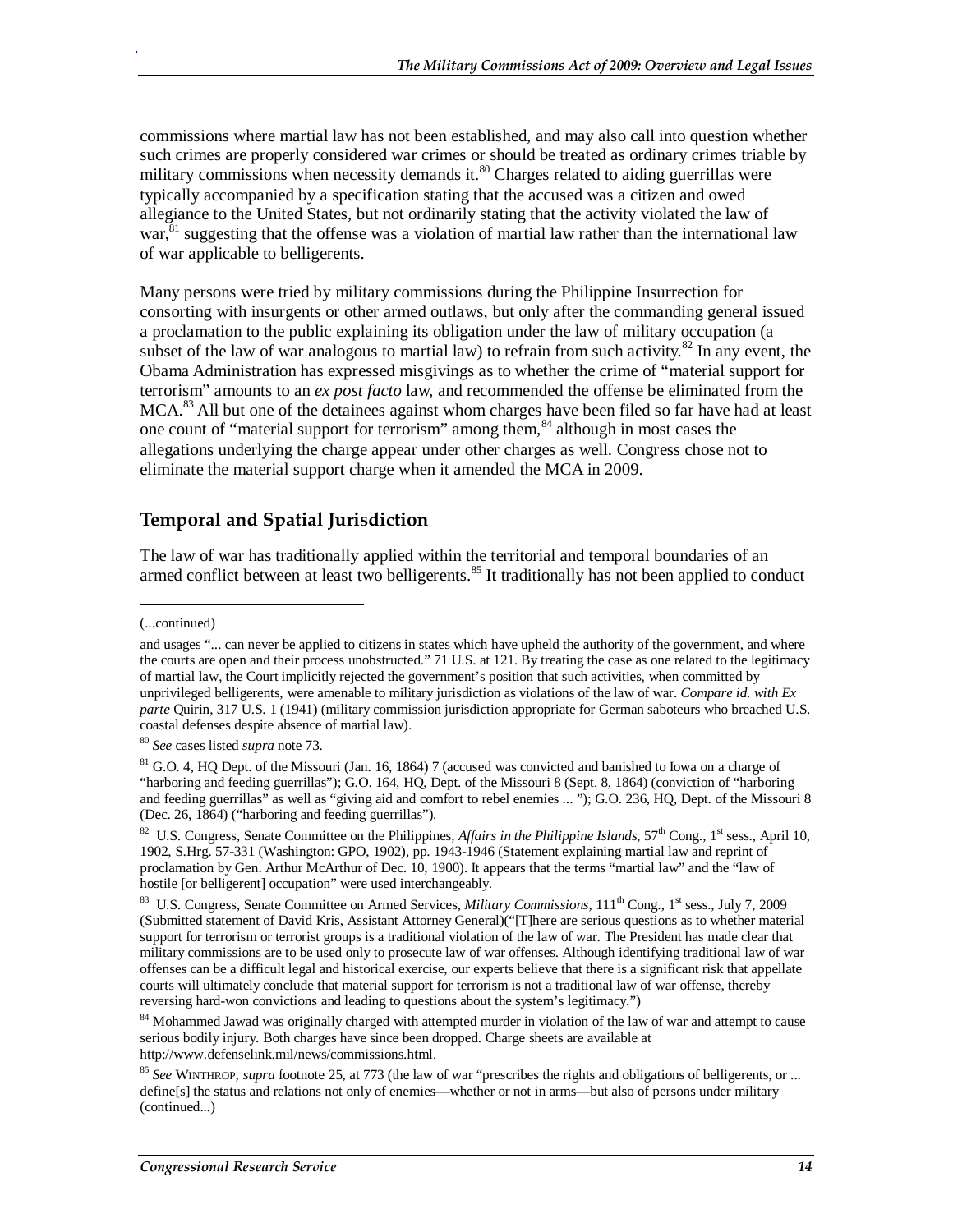occurring on the territory of neutral states or on territory not under the control of a belligerent, to conduct that preceded the outbreak of hostilities, or to conduct during hostilities that do not amount to an armed conflict. Unlike the conflict in Afghanistan, the conflict related to the September 11 attacks does not have clear boundaries in time or space,  $86$  nor is it entirely clear in all cases who the belligerents are.

The broad reach of President Bush's M.O. to encompass conduct and persons customarily subject to ordinary criminal law evoked criticism that the claimed jurisdiction of the military commissions exceeded the customary law of armed conflict, although DOD regulation purported to restate customary law. $^{87}$  The MCA provides jurisdiction to military commissions over covered offenses "when committed by an alien unprivileged enemy belligerent before, on, or after September 11, 2001."<sup>88</sup> Further, the MCA states that it codifies offenses "that have traditionally been triable by military commission" and establishes no "new crimes that did not exist before the its enactment"; and that therefore it "does not preclude trial for offenses that occurred before the date of the enactment of this subchapter, as so amended."<sup>89</sup> Whether, in fact, the offenses were established under the law of war prior to the enactment of the MCA will likely be the subject of many challenges by defendants.

In enacting the MCA, Congress seems to have provided the necessary statutory definitions of criminal offenses to overcome previous objections with respect to subject matter jurisdiction of military commissions. However, questions may still arise with respect to the necessity for conduct to occur in the context of hostilities in order to be triable by military commission. In 2008, the military judge in the *Hamdan* case concluded that a nexus with hostilities was required, holding that a charge of "[m]embership in a conspiracy that planned and carried out the attacks of September  $11^{th}$ , 2001 will be deemed to be in violation of the law of war; membership in a conspiracy that planned or carried out other attacks long before that date and unrelated to hostilities will not."<sup>90</sup>

## **Composition and Powers**

The MCA provides for a qualified military judge to preside over panels of at least five military officers, except in the cases in which the death penalty is sought, in which case panels are to

1

<sup>(...</sup>continued)

government or martial law and persons simply resident or being upon the theatre of war, and which authorizes their trial and punishment when offenders"); *id* at 836 (military commissions have valid jurisdiction only in theater of war or territory under martial law or military government).

<sup>&</sup>lt;sup>86</sup> Some may argue that no war has a specific deadline and that all conflicts are in a sense indefinite. In traditional armed conflicts, however, it has been relatively easy to identify when hostilities have ended; for example, upon the surrender or annihilation of one party, an annexation of territory under dispute, an armistice or peace treaty, or when one party to the conflict unilaterally withdraws its forces. *See* GERHARD VON GLAHN, LAW AMONG NATIONS 722-730  $(6^{th}$  ed. 1992).

<sup>87</sup> *See* Human Rights First, Trial Under Military Order, A Guide to the Final Rules for Military Commissions (revised May 2006)[hereinafter "HRF"], *available at* http://www.humanrightsfirst.org/us\_law/PDF/detainees/ trials\_under\_order0604.pdf; *See* Leila Nadya Sadat, *Terrorism and the Rule of Law*, 3 WASH. U. GLOBAL STUD. L. REV. 135, 146 (2004) (noting possibly advantageous domestic aspects of treating terrorist attacks as war crimes, but identifying possible pitfalls of creating a new international legal regime).

<sup>88 10</sup> U.S.C. § 948d.

 $89$  10 U.S.C. § 950p(d).

 $90$  United States v. Hamdan, Ruling on Motion to Dismiss (Res Judicata) (April 2, 2008).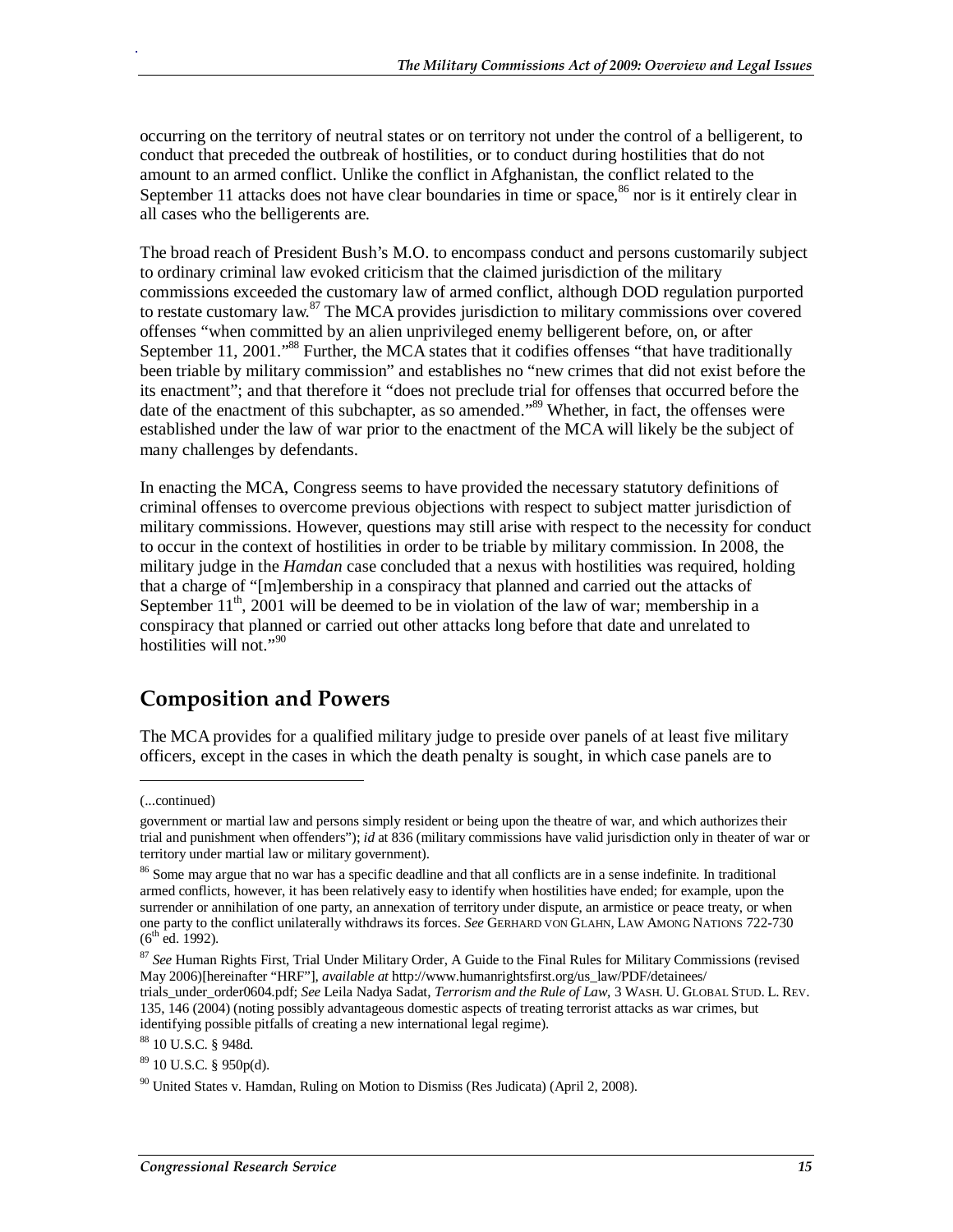consist of twelve members unless that number are not reasonably available, in which case the minimum is nine panel members.<sup>91</sup> Procedures for assigning military judges as well as the particulars regarding the duties they are to perform are left to the Secretary of Defense to prescribe, except that the military judge may not be permitted to consult with members of the panel outside of the presence of the accused and counsel except as prescribed in 10 U.S.C.  $\hat{\S}$  949d.<sup>92</sup> The military judge has the authority to decide matters related to the admissibility of evidence, including the treatment of classified information, but has no authority to compel the government to produce classified information.

The MCA empowers military commissions to maintain decorum during proceedings. Previously, under the DoD rules prior to enactment of the 2006 MCA, the presiding officer was authorized "to act upon any contempt or breach of Commission rules and procedures," including disciplining any individual who violates any "laws, rules, regulations, or other orders" applicable to the commission, as the presiding officer saw fit. Presumably this power was to include not only military and civilian attorneys but also any witnesses who had been summoned under order of the Secretary of Defense.<sup>93</sup> The MCA, 10 U.S.C. § 950t authorizes the military commissions to "punish for contempt any person who uses any menacing word, sign, or gesture in its presence, or who disturbs its proceedings by any riot or disorder." It is unclear whether this section is meant to expand the jurisdiction of military commissions to cover non-enemy combatant witnesses or civilian observers, but the M.M.C. expressly provides for jurisdiction over all persons, including civilians, and permits military judges to sentence those convicted with both fines and terms of confinement.<sup>94</sup> In the case of military commissions established under the UCMJ, there is statutory authority for military commissions to punish contempt with a fine of \$100, confinement for up to 30 days, or both.<sup>95</sup> Neither the MCA nor the M.M.C. sets any limit on punishment for contempt.

The MCA provides that military commissions have the same power as a general court-martial to compel witnesses to appear in a manner "similar to that which courts of the United States having criminal jurisdiction may lawfully issue."96 However, rather than providing that the trial counsel and the defense are to have equal opportunity to obtain witnesses and evidence, as is the case in general courts-martial, the MCA provides the defense a "reasonable opportunity" to obtain witnesses and evidence, in a manner comparable "to the opportunity available to a criminal defendant" in an article III court.<sup>97</sup> The M.M.C. provides the trial counsel with responsibility for producing witnesses requested by the defense, unless trial counsel determines the witness's

.

(1) the fairness and effectiveness of the military commissions system under chapter 47A of title 10, United States Code (as amended by section 1802), will depend to a significant degree on the adequacy of defense counsel and associated resources for individuals accused, particularly in the case of capital cases, under such chapter 47A; and

(2) defense counsel in military commission cases, particularly in capital cases, under such chapter 47A of title 10, United States Code (as so amended), should be fully resourced as provided in such chapter 47A.

<sup>97</sup> *Id.*

<sup>-</sup><sup>91</sup> 10 U.S.C. § 949m.

<sup>92 10</sup> U.S.C. § 948j.

<sup>93</sup> *See* M.C.O. No. 1 § 3(C) (asserting jurisdiction over participants in commission proceedings "as necessary to preserve the integrity and order of the proceedings").

<sup>&</sup>lt;sup>94</sup> Rule for Military Commissions (R.M.C.) 809. An updated Manual for Military Commissions has not been released since the eneactment of the 2009 MCA.

<sup>&</sup>lt;sup>95</sup> *See* 10 U.S.C. § 848. This section is made inapplicable to military commissions in chapter 47a by MCA § 4. <sup>96</sup> 10 U.S.C. § 949j. P.L. 111-84 § 1807 expresses the sense of Congress that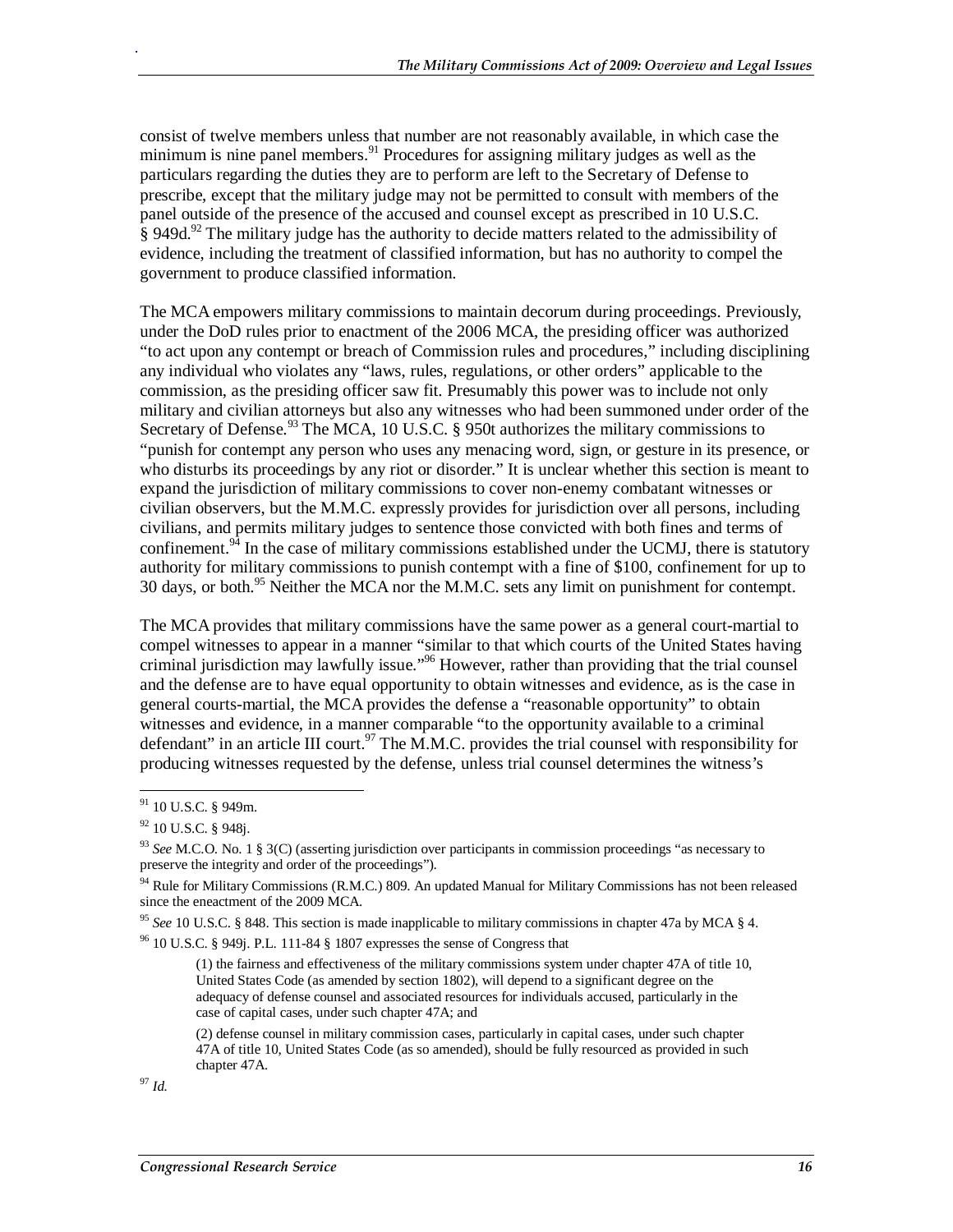testimony is not required, but the defense counsel may appeal the determination to the convening authority or, after referral, the military judge. $98$ 

Under article 47 of the UCMJ, a duly subpoenaed witness who is not subject to the UCMJ and who refuses to appear before a military commission may be prosecuted in federal court.<sup>99</sup> Presumably, this article could be used to prosecute civilians residing in U.S. territory who refuse to comply with a subpoena issued under the MCA. The M.M.C. provides the military judge or any person designated to take evidence authority to issue a subpoena to compel the presence of a witness or the production of documents. As is the case with general courts-martial, the military judge may issue a warrant of attachment to compel the presence of a witness who refuses to comply with a subpoena.<sup>100</sup> Subpoena authority under the UCMJ may not be used to compel a civilian witness to travel abroad in order to provide testimony,<sup>101</sup> so the corresponding authority under the MCA may be insufficient to compel civilian witnesses to travel to Cuba. Testimony by video transmission may be permitted in such cases.<sup>102</sup>

One of the perceived shortcomings of the M.O. had to do with the problem of command influence over commission personnel. M.C.O. No. 1 provided for a "full and fair trial," but contained few specific safeguards to address the issue of impartiality. The President or his designee were empowered to decide which charges to press; to select the members of the panel, the prosecution and the defense counsel, and the members of the review panel; and to approve and implement the final outcome. The President or his designees had the authority to write procedural rules, interpret them, enforce them, and amend them. Justice Kennedy remarked in his concurring opinion in *Hamdan v. Rumsfed* that the concentration of authority in the Appointing Authority was a significant departure from the structural safeguards Congress has built into the military justice system.<sup>103</sup>

The MCA, by providing requirements for the procedural rules to guard against command influence, may alleviate some of these concerns. In particular, the MCA prohibits the unlawful influence of military commissions and provides that neither the military commission members nor military counsel may have adverse actions taken against them in performance reviews. Many of the procedural rules are left to the discretion of the Secretary of Defense or his designee, more so than is the case under the UCMJ. Rule 104 of the Rules for Military Commissions (R.M.C.) prohibits command influence in terms similar to those in the Manual for Courts-Martial, except that they apply more broadly to "all persons" rather than only to "all persons subject to the [UCMJ]."

On the other hand, it has been argued that the multiple roles assigned to the convening authority, i.e., the DOD official who decides which charges to bring, allocates resources among the parties,

<sup>-</sup>98 R.M.C. 703.

<sup>99</sup> *See* 10 U.S.C. § 847. It is unclear how witnesses are "duly subpoenaed" for military commissions established under the UCMJ. 10 U.S.C. § 846 empowers the president of a court-martial to compel witnesses to appear and testify and to compel production of evidence, but this statutory authority does not explicitly apply to military commissions. The subpoena power extends to "any part of the United States, or the Territories, Commonwealth and possessions."

<sup>100</sup> R.M.C. 703; R.C.M. 703.

<sup>&</sup>lt;sup>101</sup> DAVID SCHLEUTER, MILITARY CRIMINAL JUSTICE: PRACTICE AND PROCEDURE § 11-2(D)(2) (5<sup>th</sup> ed. 1999); United States v. Bennett, 12 M.J. 463 (C.M.A. 1982).

 $102$  R.M.C. 611(d).

<sup>103</sup> *Hamdan*, 647-51 (Kennedy, J. concurring).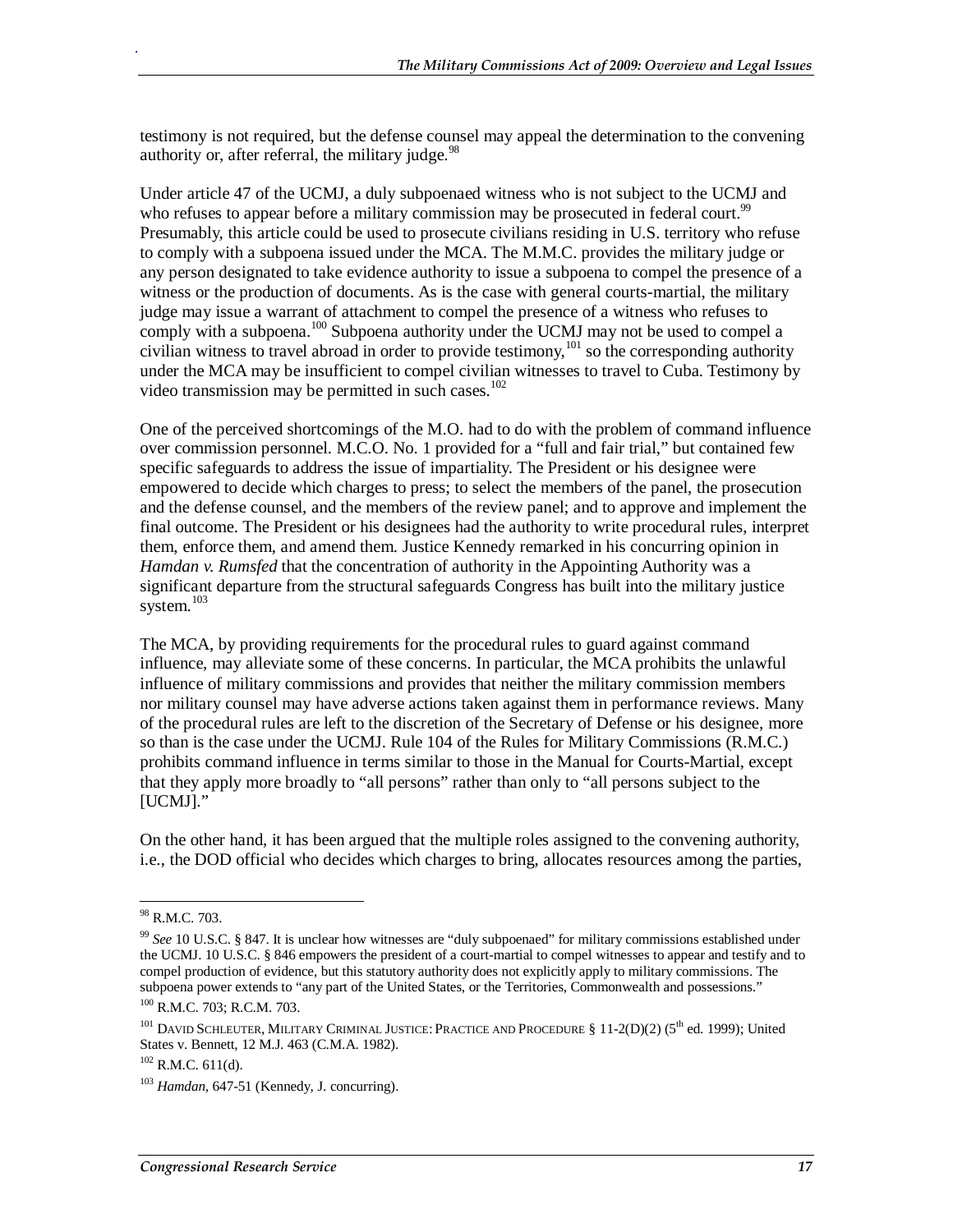and then approves or disapproves the findings of the military commission, create an inherent risk of unfairness (or the perception of unfairness).<sup>104</sup> While the convening authority for courts-martial also plays multiple roles, these functions serve as commanders' tools for enforcing discipline among subordinates, a context that arguably differs in important ways from bringing criminal cases against alleged enemies.<sup>105</sup> Improper influence by the legal advisor to the convening authority has been alleged at a few military commission proceedings, prompting military judges to issue orders in some cases granting relief.<sup>106</sup> Executive branch control over who serves as military judges has also led to charges of unfairness.<sup>107</sup>

### **Procedures Accorded the Accused**

The MCA lists a minimum set of rights to be afforded the accused in any trial, and provides the accused an opportunity to appeal adverse verdicts to the United States Court of Appeals for the District of Columbia Circuit, but only "with respect to the findings and sentence as approved by the convening authority and as affirmed or set aside as incorrect in law by the United States Court of Military Commission Review." The circuit court is empowered to take action "only with respect to matters of law, including the sufficiency of the evidence to support the verdict."<sup>108</sup> The MCA provides that the accused is to be informed of the charges as soon as practicable after the charges and specifications are referred for trial.<sup>109</sup> The accused is to be presumed innocent until determined to be guilty. The presumption of innocence and the right against self-incrimination are to result in an entered plea of "Not Guilty" if the accused refuses to enter a plea or enters a "Guilty" plea that is determined to be involuntary or ill informed.<sup>110</sup> The accused has the right not to testify at trial and to have the opportunity to present evidence and cross-examine witnesses for the prosecution.<sup>111</sup>

-

<sup>104</sup> Gregory S. McNeal, *Beyond Guantánamo, Obstacles and Options*, 103 NW. U. L. REV. COLLOQUY 29, 32 (2008) (blaming "conflicting statutory provisions" for perceived undue influence at military commissions under the MCA).

<sup>&</sup>lt;sup>105</sup> See id. at 34; U.S. Congress, House Committee on the Judiciary, Subcommittee on the Constitution, Civil Rights, and Civil Liberties, *Proposals for Reform of the Military Commissions System*,  $111^{th}$  Cong., 1<sup>st</sup> Sess., July 30, 2009 (statement of Peter R. Masciola, USAFG, Chief Defense Counsel Office of Military Commissions-Defense Washington, DC), available at http://judiciary.house.gov/hearings/pdf/Masciola090730.pdf.

<sup>&</sup>lt;sup>106</sup> United States v. Hamdan, Ruling on Motion to Dismiss (Unlawful Influence) (D-026) (May 9, 2008) (Ordering substitute legal advisor be appointed for reviewing the case); United States v. Jawad, Ruling on Motion to Dismiss – Unlawful Influence (D-004) (Aug. 14, 2008) (finding the Legal Advisor's public expression of support for the military commission process and alignment with the prosecution to have "compromised the objectivity necessary to dispassionately and fairly evaluate the evidence and prepare the post-trial recommendation," consequently disqualifying the legal advisor from carrying out post-trial responsibilities in the case); United States v. al Darbi, Ruling on Defense Motion to Dismiss (D-011) (October 2, 2008) (denying as moot request for relief, while noting activities of previous Legal Advisor may have compromised objectivity in necessary to fairly evaluate evidence and prepare post-trial recommendation).

<sup>&</sup>lt;sup>107</sup> United States v. Khadr, Ruling on Defense Motion to Dismiss (D-076) (Aug. 15, 2008) (denying relief where military judge was replaced after expiration of recall to active duty);

<sup>&</sup>lt;sup>108</sup> 10 U.S.C. § 950g. Previously, appeals could challenge only whether "the final decision was consistent with the standards and procedures specified" in the MCA, and "to the extent applicable, the Constitution and the laws of the United States."

<sup>&</sup>lt;sup>109</sup> 10 U.S.C. § 948q.

<sup>110 10</sup> U.S.C. § 949i.

 $111$  10 U.S.C. § 949a(b).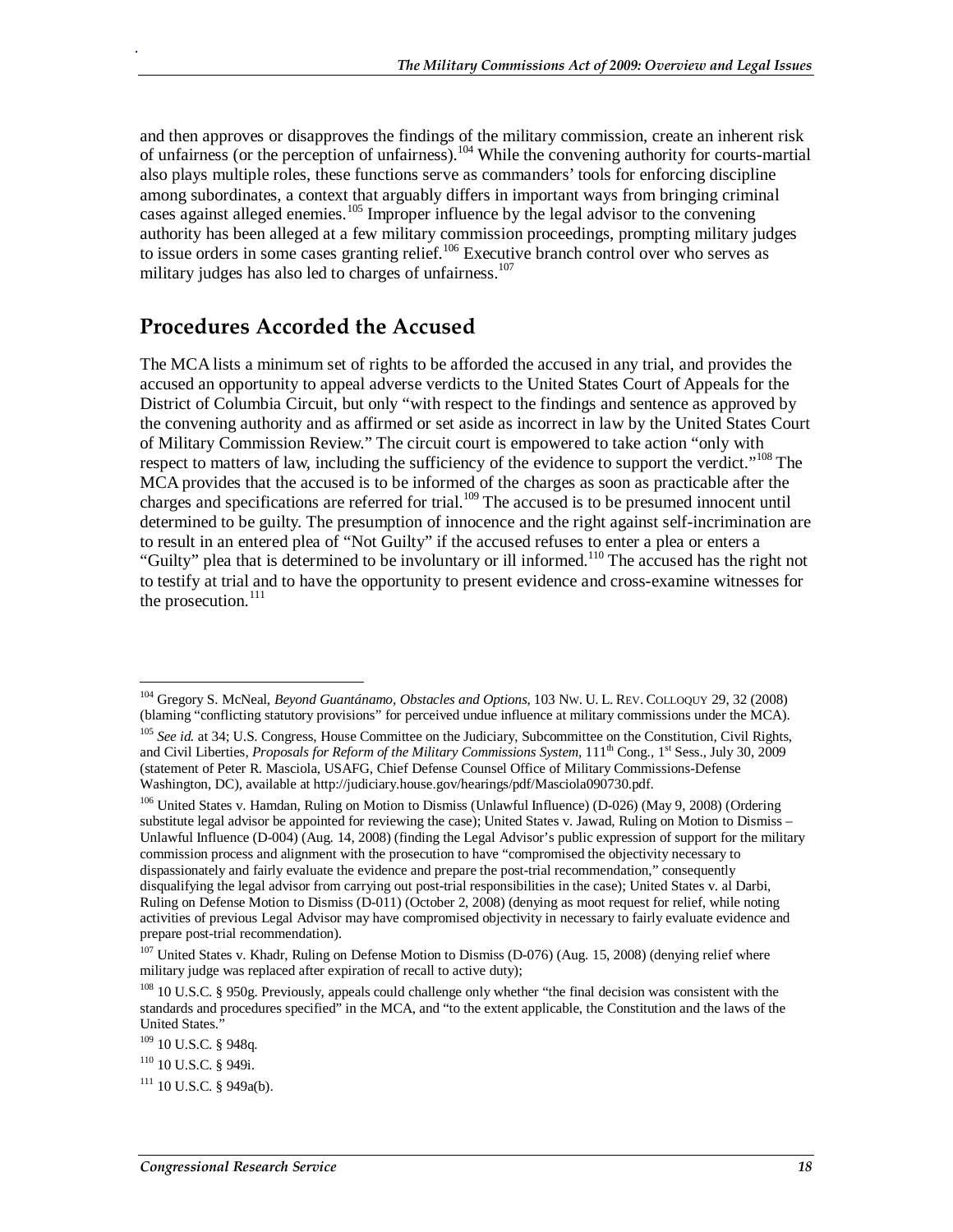### **Open Hearing**

.

Because the public, and not just the accused, has a constitutionally protected interest in public trials, the extent to which trials by military commission are open to the press and public may be subject to challenge by media representatives.<sup>112</sup> The First Amendment right of public access extends to trials by court-martial,  $^{113}$  but is not absolute. It does not impose on the government a duty "to accord the press special access to information not shared by members of the public generally."<sup>114</sup> The reporters' right to gather information does not include an absolute right to gain  $\frac{1}{2}$  access to areas not open to the public.<sup>115</sup> In general, trials may be closed only where the following test is met: the party seeking closure demonstrates an overriding interest that is likely to be prejudiced; the closure is narrowly tailored to protect that interest; the trial court has considered reasonable alternatives to closure; and the trial court makes adequate findings to support the  $\frac{\text{closure}}{\text{1}}$ 

The MCA provides that the military commission judge may close portions of a trial only to protect information from disclosure where such disclosure could reasonably be expected to cause damage to the national security, such as information about intelligence or law enforcement sources, methods, or activities; or to ensure the physical safety of individuals.<sup>117</sup> The information to be protected from disclosure does not necessarily have to be classified. To the extent that the exclusion of the press and public is based on the discretion of the military judge without consideration of the constitutional requirements relative to the specific exigencies of the case at trial, the procedures may implicate the First Amendment rights of the press and public. The M.M.C. provides, in Rule 806, that the military judge may close proceedings only to protect information designated for such protection by a government agency or to secure the physical safety of individuals. However, the rule also provides that "in order to maintain the dignity and decorum of the proceedings or for other good cause, the military judge may reasonably limit the number of spectators in, and the means of access to, the courtroom, and exclude specific persons from the courtroom." Such limitations must be supported by written findings.

One method military judges have adopted to protect classified information without closing a hearing to the public is to employ a time-delay on the audio feed of the proceedings to the public in the gallery in order to permit the judge or other authorized person to turn off the audio in the event classified information has been or is about to be disclosed.<sup>118</sup> The measure was said to be necessary because the statements of the accused are presumptively classified. If the switch is activated, the judge was to order a halt to the proceedings to evaluate the nature of the information or to permit the prosecution to assert a national security privilege.

<sup>&</sup>lt;u>.</u> <sup>112</sup> *See* Globe Newspaper Co. v. Super. Ct., 457 U.S. 596, 602 (1982)(newspaper had standing to challenge court order closing portions of criminal trial).

<sup>113</sup> United States v. Hershey, 20 M.J. 433 (C.M.A.1985), *cert. denied*, 474 U.S. 1062 (1986); United States v. Grunden, 2 M.J. 116 (C.M.A.1977). The press has standing to challenge closure of military justice proceedings. ABC, Inc. v. Powell, 47 M.J. 363, 365 (1997).

<sup>114</sup> Pell v. Procunier, 417 U.S. 817, 822-24 (1974).

<sup>115</sup> *See* Juan R. Torruella, *On the Slippery Slopes of Afghanistan: Military Commissions and the Exercise of Presidential Power*, 4 U. PA. J. CONST. L. 648, 718 (2002) (noting that proceedings held at the Guantánamo Bay Naval Station may be *de facto* closed due to the physical isolation of the facility).

<sup>116</sup> *See* Press-Enterprise Co. v. Superior Court of California, 464 U.S. 501 (1984).

 $117$  10 U.S.C. § 949d(d).

<sup>118</sup> *E.g.*, United States v. Hamdan, Protective Order #3 (June 4, 2008).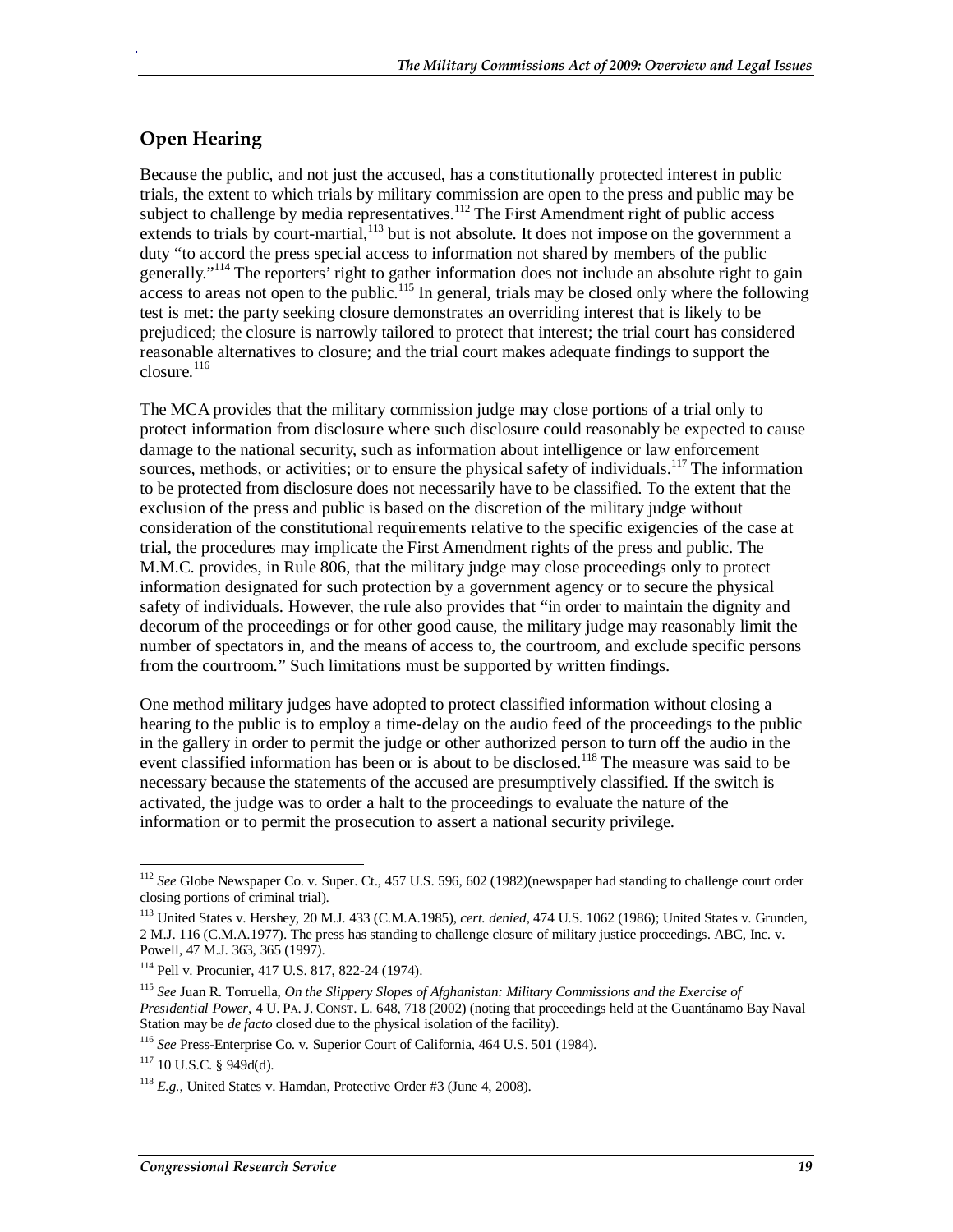The MCA of 2009 inserted a new subtitle V to provide procedures for handling classified or sensitive information, including the closure of evidentiary hearings when such information is to be discussed, the sealing of records, and the issuance of protective orders. It states that the trial counsel may "object to any question or line of inquiry that may require the witness to disclose classified information not previously found to be admissible" during testimony.<sup>119</sup> In such circumstances, the military judge is to "take such suitable action to determine whether the response is admissible as will safeguard against the compromise of any classified information," which may leave room for the use of time delay devices as described above, though the measure isn't expressly authorized.

### **Right to Be Present**

.

Under UCMJ art. 39,<sup>120</sup> the accused at a court-martial has the right to be present at all proceedings other than the deliberation of the members. Under the DOD rules for military commissions prior to the MCA, the accused or the accused's civilian attorney could be precluded from attending portions of the trial for reasons involving national security, but a detailed (assigned) defense counsel was to be present for all hearings.<sup>121</sup> The MCA does not provide for the exclusion of the accused from portions of his trial, and does not allow classified information to be presented to panel members that is not disclosed to the accused. The accused may be excluded from trial proceedings (other than panel deliberations) by the military judge only upon a determination that the accused persists in disruptive or dangerous conduct.<sup>122</sup> However, the accused may be excluded from *in camera* considerations regarding the treatment of classified information.<sup>123</sup> The accused may not waive the right to be present at his trial, but may forfeit it through disruptive behavior or refusal to attend proceedings.<sup>124</sup>

### **Right to Counsel**

As is the case in military courts-martial, an accused before a military commission under the MCA has the right to have military counsel assigned free of charge. The right to counsel attaches much earlier in the regular military justice system, where the accused has a right to request an attorney prior to being interrogated about conduct relating to the charges contemplated, than under the MCA. Under the MCA, at least one qualifying military defense counsel is to be detailed "as soon as practicable after the swearing of charges...."<sup>125</sup> The accused may also hire a civilian attorney who is a U.S. citizen, is admitted to the bar in any state, district, or possession, has never been disciplined, has a SECRET clearance (or higher, if necessary for a particular case), and agrees to comply with all applicable rules. If civilian counsel is hired, the detailed military counsel serves

-

<sup>&</sup>lt;sup>119</sup> 10 U.S.C. § 949p-7.

 $120$  10 U.S.C. § 839.

<sup>&</sup>lt;sup>121</sup> That the accused could be excluded from portions of own trial and prevented from learning what evidence was introduced was among the factors that the *Hamdan* Court found most troubling about the military commissions established pursuant to President Bush's M.O. 548 U.S. at 614.

 $122$  10 U.S.C. § 949d(d).

<sup>&</sup>lt;sup>123</sup> United States v. Khadr, Ruling on Defense Motion for Appropriate Relief (D-015) (Feb. 21, 2008).

 $124$  R.M.C. 804 (discussion).

<sup>125 10</sup> U.S.C. § 948k.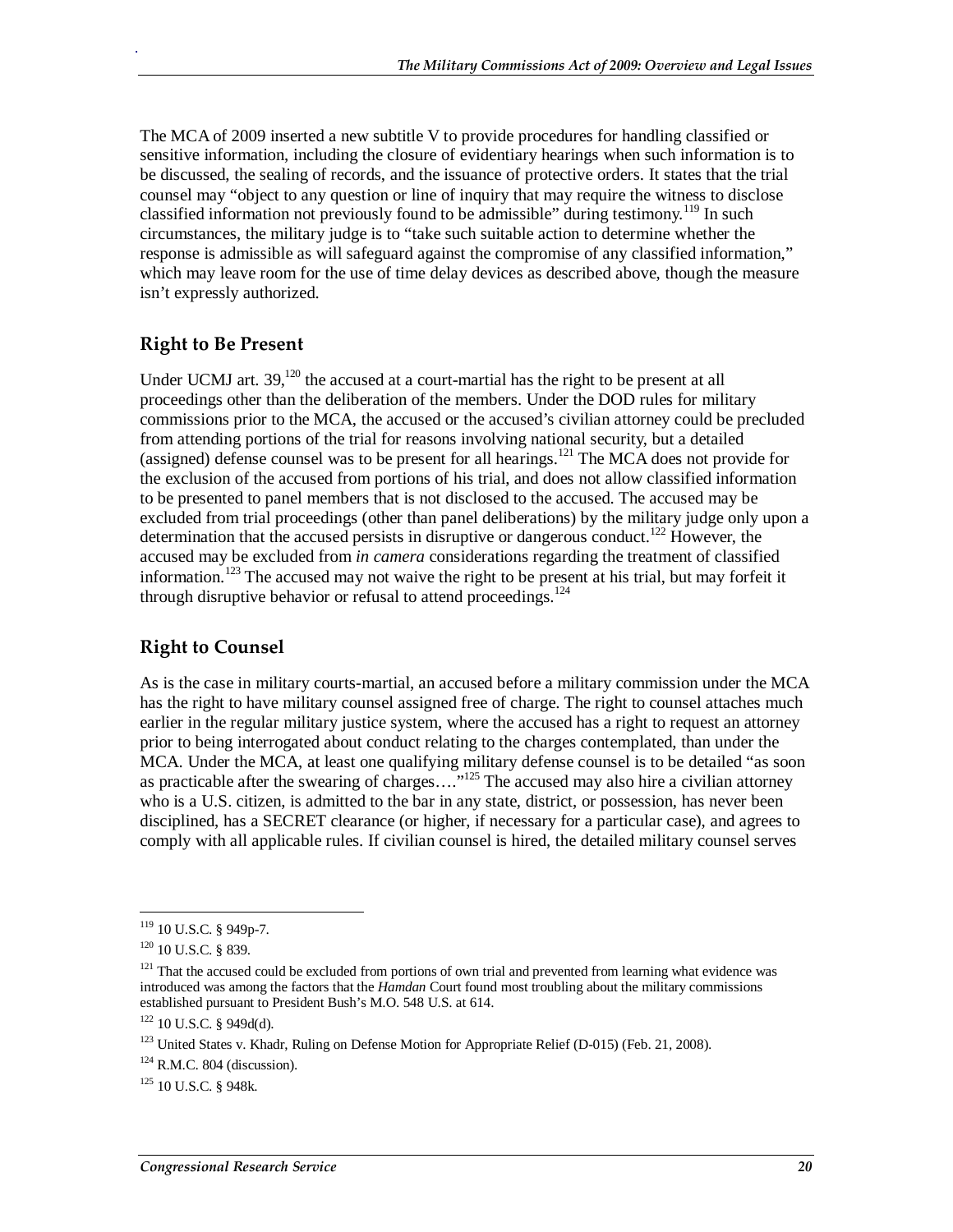as associate counsel.<sup>126</sup> Unlike the previous DOD rules, the MCA provides that the accused has the right to self-representation.<sup>127</sup>

Previous DOD rules provided that defense counsel was to be assigned free of cost once charges were referred, but permitted the accused to request another JAG officer to be assigned as a replacement if available in accordance with any applicable instructions or supplementary regulations that might later be issued.<sup>128</sup> The MCA, as amended, incorporates this measure, providing the accused an opportunity to request a specific JAG officer to act as counsel, if the requested officer is reasonably available.<sup>129</sup> DOD regulations provide that the accused may request a specific military attorney from the defense team at the beginning of the proceedings, and may request a replacement counsel from the Chief Defense Counsel if he believes his detailed counsel has been ineffective or if he is otherwise materially dissatisfied with his assigned counsel.<sup>130</sup> If the accused retains the services of a civilian attorney, the MCA provides that military defense counsel is to act as associate counsel.<sup>131</sup> The M.M.C. provides that, in the event the accused elects to represent himself, the detailed counsel shall serve as "standby counsel,"<sup>132</sup> and the military judge may require that such defense counsel remain present during proceedings.<sup>133</sup>

The MCA requires civilian attorneys defending an accused before military commission to meet the same strict qualifications that applied under DOD rules.<sup>134</sup> A civilian attorney must be a U.S. citizen with at least a SECRET clearance with membership in any state or territorial bar and no disciplinary record.<sup>135</sup> The MCA does not set forth in any detail what rules might be established to govern the conduct of civilian counsel. Under the last-issued regulation, the Chief Defense Counsel has the responsibility of determining the eligibility of civilian defense counsel, and may reconsider the determination based on "subsequently discovered information indicating material nondisclosure or misrepresentation in the application, or material violation of obligations of the civilian defense counsel, or other good cause."136 Alternatively, the Chief Defense Counsel may refer the matter to either the convening authority or the DOD Deputy General Counsel (Personnel and Health Policy), who may revoke or suspend the qualification of any member of the civilian defense counsel pool.

<sup>-</sup>126 10 U.S.C. § 949c(b); R.M.C. 804.

 $127$  10 U.S.C. § 949a(b)(2)(D). The military judge can revoke the accused's right to self-representation if the accused fails to conduct his defense within the relevant rules and decorum applicable in military commission trials. Prior to the 2006 MCA, M.C.I. No. 4 required detailed defense counsel to "defend the accused zealously within the bounds of the law ... notwithstanding any intention expressed by the accused to represent himself." M.C.I. No. 4 § 3(C).

 $128$  M.C.O. No. 1 § 4(C).

 $129$  10 U.S.C. § 949c(b)(2).

<sup>&</sup>lt;sup>130</sup> Regulation for Trial by Military Commissions, Para. 9-2. The accused may request a specific JAG officer from the cadre of officers assigned to the Defense Counsel's Office, but does not have a right to choose. The Rules for Military Commissions, Rule 506 was amended to provide the accused an opportunity to choose military defense counsel from among military counsel assigned to the Office of Military Commissions as defense counsel. Gates letter, *supra* footnote 17.

<sup>&</sup>lt;sup>131</sup> 10 U.S.C. § 949c(b)(4).

<sup>132</sup> R.M.C. 501.

 $133$  R.M.C. 506(c).

<sup>&</sup>lt;sup>134</sup> 10 U.S.C. § 949c(b).

<sup>135 10</sup> U.S.C. § 949c, R.M.C. 502(d)(3).

 $136$  Regulation for Trial by Military Commissions, Para. 9-5(c).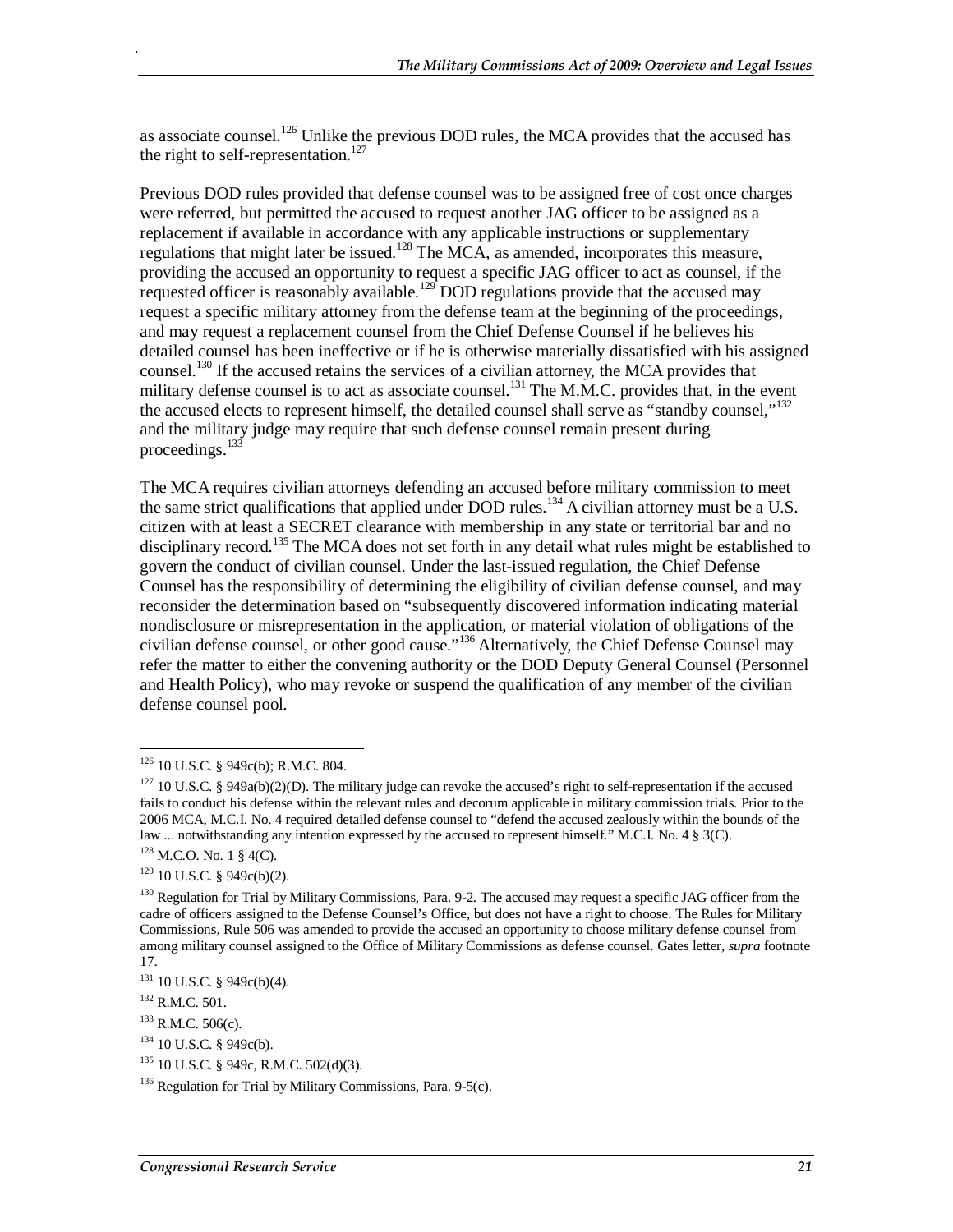The MCA does not address the monitoring of communications between the accused and his attorney, and does not provide for an attorney-client privilege. Rule 502 of the Military Commission Rules of Evidence (Mil. Comm. R. Evid.) provides for substantially the same lawyer-client privilege that applies in courts-martial.<sup>137</sup> With respect to the monitoring of attorney-client communications, the previous DOD rules for military commissions initially provided that civilian counsel were required to agree that communications with the client were subject to monitoring. That requirement was later modified to require prior notification and to permit the attorney to notify the client when monitoring is to occur.<sup>138</sup> Although the government was not permitted to use information against the accused at trial, some argued that the absence of the normal attorney-client privilege could impede communications between them, possibly decreasing the effectiveness of counsel. Civilian attorneys were bound to inform the military counsel upon learning of information about a pending crime that could lead to "death, substantial bodily harm, or a significant impairment of national security."<sup>139</sup> The required agreement under the current regulations imposes a similar duty to inform, but does not mention monitoring of communications.<sup>140</sup>

### **Evidentiary Matters**

The Sixth Amendment to the U.S. Constitution guarantees that those accused in criminal prosecutions have the right to be "confronted with the witnesses against [them]" and to have "compulsory process for obtaining witnesses in [their] favor."<sup>141</sup> The Supreme Court has held that "[t]he central concern of the Confrontation Clause is to ensure the reliability of the evidence against a criminal defendant by subjecting it to rigorous testing in the context of an adversary proceeding before the trier of fact."<sup>142</sup> In courts-martial, the Military Rules of Evidence (Mil. R. Evid.)<sup>143</sup> provide that "[a]ll relevant evidence is admissible, except as otherwise provided by the Constitution of the United States [and other applicable statutes, regulations and rules]."<sup>144</sup> Relevant evidence is excluded if its probative value is outweighed by other factors.<sup>145</sup> The

-

.

<sup>141</sup> U.S. CONST. Amdt. VI applies in courts-martial. *E.g.* United States v. Scheffer, 523 U.S. 303 (1998). <sup>142</sup> Maryland v. Craig, 497 U.S. 836, 845 (1990).

144 Mil. R. Evid. 402.

<sup>&</sup>lt;sup>137</sup> Mil. R. Evid. 502.

<sup>138</sup> *See* M.C.O. No. 3, "Special Administrative Measures for Certain Communications Subject to Monitoring." The required affidavit and agreement annexed to M.C.I. No. 3 was modified to eliminate the following language:

I understand that my communications with my client, even if traditionally covered by the attorneyclient privilege, may be subject to monitoring or review by government officials, using any available means, for security and intelligence purposes. I understand that any such monitoring will only take place in limited circumstances when approved by proper authority, and that any evidence or information derived from such communications will not be used in proceedings against the Accused who made or received the relevant communication.<br><sup>139</sup> M.C.I. No. 5, Annex B § II(J).

<sup>&</sup>lt;sup>140</sup> Regulation for Trial by Military Commissions, Figure 9.2. Affidavit and Agreement by Civilian Defense Counsel,  $II(J)$ .

<sup>&</sup>lt;sup>143</sup> The Military Rules of Evidence (Mil. R. Evid.) are contained in the Manual for Courts-Martial (M.C.M.), established as Exec. Order No. 12473, Manual for Courts-Martial, United States, 49 Fed. Reg 17,152, (April 23, 1984), as amended. The M.C.M. also contains the procedural rules for courts-martial, known as the Rules For Courts-Martial (R.C.M.).

<sup>&</sup>lt;sup>145</sup> Mil. R. Evid. 403 (relevant evidence may be excluded "if its probative value is substantially outweighed by the danger of unfair prejudice, confusion of the issues, or misleading the members, or by considerations of undue delay, waste of time, or needless presentation of cumulative evidence").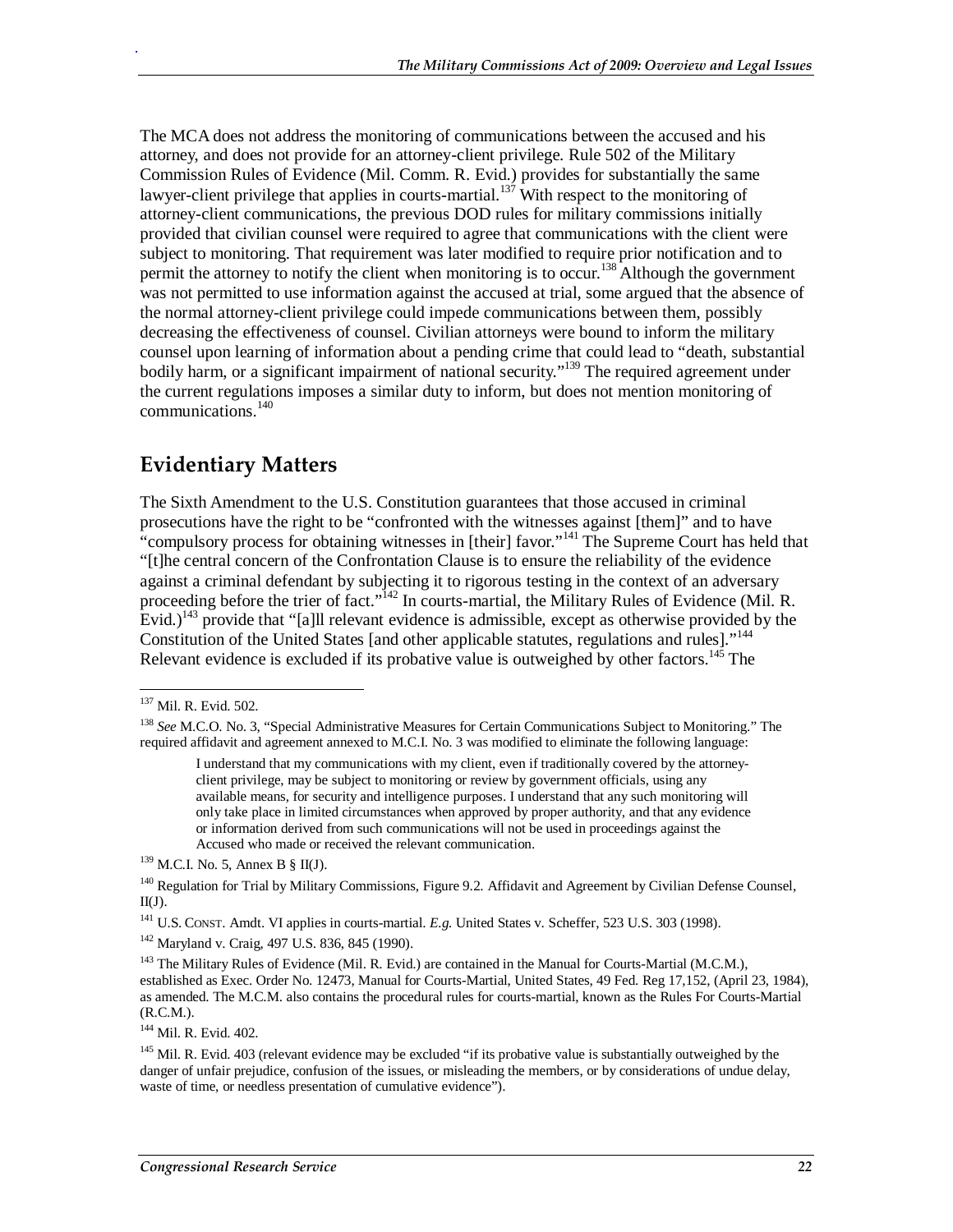accused has the right to view any documents in the possession of the prosecution related to the charges, and evidence that reasonably tends to negate the guilt of the accused, reduce the degree of guilt or reduce the punishment,<sup>146</sup> with some allowance for protecting non-relevant classified information. $147$ 

Supporters of the use of military commissions to try suspected terrorists have viewed the possibility of employing evidentiary standards that vary from those used in federal courts or in military courts-martial as a significant advantage over those courts. The Supreme Court seemed to indicate that the previous DOD rules were inadequate under international law, remarking that "various provisions of Commission Order No. 1 dispense with the principles, articulated in Article 75 [of Protocol I to the Geneva Conventions] and indisputably part of the customary international law, that an accused must, absent disruptive conduct or consent, be present for his trial and must be privy to the evidence against him."<sup>148</sup>

The MCA provides that the "accused shall be permitted to present evidence in his defense, to cross-examine the witnesses who testify against him, and to examine and respond to evidence admitted against him on the issue of guilt or innocence and for sentencing."<sup>149</sup> It is not clear what evidence might be excluded from this requirement as irrelevant to the issues of guilt, innocence, or appropriate punishment. It is possible that this provision could be interpreted not to apply to evidence relevant to the credibility of a witness or the authenticity of a document, so that the accused would have no right to examine and respond to such evidence, unless expressly provided elsewhere in the MCA.

### **Discovery**

.

The MCA provides that defense counsel is to be afforded a reasonable opportunity to obtain witnesses and other evidence, including evidence in the possession of the United States, as specified in regulations prescribed by the Secretary of Defense.<sup>150</sup> It does not guarantee the defense equal opportunity with the prosecution to obtain such evidence, as is the case at general courts-martial.<sup>151</sup> The MCA provides that all of the information admitted into evidence at trial under any rule must be provided to the accused.<sup>152</sup> The accused is also entitled to exculpatory and mitigating information known to the prosecution or investigators,  $^{153}$  with procedures permitting some variance for security concerns.<sup>154</sup>

-

<sup>146</sup> *See* R.C.M. 701(a)(6).

 $147$  Mil. R. Evid. 505 provides procedures similar to the Classified Information Protection Act (CIPA) that applies in civilian court.

<sup>&</sup>lt;sup>148</sup> Hamdan v. Rumsfeld, 548 U.S. 557, 635 (2006)(while accepting that the government "has a compelling interest in denying [the accused] access to certain sensitive information," stating that "at least absent express statutory provision to the contrary, information used to convict a person of a crime must be disclosed to him"). The Court viewed the international law of war to be incorporated by Congress into the UCMJ language authorizing military commissions.

<sup>149 10</sup> U.S.C. § 949a.

<sup>150 10</sup> U.S.C. § 949j.

<sup>&</sup>lt;sup>151</sup> 10 U.S.C. § 846.

 $152$  10 U.S.C. § 949p-1(b).

<sup>&</sup>lt;sup>153</sup> 10 U.S.C. § 949j. The prosecution is obligated to provide, as soon as practicable, information that is known or reasonably should be known to the prosecution or any government officials who participated in the investigation that tends to negate or mitigate the guilt of the accused of an offense charged or to impeach the credibility of a witness whom the government intends to call at trial. As soon as practicable after a finding of guilt, the prosecution is required (continued...)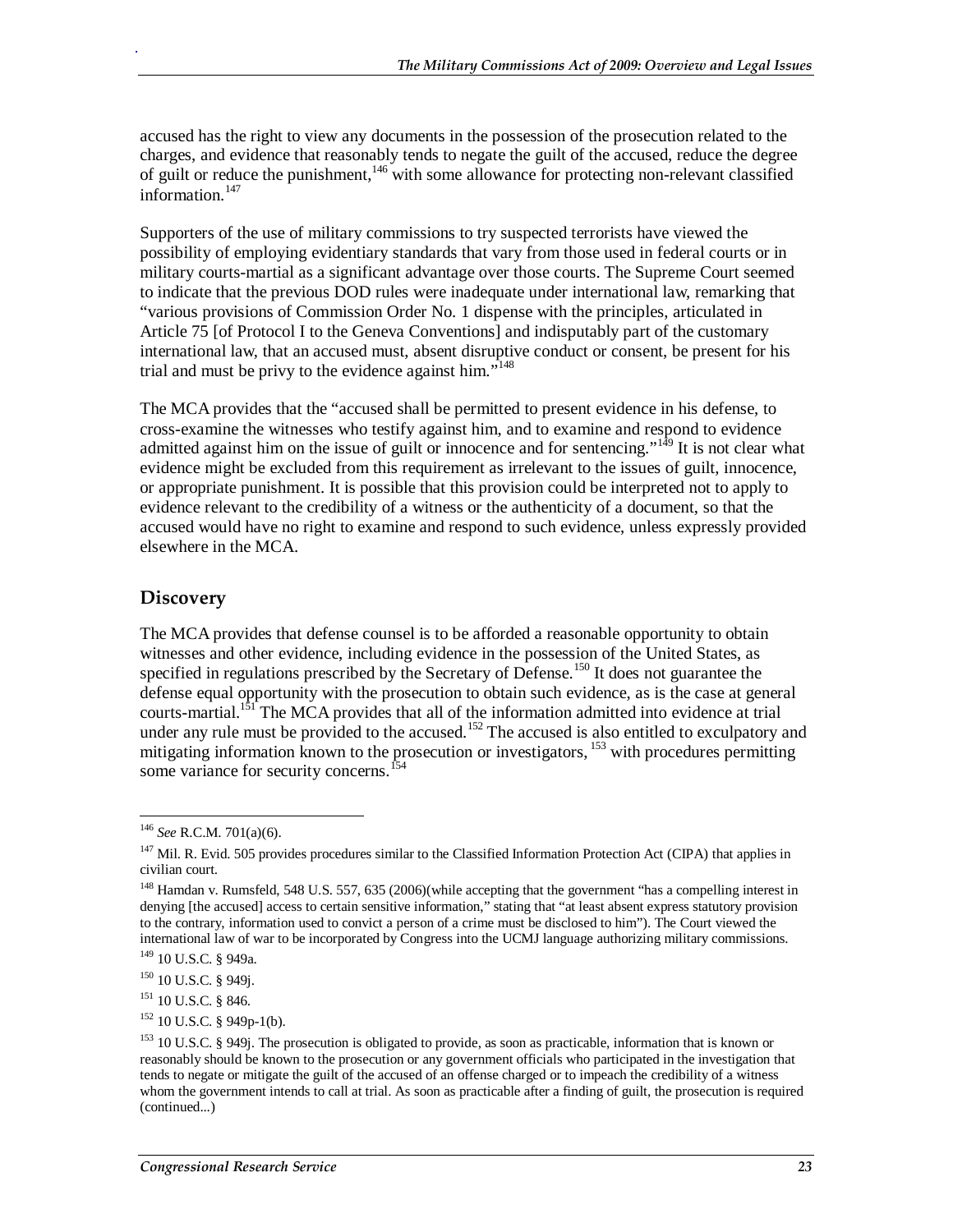The MCA provides for the protection of national security information during the discovery phase of a trial under procedures similar to the Classified Information Procedures Act and the Manual for Courts-Martial.<sup>155</sup> Classified information is privileged and need not be disclosed.<sup>156</sup> Where M.C.O. No. 1 permitted the withholding of any "Protected Information,"<sup>157</sup> the MCA permits the government to withhold only information determined by the United States Government pursuant to statute, Executive order, or regulation to require protection against unauthorized disclosure for reasons of national security.<sup>158</sup> Further, if the government wishes to withhold any classified information, the trial counsel must submit a declaration, signed by a knowledgeable official with classification authority, invoking the United States' classified information privilege and setting forth the damage to the national security that the discovery of or access to such information reasonably could be expected to cause.<sup>159</sup> The military judge may authorize production of the classified information if she determines that it would be "noncumulative, relevant, and helpful to a legally cognizable defense, rebuttal of the prosecution's case, or to sentencing," in accordance with standards generally applicable in federal criminal cases.<sup>160</sup> Specifically, the military judge may authorize the government to delete specified portions of evidence to be made available to the accused, or may allow an unclassified summary or statement setting forth the facts the evidence would tend to prove, to the extent practicable in accordance with the rules used at general courtsmartial.<sup>161</sup> Trial counsel may submit applications for protective measures on an ex parte basis, and the MCA does not provide defense counsel with access to the classified information that serves as the basis for substitute or redacted proffers. The decision to permit a substitution or grant other relief, which is required so long as the military judge determines such relief would "provide the accused with substantially the same ability to make a defense" as would access to the classified information itself, is not subject to a motion for reconsideration, but all of the submitted information and hearing transcripts are sealed and preserved for submission in case of appeal.

### **Admissibility of Evidence**

The Secretary of Defense may prescribe in the rules of evidence that evidence is admissible as authentic if the military judge determines that "there is sufficient evidence that the evidence is what it is claimed to be," and instructs the members that they may consider any issue as to authentication or identification of evidence in determining the weight, if any, to be given to the evidence.<sup>162</sup> The accused is entitled to the exclusion of evidence that is not probative or reliable,

<u>.</u>

<sup>(...</sup>continued)

to disclose any other information that might reasonably be viewed as mitigating factors for sentencing.

<sup>&</sup>lt;sup>154</sup> 10 U.S.C. §§ 949p-(1-7). Where potential evidence is classified, trial counsel is to work with the original classification authority to declassify the information to the maximum extent possible, but decisions not to declassify are not subject to review by the military judge. 10 U.S.C. § 949p-1(c).

<sup>155 10</sup> U.S.C. § 949p-4.

<sup>156 10</sup> U.S.C. § 949p-1(a).

 $157$  M.C.O. No. 1, § 6 (defining "Protected Information" to include classified or classifiable information, information protected "by law or rule from unauthorized disclosure," information that could endanger trial participants, intelligence and law enforcement sources, methods or activities, or "information concerning other national security interests").

<sup>158 10</sup> U.S.C. §§ 948a(2) & 949p-1.

 $159$  10 U.S.C. § 949p-4(a).

<sup>160</sup> *Id*.

<sup>&</sup>lt;sup>161</sup> 10 U.S.C. § 949p-4(b).

<sup>&</sup>lt;sup>162</sup> 10 U.S.C. § 949a(c)(3). Under the military commissions established by the 2006 MCA, evidence was admissible if the commission deemed it to have "probative value to a reasonable person." Previous 10 U.S.C. § 949a(b)(2)(a). This (continued...)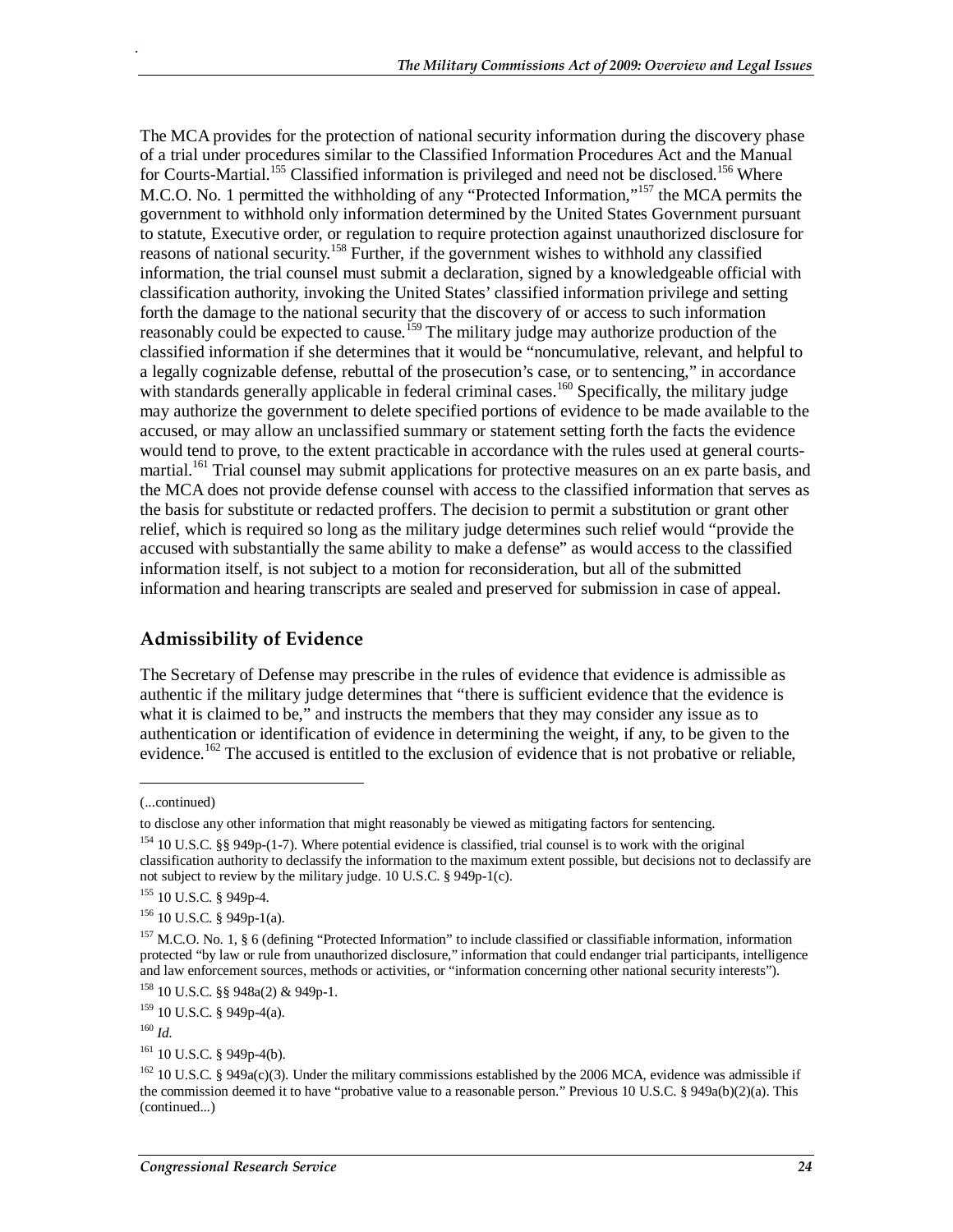or of evidence the probative value of which is substantially outweighed by the "danger of unfair prejudice, confusion of the issues, or misleading the members"; or by "considerations of undue delay, waste of time, or needless presentation of cumulative evidence."<sup>163</sup>

### **Coerced Statements**

.

The MCA prohibits the use of statements obtained through torture as evidence in a trial, except to prove torture where the defendant is accused of committing torture. For information obtained through coercion that does not amount to torture, the 2006 MCA provided a different standard for admissibility depending on whether the statement was obtained prior to or after the enactment of the DTA. Statements elicited through such methods prior to the DTA were admissible if the military judge were to find that the "totality of circumstances under which the statement was made renders it reliable and possessing sufficient probative value" and "the interests of justice would best be served" by admission of the statement. Statements taken after passage of the DTA were admissible if, in addition to the two criteria above, the military judge were to find that "the interrogation methods used to obtain the statement do not violate the cruel, unusual, or inhumane treatment or punishment prohibited by the Fifth, Eighth, and Fourteenth Amendments to the U.S. Constitution."

The 2009 MCA eliminates the distinction above, making statements obtained through cruel, inhuman or degrading methods inadmissible regardless of when they were made. The Obama Administration had already amended the military commission regulations in May, 2009 to remove the discrepancy.<sup>164</sup> Otherwise, out-of-court statements by the accused may be admitted if the military judge finds that the totality of the circumstances renders the statement reliable and possessing sufficient probative value; and either that the statement was voluntarily given or that the statement was made "incident to lawful conduct during military operations at the point of capture or during closely related active combat engagement, and the interests of justice would best be served by admission of the statement into evidence."<sup>165</sup> Voluntariness is to be determined considering the totality of the circumstances, including:

(1) The details of the taking of the statement, accounting for the circumstances of the conduct of military and intelligence operations during hostilities.

(2) The characteristics of the accused, such as military training, age, and education level.

1

<sup>(...</sup>continued)

standard was met if "a reasonable person would regard the evidence as making the existence of any fact that is of consequence to a determination of the commission action more probable or less probable than it would be without the evidence." Mil. Comm. R. Evid. 403. At courts-martial, evidence is admitted if it is "relevant," meaning "tending to make the existence of any fact that is of consequence to the determination of the action more probable or less probable than it would be without the evidence." Mil. R. Evid. 401. The elimination of the "probative value to a reasonable person" standard by the 2009 MCA means that the "relevant" standard from the rules of courts martial will likely apply, but because the definition assigned by the Secretary of Defense to "probative value to a reasonable person" under the 2006 MCA was virtually identical to the meaning of "relevant" in the Military Rules of Evidence, and because the right to exclude irrelevant evidence was included in the rules, there will likely be no practical difference. ("Probative" differs from "relevant" in that relevance includes an element of materiality to an issue, where "probative" simply means "tends to prove" a fact, whether or not the fact is material to the case).

<sup>&</sup>lt;sup>163</sup> 10 U.S.C. § 949a(b)(2)(F). Under the 2006 MCA, this right could be (and was) included in the procedural rules at the discretion of the Secretary of Defense.

<sup>164</sup> Gates letter, *supra* footnote 17.

<sup>&</sup>lt;sup>165</sup> 10 U.S.C. § 948r(c).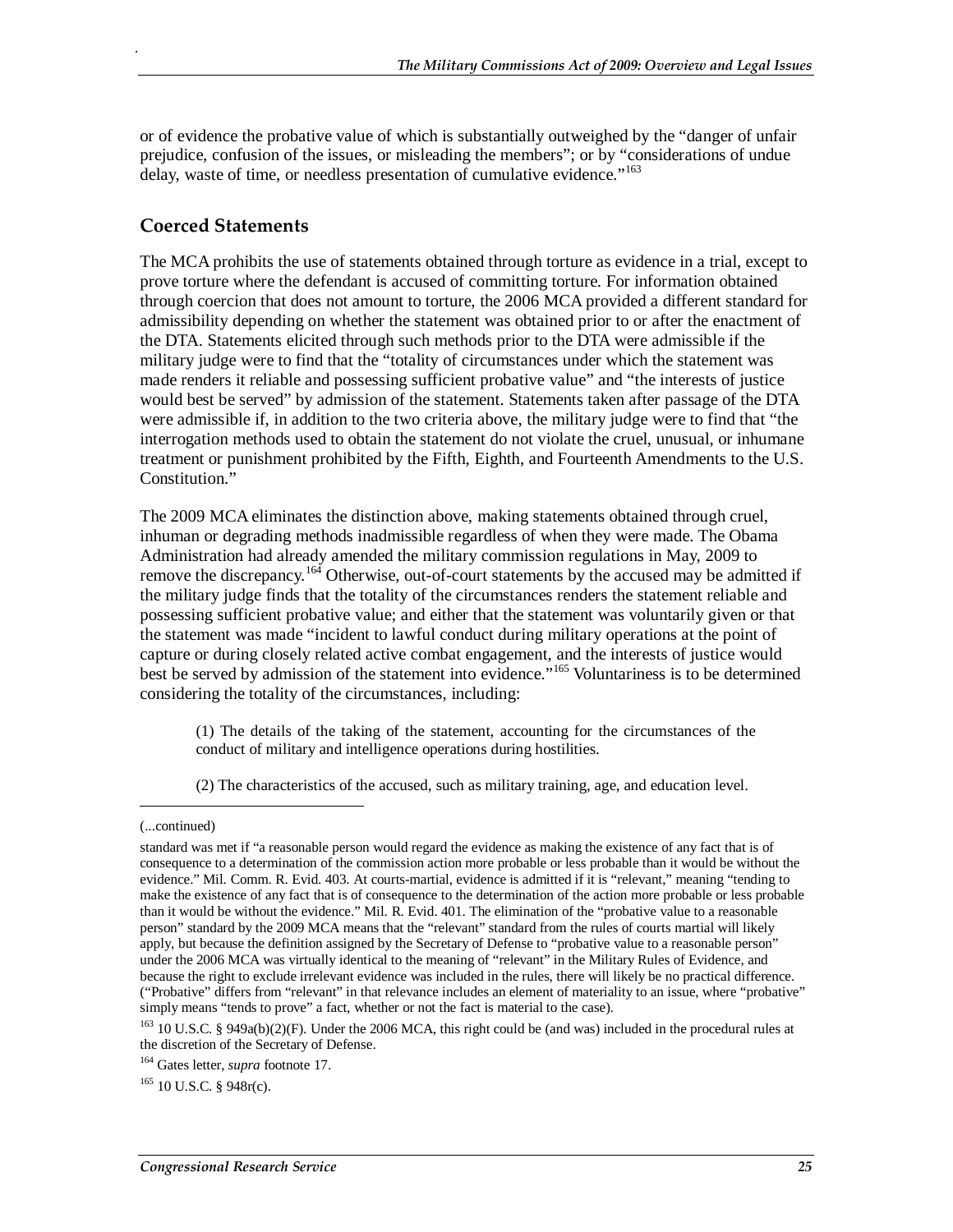(3) The lapse of time, change of place, or change in identity of the questioners between the statement sought to be admitted and any prior questioning of the accused.<sup>166</sup>

The defense is required to make any objections to the proposed use of any statements by the accused prior to entering a plea, if the trial counsel has disclosed the intent to use the statement, otherwise the objection will be deemed to have been waived.167 The military judge may require the defense to establish the grounds for excluding the statement. However, the government has the burden of establishing the admissibility of the evidence. If the statement is ruled admissible, the defense is permitted to present evidence with respect to the voluntariness of the statement, and the military judge must instruct the members to consider that factor in according weight to the evidence. Testimony given by the accused for the purpose of denying having made a statement or for disputing the admissibility of a statement is not to be used against him for any purpose other than in prosecution for perjury or false statements.<sup>168</sup>

Mil. Comm. R. Evid. 304 is modeled on Mil. R. Evid. 304, which prescribes rules for courtsmartial to provide for the admission into evidence of confessions and admissions (selfincriminating statements not amounting to an admission of guilt). Under court-martial rules, such a statement and any evidence derived as a result of such a statement are admissible only if the statement was made voluntarily. Involuntary statements are those elicited through coercion or other means in violation of constitutional due process. To be used as evidence of guilt against the accused at court martial, a confession or admission must be corroborated by independent evidence. There is no requirement for corroboration of such statements at military commissions; however, the military judge may take the existence of corroborating evidence into consideration in determining the probative value and reliability of the statement.

In one case before a military commission, the military judge ordered a detainee's statements to Afghan officials at the time of his capture suppressed on the basis of death threats against the detainee as well as his family.<sup>169</sup> Such treatment is regarded as torture under the Military Commission Rules of Evidence.<sup>170</sup> Further, the military judge ruled that statements subsequently made by the accused to U.S. interrogators likewise were required to be suppressed because they were taken under circumstances that did not sufficiently dissipate the coercive effect of the earlier threats.<sup>171</sup> The government sought to appeal the latter ruling, but has since dropped the charges against the detainee after he prevailed in his habeas petition.<sup>172</sup>

### **Hearsay**

-

.

Hearsay evidence is an out-of-court statement, whether oral, written, or conveyed through nonverbal conduct, introduced into evidence to prove the truth of the matter asserted. M.C.O. No. 1 did not exclude hearsay evidence. The MCA allows for the admission of hearsay evidence that

 $166$  10 U.S.C. § 948r(d).

<sup>167</sup> Mil. Com. R. Evid. 304(d).

<sup>168</sup> Mil. Com. R. Evid. 304(f).

<sup>&</sup>lt;sup>169</sup> United States v. Jawad, ruling on Defense Motion to Suppress Out-of-Court Statements of the Accused to Afghan Authorities (D-022) (October 28, 2008).

<sup>170</sup> Mil. R. Evid. 304.

<sup>&</sup>lt;sup>171</sup> United States v. Jawad, ruling on Defense Motion to Suppress Out-of-Court Statements of the Accused Made While in U.S. Custody (D-021) (November 19, 2008).

<sup>172 &</sup>quot;Military officially drops charges against Mohammed Jawad," *McClatchy* , July 31, 2009, online edition.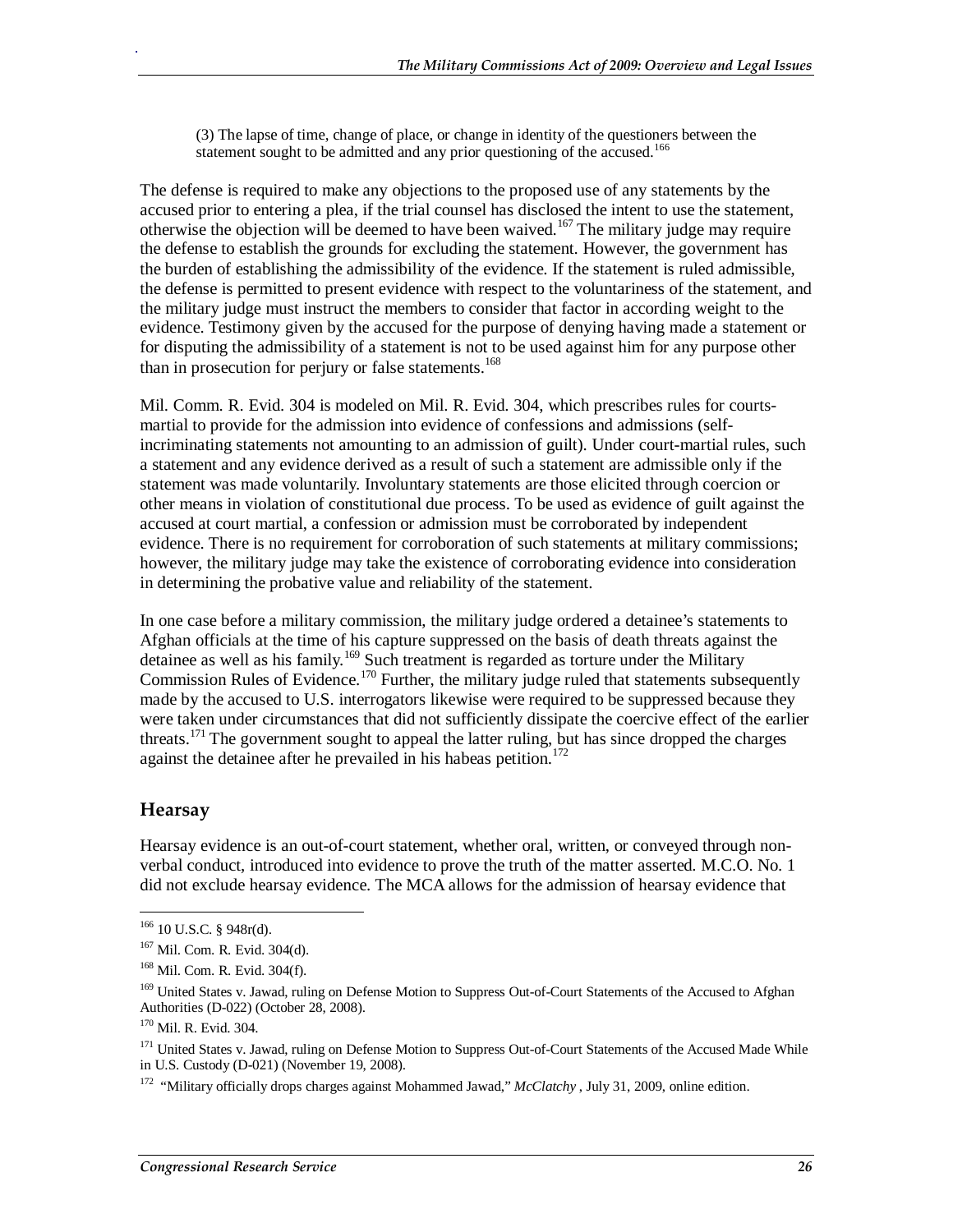would not be permitted under the Manual for Courts-Martial<sup>173</sup> only if the proponent of the evidence notifies the adverse party sufficiently in advance of trial of the intention to offer the evidence, as well as the "particulars of the evidence (including [unclassified] information on the general circumstances under which the evidence was obtained).<sup>"174</sup> Originally, the evidence was to be inadmissible only if the party opposing its admission "clearly demonstrates that the evidence is unreliable or lacking in probative value."<sup>175</sup> The May, 2009 changes to the regulations reverse the burden of demonstrating reliability to the proponent of the evidence,  $176$  and the MCA 2009 reflects the change.

The rule regarding hearsay is provided in Mil. Comm. R. Evid. 801 to 807. In contrast to the relatively restrictive rule applied in courts-martial, where hearsay is not admissible except as permitted by a lengthy set of exceptions,<sup>177</sup> the military commission rules provide that hearsay *is* admissible on the same basis as any other form of evidence except as provided by these rules or an act of Congress, perhaps creating a presumption of admissibility for hearsay evidence in military commissions. The rules as they currently stand do not set forth any prohibitions with respect to hearsay evidence. Mil. Comm. R. Evid. 803 provides that hearsay may be admitted if it would be admissible at courts-martial. Alternatively, hearsay is admissible if the party proffering it notifies the adverse party thirty days in advance of trial or hearing of its intent to offer such evidence and provides any materials in its possession regarding the time, place, and conditions under which the statement was procured. Absent such notice, the military judge is responsible for determining whether the opposing party has been provided a "fair opportunity under the totality of the circumstances."178 Hearsay evidence is admissible only if the proponent demonstrates by a preponderance of the evidence that such hearsay is reliable under the totality of the circumstances.<sup>179</sup>

### *Classified Evidence*

.

At military commissions convened pursuant to the MCA, classified information is to be protected during all stages of proceedings and is privileged from disclosure for national security purposes.<sup>180</sup> Whenever the original classification authority or head of the agency concerned determines that information is properly classified and its release would be detrimental to the

<sup>-</sup><sup>173</sup> Mil. R. Evid. 801-807 provide procedures for determining the admissibility of hearsay evidence in courts-martial. It is unclear how, under the MCA, it is to be determined whether certain hearsay evidence would be admissible in a general court-martial.

 $174$  10 U.S.C. § 949a(b)(3)).

 $175$  10 U.S.C. § 949a(2)(E) (rules that may be prescribed by the Secretary of Defense).

<sup>176</sup> Gates letter, *supra* footnote 17.

<sup>&</sup>lt;sup>177</sup> Mil. R. Evid. 803 (exceptions for which the availability of the declarant is immaterial); Mil. R. Evid. 804 (exceptions applicable when declarant is unavailable); Mil. R. Evid. 807 (residual exception, which permits all other hearsay not covered by express exceptions when there are "equivalent circumstantial guarantees of trustworthiness" and the military judge determines the statement relates to a material fact, is more probative to that fact than other reasonably obtainable evidence, and that its introduction into evidence "serves the general purposes of the rules and the interest of justice").

<sup>178</sup>Mil. Comm. R. Evid. 803(b)(2).

 $179$  Mil. Comm. R. Evid. 803(c) (as modified).

<sup>&</sup>lt;sup>180</sup> Defined in 10 U.S.C. § 948a(4) as "[a]ny information or material that has been determined by the United States Government pursuant to statute, Executive order, or regulation to require protection against unauthorized disclosure for reasons of national security" and "restricted data, as that term is defined in section 11y of the Atomic Energy Act of 1954 (42 U.S.C. 2014(y))."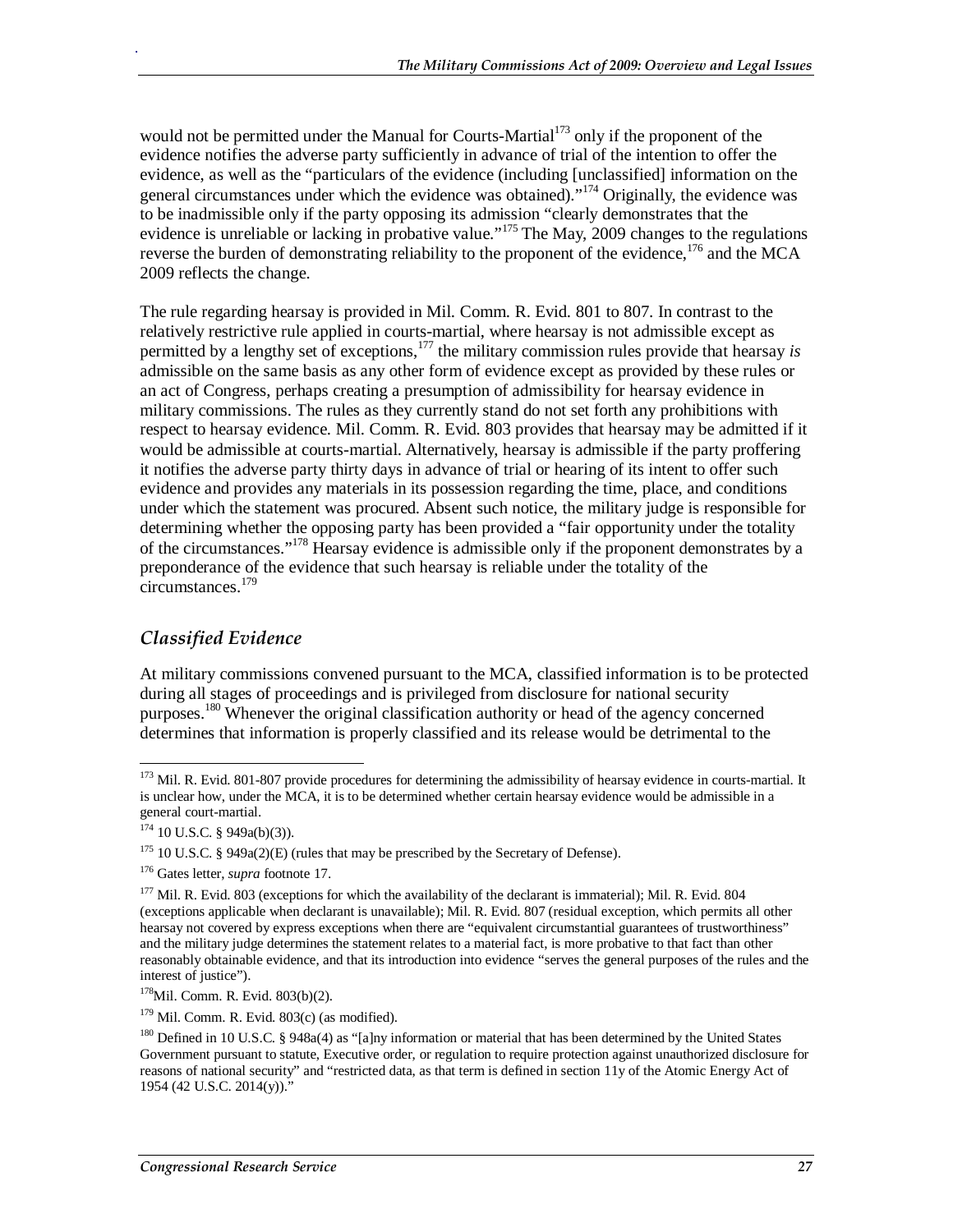national security, the military judge "shall authorize, to the extent practicable," the "deletion of specified items of classified information from documents made available to the accused"; the substitution of a "portion or summary of the information"; or "the substitution of a statement admitting relevant facts that the classified information would tend to prove." The military judge must consider a claim of privilege and review any supporting materials in camera, and is not permitted to disclose the privileged information to the accused.<sup>181</sup>

With respect to the protection of intelligence sources and methods relevant to specific evidence, the military judge is required to permit trial counsel to introduce otherwise admissible evidence before the military commission without disclosing the "sources, methods, or activities by which the United States acquired the evidence" if the military judge finds that such information is classified and that the evidence is reliable.<sup>182</sup> The military judge may (but need not) require trial counsel to present an unclassified summary of such information to the military commission and the defense, "to the extent practicable and consistent with national security."<sup>183</sup>

The MCA does not explicitly provide an opportunity for the accused to contest the admissibility of substitute evidence proffered under the above procedures. It does not appear to permit the accused or his counsel to examine the evidence or a proffered substitute prior to its presentation to the military commission. If constitutional standards required in the Sixth Amendment are held to apply to military commissions, the MCA may be open to challenge for affording the accused an insufficient opportunity to contest evidence. An issue may arise as to whether, where the military judge is permitted to assess the reliability of evidence based on ex parte communication with the prosecution, adversarial testing of the reliability of evidence before the panel members meets constitutional requirements. If the military judge's determination as to reliability is conclusive, precluding entirely the opportunity of the accused to contest its reliability, the use of such evidence may serve as grounds to challenge the verdict.<sup>184</sup> On the other hand, if evidence resulting from classified intelligence sources and methods contains "'particularized guarantees of trustworthiness' such that adversarial testing would be expected to add little, if anything, to [its] reliability,"<sup>185</sup> it may be admissible and survive challenge.

Classified evidence is privileged under Mil. Comm. R. Evid. 505. Commentary to the rule notes that, because the defense has had no opportunity to evaluate the evidence to formulate any objections, "the military judge's consideration must encompass a broad range of potential objections."186 During the examination of witnesses at trial, the trial counsel may make an objection to any question or motion that might lead to the disclosure of classified information. The military judge is required to take appropriate action, such as reviewing the matter in camera or granting a delay to allow the trial counsel to confer with the relevant agency officer to determine whether the privilege should be asserted. The judge may order that only parts of

.

<sup>186</sup> M.M.C. at III-26.

<sup>-</sup> $181$  10 U.S.C. § 949d(f)(3).

<sup>182</sup> *Id*. 183 *Id*.

<sup>&</sup>lt;sup>184</sup> *Cf.* Crane v. Kentucky, 476 U.S. 683 (1986)(evidence about the manner in which a confession was obtained should have been admitted as relevant to its reliability and credibility despite court's determination that the confession was voluntary and need not be suppressed).

<sup>185</sup> *Cf*. Ohio v. Roberts, 448 U.S. 56, 66 (1980)(admissibility of hearsay evidence), *but cf.* Crawford v. Washington, 541 U.S. 36 (2004)("Admitting statements deemed reliable by a judge is fundamentally at odds with the right of confrontation.... [The Confrontation Clause] commands ... that reliability be assessed in a particular manner: by testing in the crucible of cross-examination.").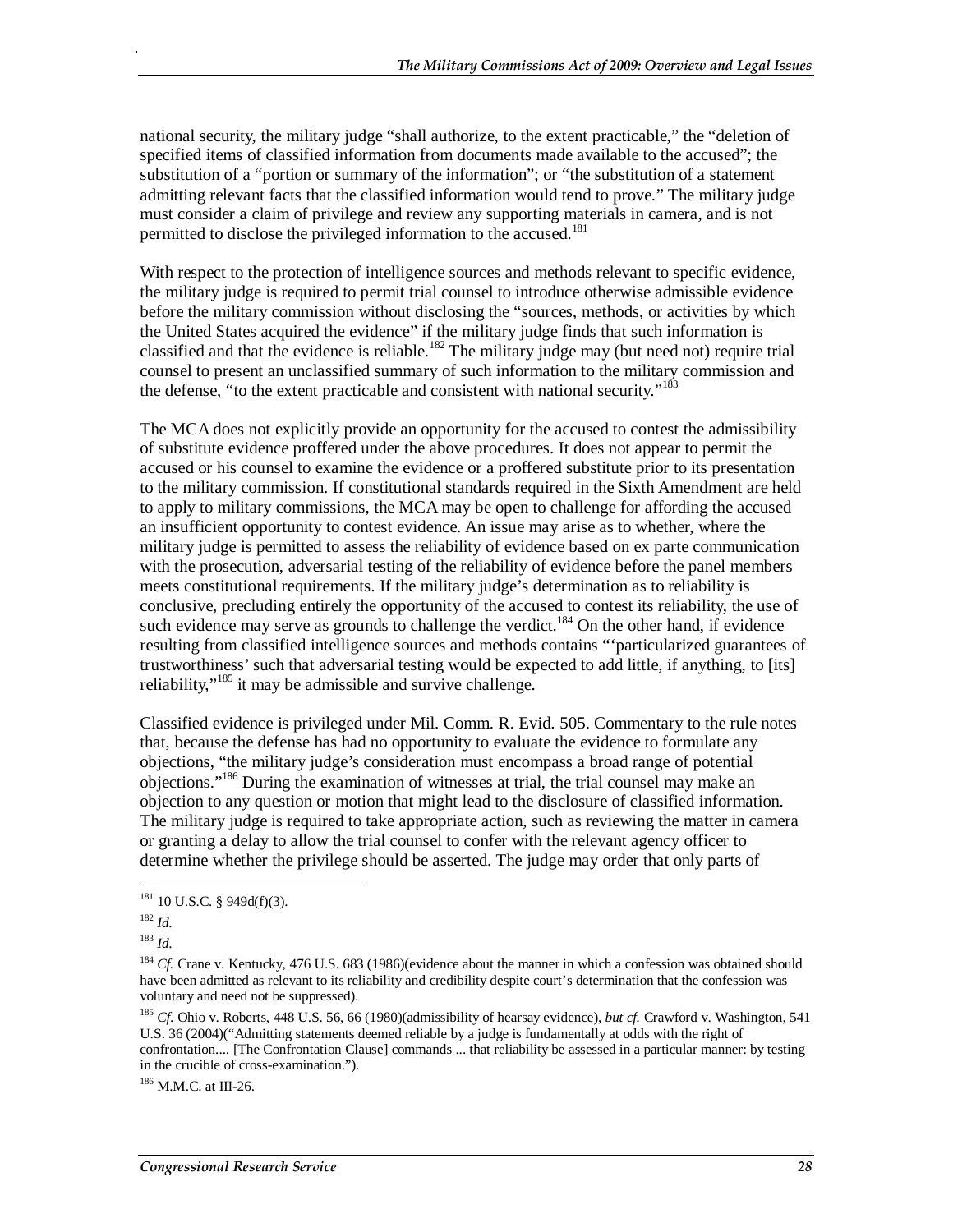documents or other materials be entered into evidence, or permit proof of the contents of such materials without requiring introduction into evidence of the original or a duplicate.<sup>187</sup> In the event the defense reasonably expects to disclose classified information at trial, defense counsel must notify the trial counsel and the judge, and is precluded from disclosing information known or believed to be classified until the government has had a reasonable opportunity to move for an in camera determination as to protective measures.<sup>188</sup> Mil. Comm. R. Evid. 505 is modeled after the corresponding rule that applies in general courts-martial, $^{189}$  which in turn are modeled after the procedures that apply in federal criminal court, the Classified Information Procedures Act.<sup>190</sup>

### **Sentencing**

.

The MCA provides that military commissions may adjudge "any punishment not forbidden by [it or the UCMJ], including the penalty of death...."<sup>191</sup> It specifically proscribes punishment "by flogging, or by branding, marking, or tattooing on the body, or any other cruel or unusual punishment, ... or [by the] use of irons, single or double."<sup>192</sup> A vote of two-thirds of the members present is required for sentences of up to 10 years. Longer sentences require the concurrence of three-fourths of the members present. The death penalty must be approved unanimously, both as to guilt and to the sentence, by all members present for the vote. The necessity for unanimity as to guilt has reportedly been interpreted to preclude the death penalty in cases where a plea of guilty is entered. $1\overline{9}3$ 

In cases where the death penalty is sought, a panel of 12 members is required (unless the convening authority certifies that 12 members are not "reasonably available" because of physical conditions or military exigencies, in which case no fewer than nine are required), with all members present for the vote agreeing on the sentence. The death penalty must be expressly authorized for the offense,  $194$  and the charges referred to the commission must have expressly sought the penalty of death.<sup>195</sup> The death sentence may not be executed until the commission proceedings have been finally adjudged lawful and all appeals are exhausted,<sup>196</sup> and after the President approves the sentence.<sup>197</sup> The President is permitted to "commute, remit, or suspend [a death] sentence, or any part thereof, as he sees fit."<sup>198</sup> For sentences other than death, the

<sup>-</sup> $187$  Mil. Comm. R. Evid. 505(f). Similar procedures are permitted in courts-martial. Mil. R. Evid. 505(j).

<sup>&</sup>lt;sup>188</sup> Mil. Comm. R. Evid. 505(g). This rule is virtually identical to Mil. R. Evid. 505(h).

<sup>189</sup> Mil. R. Evid. 505.

<sup>190</sup> P.L. 96-456, Oct. 15, 1980, codified at 18 U.S.C. App.

<sup>191 10</sup> U.S.C. § 948d.

<sup>&</sup>lt;sup>192</sup> 10 U.S.C. § 949s.

<sup>193</sup> *See* Jess Bravin, *Military Tribunal Brings Knots, Too*, WALL ST. J., March 15, 2010.

<sup>&</sup>lt;sup>194</sup> The MCA permits the death penalty for convictions of murder of a protected person or murder in violation of the law of war, or spying; and if death results, any of the following crimes: attacking civilians, taking hostages, employing poison or similar weapon, using protected persons as a shield, torture or cruel or inhuman treatment, intentionally causing serious bodily injury, maiming, using treachery or perfidy, hijacking or hazarding a vessel or aircraft, terrorism, and conspiracy to commit any of the crimes enumerated in 10 U.S.C. § 950v.

<sup>195 10</sup> U.S.C. § 949m.

<sup>&</sup>lt;sup>196</sup> An accused sentenced to death may neither waive his right to appeal nor withdraw an appeal. 10 U.S.C. § 950c.

 $197$  10 U.S.C. § 950i(b)-(c).

 $198$  10 U.S.C. § 950i(b).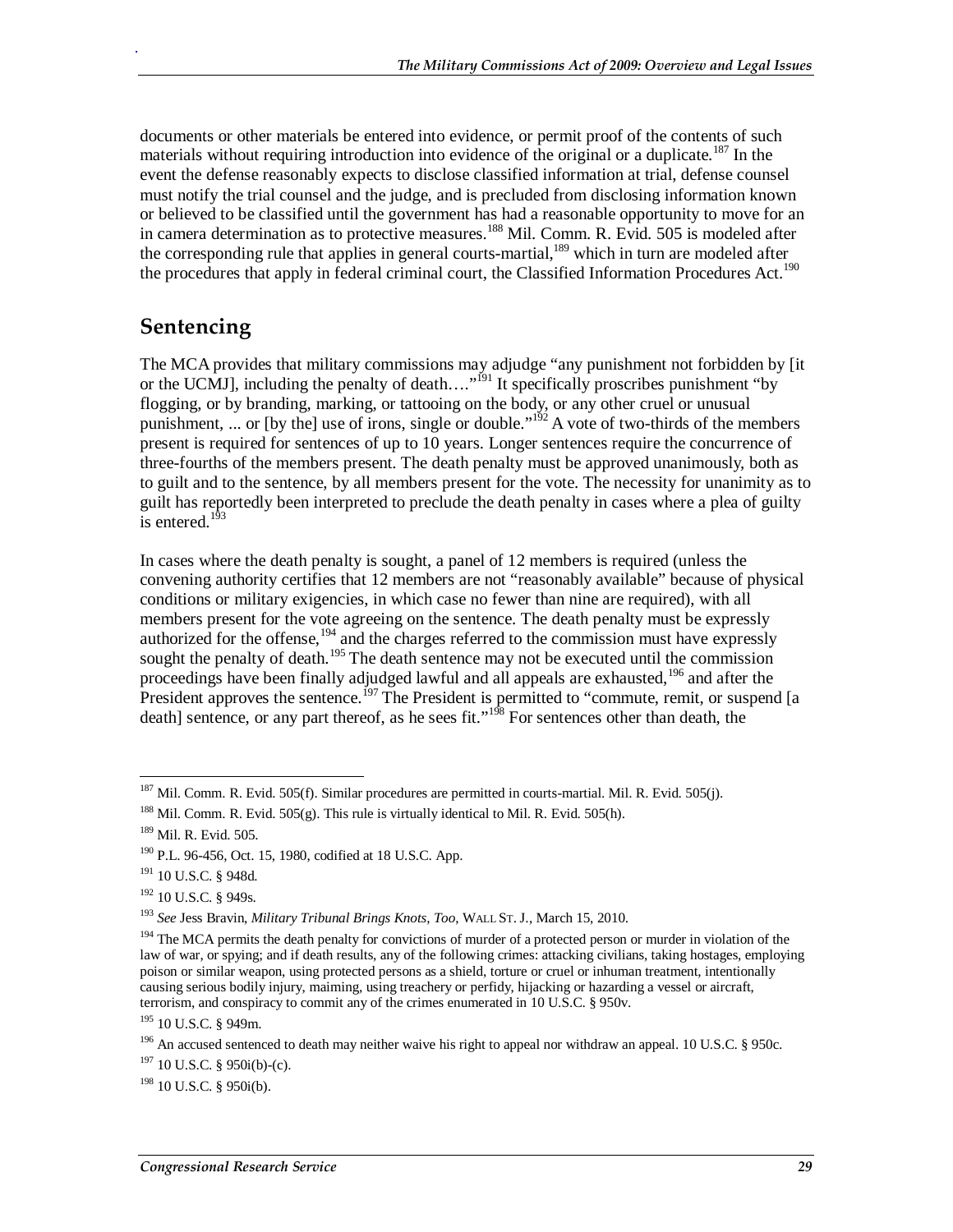Secretary of the Defense or the convening authority is permitted to adjust the sentence downward.199

Chapter X of the Rules for Military Commissions covers sentencing. "Aggravating factors" that may be presented by the trial counsel include evidence that "any offense of which the accused has been convicted comprises a violation of the law of war."<sup>200</sup> Unlike the rules for courts-martial, there is no express opportunity for the trial counsel to present evidence regarding rehabilitative potential of the accused. However, the rules provide that the accused may make a sworn or unsworn statement to present mitigating or extenuating circumstances or to rebut evidence of aggravation submitted by the trial counsel. In the case of an unsworn statement, which may be written or oral, the accused is not subject to cross-examination by the trial counsel.<sup>201</sup>

The death penalty may only be adjudged if expressly authorized for the offense listed or if it is authorized under the law of war; and all twelve members of the commission voted to convict the accused; and found that at least one of the listed aggravating factors exists, agreed that such factors outweigh any extenuating or mitigating circumstances, and voted to impose the death penalty. Aggravating factors include that "the accused was convicted of an offense, referred as capital, that is a violation of the law of war," that the offense resulted in the death of or substantially endangered the life of one or more other persons, the offense was committed for the purpose of receiving money or a thing of value, the offense involved torture or certain other mistreatment, the accused was also found guilty of another capital crime, the victim was below the age of fifteen, or that the victim was a protected person.<sup>202</sup> Other aggravating circumstances include specific law-of-war violations, which, except for spying, are not to be applied to offenses of which they are already an element.

## **Post-Trial Procedure**

.

Subchapter VI of the MCA prescribes post-trial procedure and appeals, similar to procedures DOD had implemented. It provides for an administrative review of the trial record by the convening authority followed by a review panel.

### **Review and Appeal**

The MCA codified the establishment of the review body set up under the previous DOD rules for military commissions.<sup>203</sup> The Court of Military Commission Review (CMCR) is comprised of appellate military judges who meet the same qualifications as military judges or comparable qualifications for civilian judges.<sup>204</sup> The accused may appeal a final decision of the military commission with respect to issues of law to the CMCR. Like the UCMJ, the MCA prohibits the invalidation of a verdict or sentence due to an error of law unless the error materially prejudices

<sup>-</sup> $199$  10 U.S.C. § 950i(d).

<sup>&</sup>lt;sup>200</sup> R.M.C. 1001(b)(2). Otherwise, aggravating factors are similar to those listed in R.C.M. 1001(b)(5)(D) for courtsmartial.

<sup>&</sup>lt;sup>201</sup> R.M.C. 1001(c)(2)(D). The trial counsel may rebut the statement. This procedure does not appear to differ substantially from that used in courts-martial.

 $202$  R.M.C. 1004(c).

 $203$  M.C.I. No. 9 § 4(C).

 $204$  10 U.S.C. § 950f.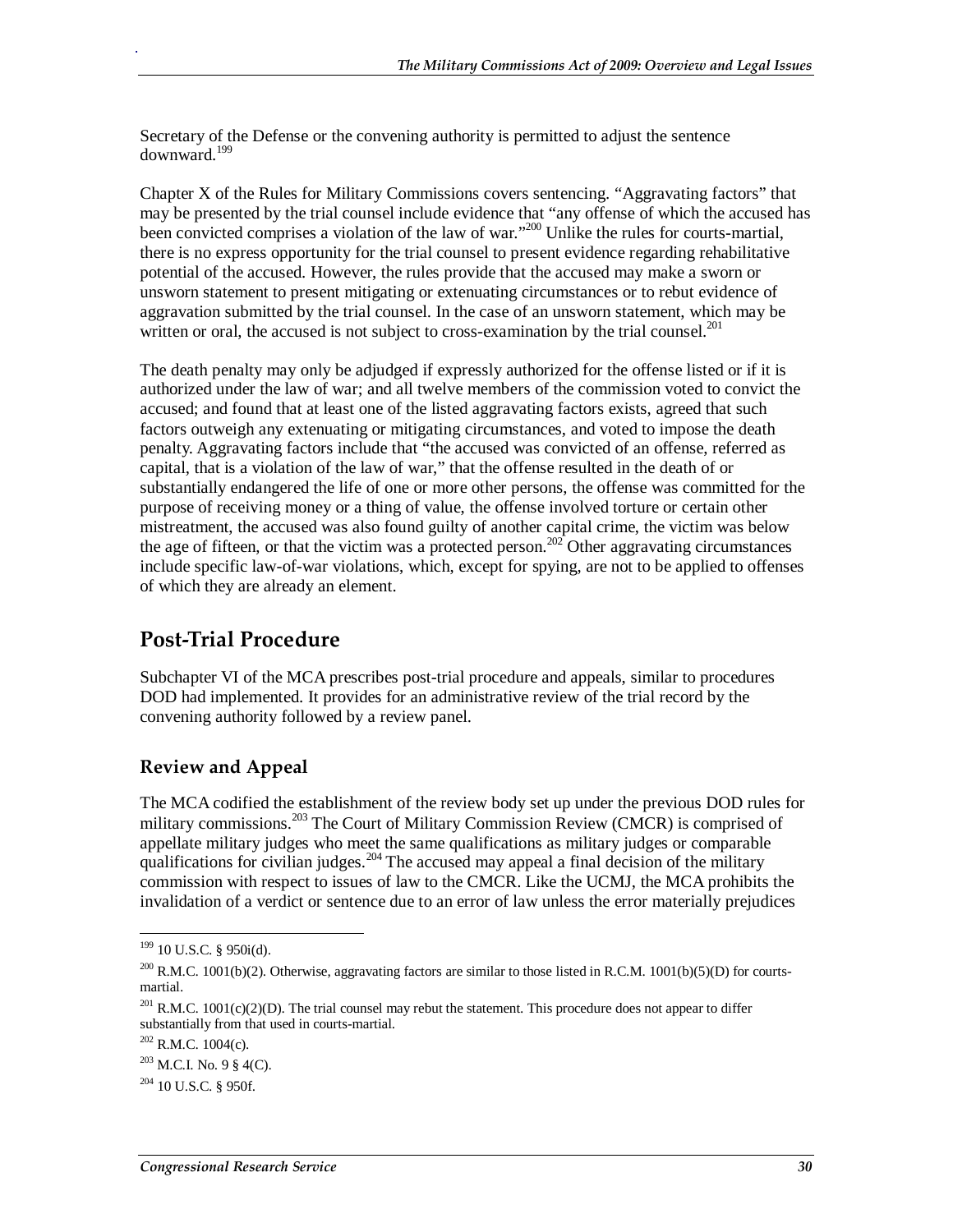the substantial rights of the accused.<sup>205</sup> If the CMCR approves the verdict, the accused may appeal the final decision to the United States Court of Appeals for the District of Columbia Circuit.<sup>206</sup> Appellate court decisions may be reviewed by the Supreme Court under writ of certiorari.<sup>207</sup>

Post-trial procedures for military commissions are set forth in Chapter XI of the Rules for Military Commissions. Post-trial proceedings may be conducted to correct errors, omissions, or inconsistencies, where the revision can be accomplished without material prejudice to the accused.<sup>208</sup> Sessions without members may be ordered to reconsider any trial ruling that substantially affects the legal sufficiency of any findings of guilt or the sentence.

Once the record is authenticated and forwarded to the convening authority, the accused is permitted, within 20 days unless additional time is approved, to submit matters relevant to whether to approve the sentence or disapprove findings of guilt.<sup>209</sup> The convening authority is required to consider written submissions. If the military commission has made a finding of guilty, the legal advisor also reviews the record and provides recommendations to the convening authority.<sup>210</sup> The convening authority may not take an action disapproving a finding of not guilty or a ruling that amounts to a finding of not guilty.211 However, in the case of a finding of not guilty by reason of lack of mental responsibility, the convening authority may commit the accused to a suitable facility for treatment pending a hearing to determine whether the accused may be released or detained under less than the most stringent circumstances without posing a danger to others.<sup>212</sup>

Rehearings of guilty findings may be ordered at the discretion of the convening authority, except where there is a lack of sufficient evidence to support the charge or lesser included offense. Rehearings are permitted if evidence that should not have been admitted can be replaced by an admissible substitute.<sup>213</sup> Any part of a sentence served pursuant to the military commission's original holding counts toward any sentence that results from a hearing for resentencing.<sup>214</sup>

In all cases in which the convening authority approves a finding of guilty, the record is forwarded to the CMCR, unless the accused (where the sentence does not include death) waives review.<sup>215</sup>

-

 $205$  10 U.S.C. § 859; 10 U.S.C. § 950a(a).

<sup>&</sup>lt;sup>206</sup> 10 U.S.C. § 950g. No collateral attack on the verdict was permitted under the MCA 2006. 10 U.S.C. § 949j(b) previously provided that

Except as otherwise provided in this chapter and notwithstanding any other provision of law (including section 2241 of title 28 or any other habeas corpus provision), no court, justice, or judge shall have jurisdiction to hear or consider any claim or cause of action whatsoever, including any action pending on or filed after the date of the enactment of the Military Commissions Act of 2006, relating to the prosecution, trial, or judgment of a military commission under this chapter, including challenges to the lawfulness of procedures of military commissions under this chapter. 207 10 U.S.C. § 950g.

 $208$  R.M.C. 1102(b).

<sup>&</sup>lt;sup>209</sup> R.M.C. 1105.

<sup>210</sup> R.M.C. 1106.

 $^{211}$  R.M.C. 1107.

<sup>212</sup> R.M.C. 1102A.

 $213$  R.M.C. 1107(e).

 $214$  R.M.C. 1107(f)(5).

<sup>&</sup>lt;sup>215</sup> R.M.C. 1111. Courts-martial findings are first forwarded to the Judge Advocate General of the particular service for (continued...)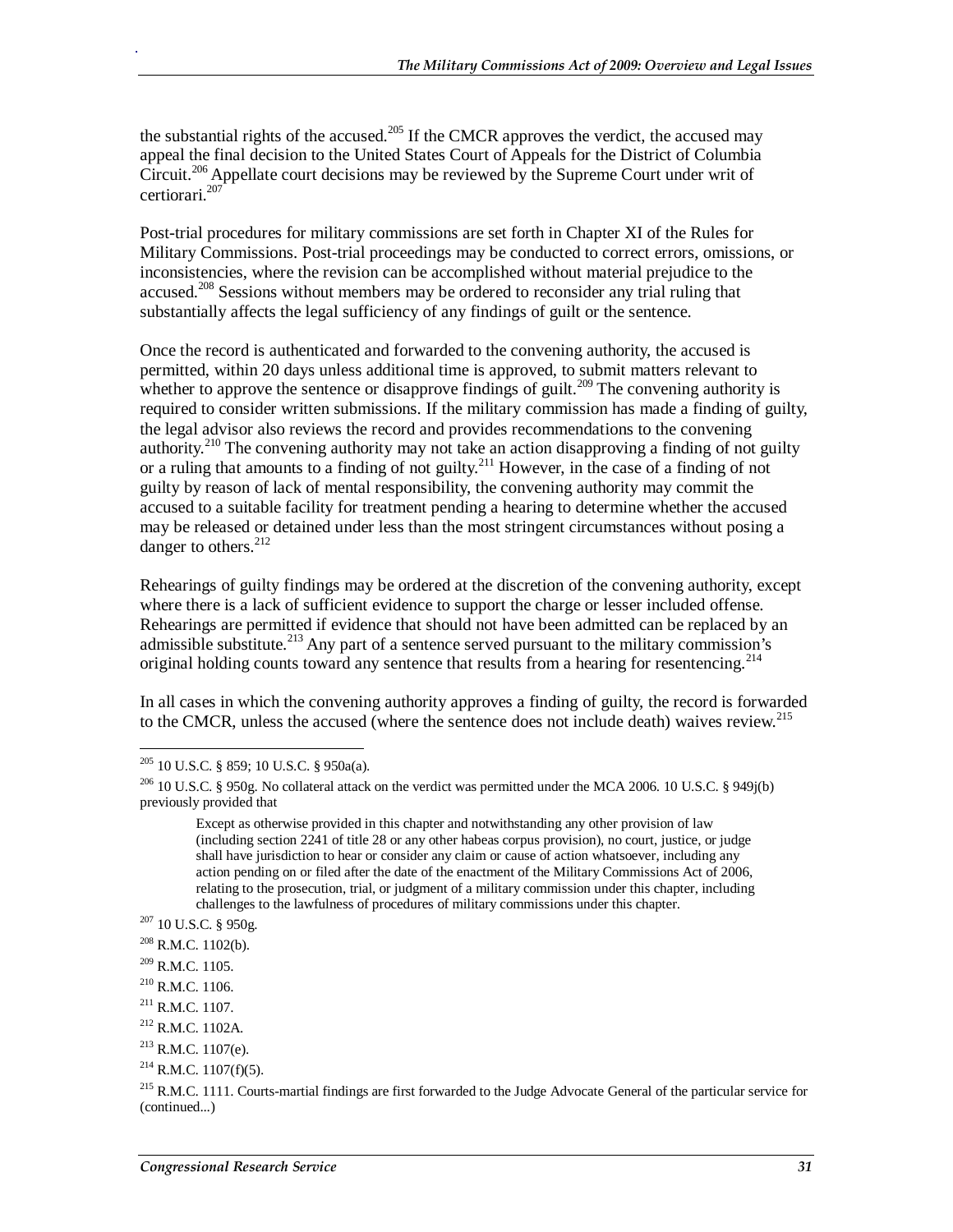No relief may be granted by the CMCR unless an error of law prejudiced a substantial trial right of the accused.<sup>216</sup> The accused has 20 days after receiving notification of the CMCR decision to submit a petition for review with the U.S. Court of Appeals for the District of Columbia Circuit. Within two years after a military commission conviction becomes final, an accused may petition the convening authority for a new trial on the ground of newly discovered evidence or fraud on the military commission. $217$ 

### **Protection Against Double Jeopardy**

Prior to the MCA, DOD regulations for military commissions provided that the accused could not be tried for the same charge twice by any military commission once the commission's finding on that charge became final (meaning once the verdict and sentence had been approved).<sup>218</sup> However, the regulations appeared to permit revisions of a verdict prior to its becoming final in ways that might have resulted in double jeopardy.<sup>219</sup>

The MCA provides that "[n]o person may, without his consent, be tried by a military commission under this chapter a second time for the same offense."<sup>220</sup> Jeopardy attaches when a guilty finding becomes final after review of the case has been fully completed. The MCA prevents double jeopardy by expressly eliminating the possibility that a finding that amounts to a verdict of not guilty is subject to reversal by the convening authority or to review by the CMCR or the D.C. Circuit. The severity of a sentence adjudged by the military commission cannot be increased on rehearing unless the sentence prescribed for the offense is mandatory.<sup>221</sup> These protections are covered in Chapter XI of the Rules for Military Commission. Proceedings are not authorized to reconsider any ruling that amounts to a finding of not guilty as to any charge or specification, except with respect to a charge where the record indicates guilt as to a specification that may be charged as a separate offense under the MCA.<sup>222</sup> Proceedings for increasing the severity of a sentence are not permitted unless the commission failed to adjudge a proper sentence under the MCA or the sentence was less than that agreed to in a plea agreement.<sup>223</sup>

The inadequacy of an indictment in specifying charges could raise double jeopardy concerns. If the charge does not adequately describe the offense, another trial for the same offense under a new description is not as easily prevented. The MCA requires that charges and specifications be signed under oath by a person with personal knowledge or reason to believe that matters set forth

<u>.</u>

<sup>(...</sup>continued)

legal review, R.C.M. 1112.

<sup>216</sup> R.M.C. 1201.

 $217$  R.M.C. 1210.

<sup>&</sup>lt;sup>218</sup> M.C.O. No. 1 § 5(P). The finding was to become final when "the President or, if designated by the President, the Secretary of Defense makes a final decision thereon pursuant to Section 4(c)(8) of the President's Military Order and in accordance with Section  $6(H)(6)$  of [M.C.O. No. 1].<sup> $\dot{h}$ </sup> *Id.* §  $6(H)(2)$ .

<sup>219</sup> *See* CRS Report RL33688, *The Military Commissions Act of 2006: Analysis of Procedural Rules and Comparison with Previous DOD Rules and the Uniform Code of Military Justice*.

<sup>220 10</sup> U.S.C. § 949h.

 $221$  10 U.S.C. § 950b(d)(2)(B).

 $^{222}$  R M C 1102(c).

<sup>&</sup>lt;sup>223</sup> *Id*. At courts-martial, sessions to increase the severity of a sentence are permitted only if the sentence is mandatory. R.C.M. 1102(c).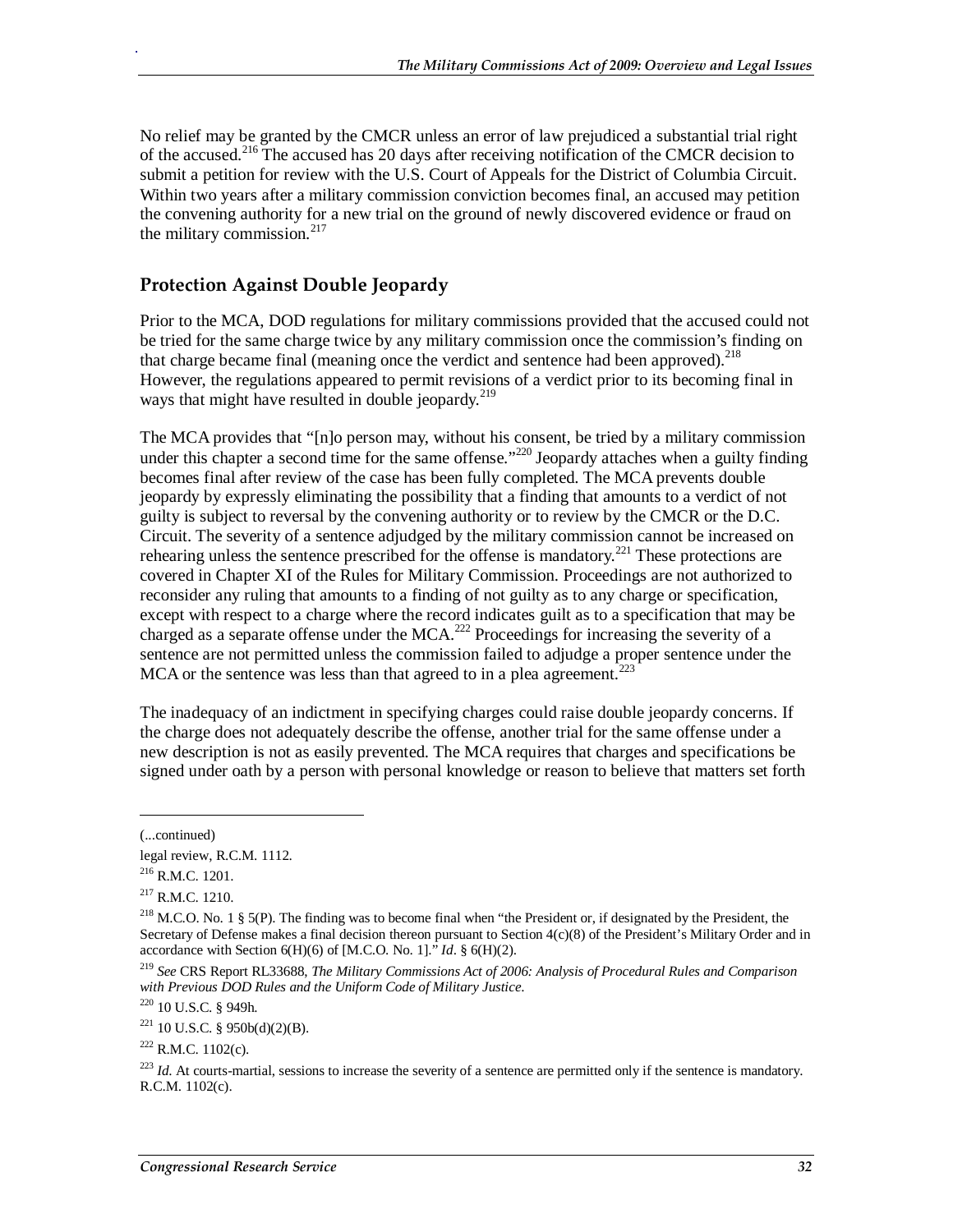therein are true,<sup>224</sup> and requires that they be served on the accused written in a language he understands.<sup>225</sup> There is no express requirement regarding the specificity of the charges in the MCA, but the Rules for Military Commission provide that the charge must state the punitive article of the act, law of war, or offense as defined in the Manual for Military Commissions that the accused is alleged to have violated.<sup>226</sup> A specification must allege every element of the charged offense expressly or by necessary implication.<sup>227</sup> The Rules for Military Commissions make the trial counsel responsible for causing the accused to be served a copy of the charges in English and another language that the accused understands, where appropriate.<sup>228</sup> After the accused is arraigned, the military judge may permit minor changes in the charges and specifications before findings are announced if no substantial right of the accused is prejudiced, but no major changes may be made over the objection of the accused without a new referral.<sup>229</sup>

President Bush's 2001 Military Order also left open the possibility that a person subject to the order might be transferred at any time to some other governmental authority for trial, or that a person already charged for crimes in federal courts could be made subject to the Order and transferred for trial by military commission.<sup>230</sup> Double jeopardy might have arisen in either event, depending on whether jeopardy had attached prior to transfer, even if the trial did not result in a final verdict. The MCA does not expressly address such transfers or prohibit trial in another forum. The Rules for Military Commissions, however, provide the accused a waivable right to move to dismiss charges on the basis that he has previously been tried by a federal civilian court for the same offense. $^{231}$ 

The following tables provide a comparison of general courts-martial to the military tribunals under the Military Commissions Act of 2006 as initially enacted and as amended by the Military Commissions Act of 2009. **Table 1** compares the legal authorities for establishing military tribunals (including courts-martial), the jurisdiction over persons and offenses, and the structures of the tribunals. **Table 2**, which compares procedural safeguards, follows the same order and format used in CRS Report RL31262, *Selected Procedural Safeguards in Federal, Military, and International Courts*, by Jennifer K. Elsea, in order to facilitate comparison of the proposed legislation to safeguards provided in federal court,<sup>232</sup> the international military tribunals that tried World War II crimes at Nuremberg and Tokyo, and contemporary ad hoc tribunals set up by the UN Security Council to try crimes associated with hostilities in the former Yugoslavia and Rwanda.

<sup>&</sup>lt;u>.</u>  $224$  10 U.S.C. § 948q.

<sup>225 10</sup> U.S.C. § 948s.

 $^{226}$  R.M.C. 307.<br> $^{227}$  *Id.* 

<sup>&</sup>lt;sup>228</sup> RM.C. 602.

<sup>229</sup> *Id*.

 $230$  M.O. § 7(e).

 $^{231}$  R M C 907.

<sup>232</sup> *See also* CRS Report R40932, *Comparison of Rights in Military Commission Trials and Trials in Federal Criminal Court*, by Jennifer K. Elsea.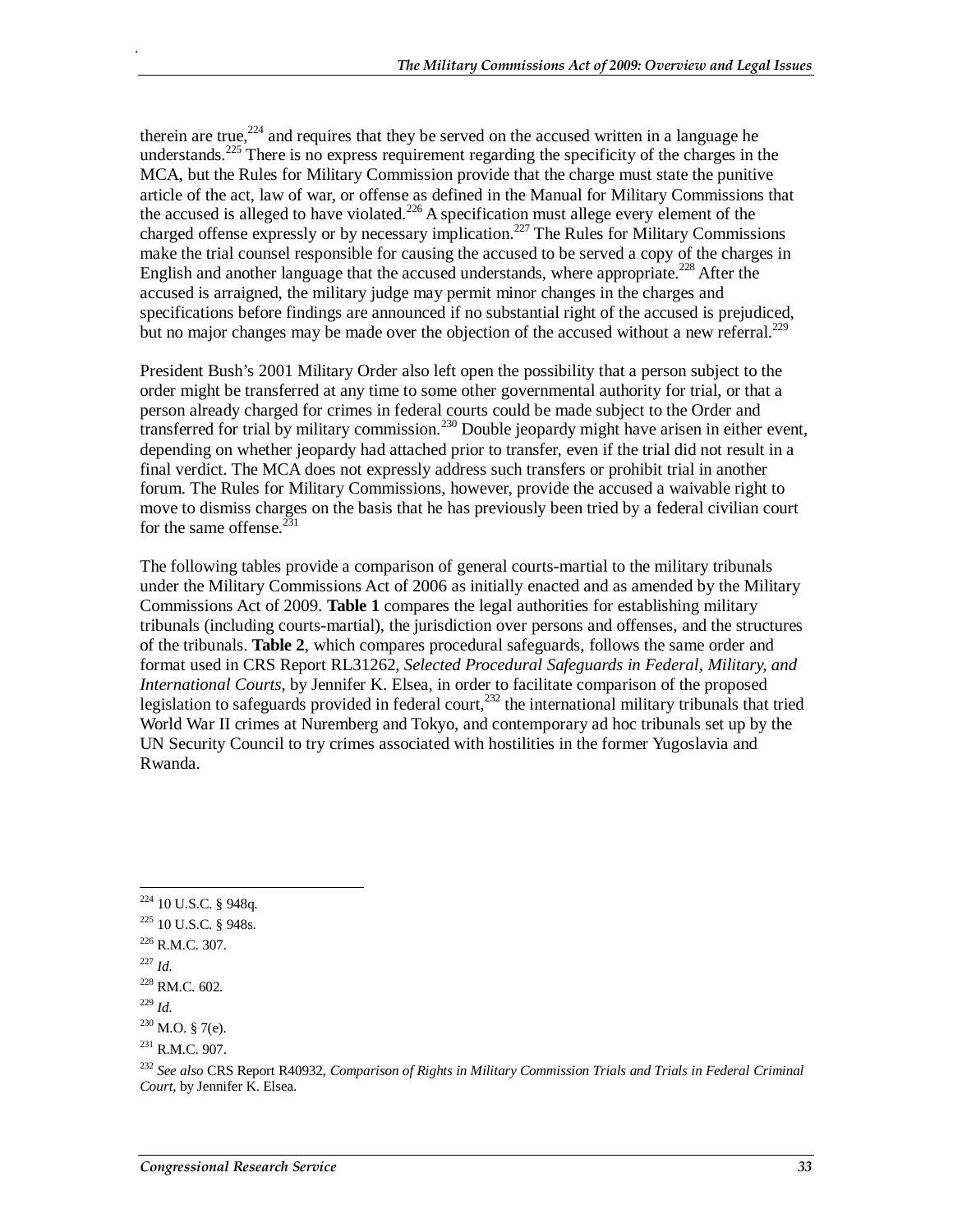# **Chart 1. Comparison of Military Commission Rules**

# **Authority**

.

| <b>General Courts Martial</b>                                                                                                                       | <b>Military Commissions Act of</b><br>2006                                                                                                                                                                                                                                                                                                                                | <b>Military Commissions Act of</b><br>2009 |
|-----------------------------------------------------------------------------------------------------------------------------------------------------|---------------------------------------------------------------------------------------------------------------------------------------------------------------------------------------------------------------------------------------------------------------------------------------------------------------------------------------------------------------------------|--------------------------------------------|
| U.S. Constitution, Article I, $\S$ 8, in<br>particular cl. 14 "To make Rules for<br>the Government and Regulation of<br>the land and naval Forces." | U.S. Constitution, Article I, $\S$ 8, in<br>particular, cl. 10, "To define and<br>punish Piracies and Felonies<br>committed on the high Seas, and<br>Offences against the Law of<br>Nations"; cl. 11, "To declare War,<br>grant Letters of Marque and Reprisal,<br>and make Rules concerning Captures<br>on Land and Water"; and cl. 14<br>(Necessary and Proper Clause). | Same as for MCA 2006.                      |

## **Procedure**

| <b>General Courts Martial</b>                                                                                                                                                                                                                                                   | Military Commissions Act of<br>2006                                                                                                                                                                                                                                                                                                         | Military Commissions Act of<br>2009                                                                                                                                                                                                                                                                                                                                                                            |
|---------------------------------------------------------------------------------------------------------------------------------------------------------------------------------------------------------------------------------------------------------------------------------|---------------------------------------------------------------------------------------------------------------------------------------------------------------------------------------------------------------------------------------------------------------------------------------------------------------------------------------------|----------------------------------------------------------------------------------------------------------------------------------------------------------------------------------------------------------------------------------------------------------------------------------------------------------------------------------------------------------------------------------------------------------------|
| Rules are provided by the Uniform<br>Code of Military Justice (UCMJ),<br>chapter 47, title 10, and the Rules<br>for Courts-Martial (R.C.M.) and the<br>Military Rules of Evidence (Mil. R.<br>Evid.), issued by the President<br>pursuant to art. 36, UCMJ,<br>10 U.S.C. § 836. | The Secretary of Defense may<br>prescribe rules of evidence and<br>procedure for military commissions<br>not inconsistent with the MCA.<br>Rules applicable to courts-martial<br>under the UCMJ are to apply except<br>as otherwise specified.<br>10 U.S.C. $\S$ 949a(a).<br>The Secretary of Defense, in<br>consultation with the Attorney | The Secretary of Defense may<br>prescribe rules of procedure for<br>military commissions. Such rules may<br>not be inconsistent with the MCA<br>(as amended). Procedural rules for<br>general courts-martial are to apply<br>unless the MCA or UCMJ provide<br>otherwise. Consultation with the<br>Attorney General is required only in<br>cases of exceptions, which continue<br>to be permissible "as may be |
|                                                                                                                                                                                                                                                                                 | General, may make exceptions to<br>UCM] procedural rules "as may be<br>required by the unique<br>circumstances of the conduct of<br>military and intelligence operations<br>during hostilities or by other                                                                                                                                  | required by the unique<br>circumstances of the conduct of<br>military and intelligence operations<br>during hostilities or by other<br>practical need."                                                                                                                                                                                                                                                        |
|                                                                                                                                                                                                                                                                                 | practical need."<br>10 U.S.C. $\S$ 949a(b).                                                                                                                                                                                                                                                                                                 | 10 U.S.C. § 949a (as amended).<br>Suppression of certain evidence is a                                                                                                                                                                                                                                                                                                                                         |
|                                                                                                                                                                                                                                                                                 | The rules must include certain rights<br>as listed in § $949a(b)(2)$ , but need<br>not include procedural rules listed in<br>§ 949a(b)(3).                                                                                                                                                                                                  | required right rather than an<br>optional rule (see Table 2 specific<br>rights). The right to representation<br>by civilian counsel is included. The<br>procedural rules may no longer                                                                                                                                                                                                                         |
|                                                                                                                                                                                                                                                                                 | Pursuant to the above authority, the<br>Secretary of Defense published the<br>Manual for Military Commissions<br>(M.M.C.), including the Rules for<br>Military Commissions (R.M.C.) and                                                                                                                                                     | provide that evidence shall be<br>admissible if the military judge<br>determines that it would have<br>"probative value to a reasonable<br>person."                                                                                                                                                                                                                                                            |
|                                                                                                                                                                                                                                                                                 | the Military Commission Rules of<br>Evidence (Mil. Comm. R. Evid.).                                                                                                                                                                                                                                                                         | 10 U.S.C. $\S$ 949a(b) (as amended).                                                                                                                                                                                                                                                                                                                                                                           |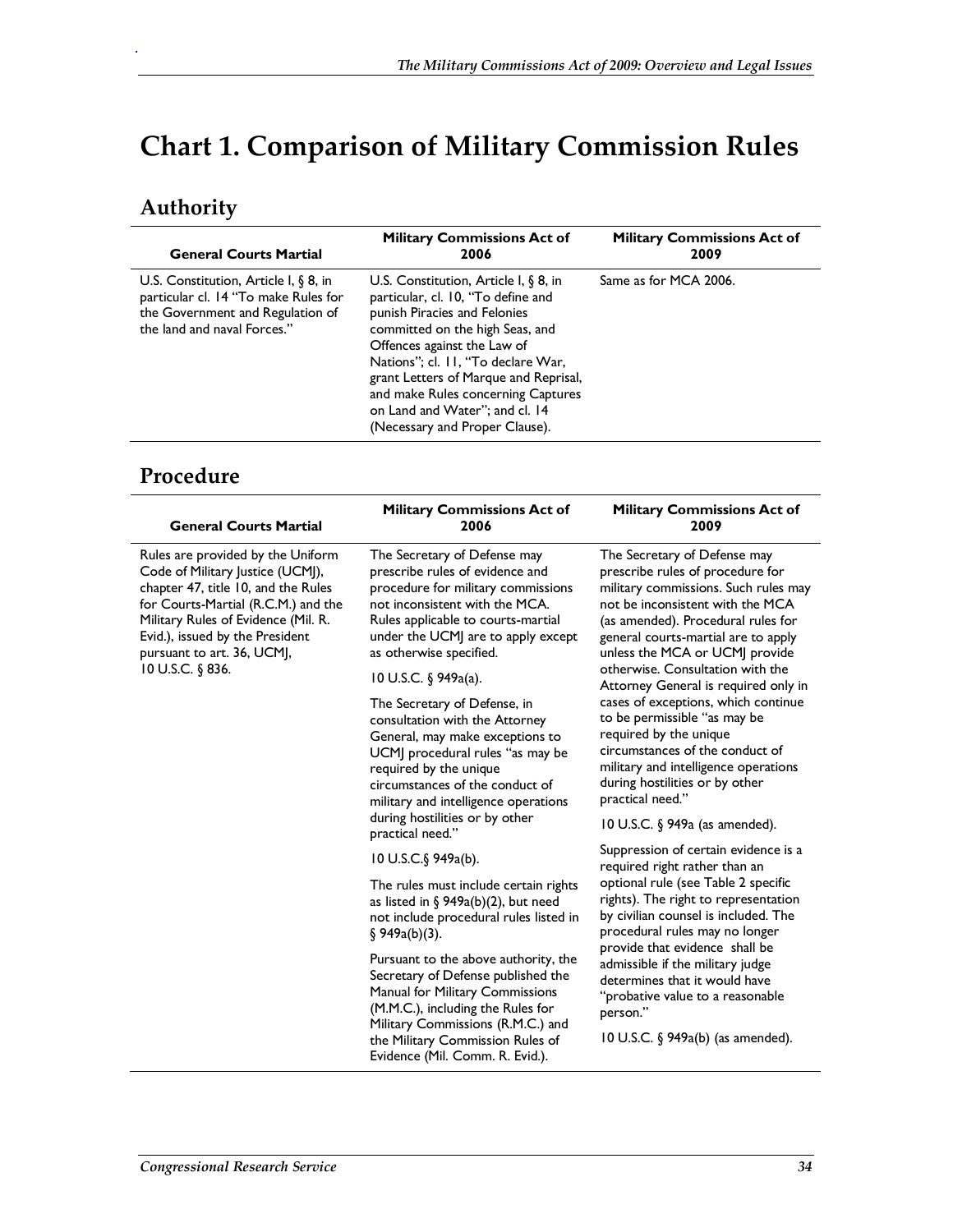### **Jurisdiction over Persons**

### **General Courts Martial**

.

Members of the armed forces, cadets, midshipmen, reservists while on inactive-duty training, members of the National Guard or Air National Guard when in federal service, prisoners of war in custody of the armed forces, civilian employees accompanying the armed forces in time of declared war or contingency operation, and certain others, including "persons within an area leased by or otherwise reserved or acquired for the use of the United States." As amended by the MCA 2009, it includes persons entitled to prisoner of war status who violate the laws of war, subsection (13) (as amended).

#### 10 U.S.C. § 802.

Individuals who are subject to military tribunal jurisdiction under the law of war may also be tried by general court martial.

#### 10 U.S.C. § 818.

Court-martial jurisdiction for law of war offenses committed by "any person" (whether or not subject to the UCMJ under 10 U.S.C. § 802) does not deprive common law military commissions under the UCMJ of concurrent jurisdiction, but the language preserving military commission jurisdiction does not apply to those conducted under the MCA.

10 U.S.C. § 821 (as amended by MCA 2006).

**Military Commissions Act of 2006** 

Any "alien unlawful combatant" is subject to trial by military commission.

#### 10 U.S.C. § 948c.

An "unlawful enemy combatant" is "a person who has engaged in hostilities or who has purposefully and materially supported hostilities against the United States or its cobelligerents who is not a lawful enemy combatant (including a person who is part of the Taliban, Al Qaeda, or associated forces)"; or a person determined to be an unlawful enemy combatant by a CSRT or other competent tribunal established under the authority of the President or the Secretary of Defense, which determination is dispositive of status.

### 10 U.S.C. §§ 948a and 948d(c).

"Lawful combatant" is defined in terms similar to the definition of prisoner of war in Art 4 (1-3) of the Geneva Convention for the Treatment of Prisoners of War (GPW), except that it does not include militias and volunteer forces that form part of the regular armed forces of a state, although these apparently would be covered if they meet the four conditions set forth in GPW art. 4(2)

10 U.S.C. § 948a(2).

R.M.C. 201 and 202 provide for jurisdictional requirements of military commissions in accordance with the MCA.

Any "alien unprivileged enemy belligerent" is subject to trial by military commission under the MCA. (The requirement in the original Senate bill that such persons had engaged in or supported hostilities against the United States was deleted in conference.)

**Military Commissions Act of 2009** 

### 10 U.S.C. § 948c (as amended).

The term `unprivileged enemy belligerent' is defined to mean "an individual (other than a privileged belligerent) who has engaged in hostilities against the United States or its coalition partners; or has purposefully and materially supported hostilities against the United States or its coalition partners...." It also includes persons who were members of Al Qaeda at the time they commit an offense. "Privileged belligerent" means an individual who is entitled to prisoners of war status under one of the eight categories set forth in GPW Art. 4.

10 U.S.C. § 948a(6-7) (as amended).

The term "coalition partners" has a definition similar to that of "cobelligerents" in the MCA 2006. It applies to states and armed forces directly engaged in hostilities along with the United States or providing direct operational support. to the United States. "Hostilities," previously undefined, now refers to "any conflict subject to the laws of war.'

10 U.S.C. § 948a.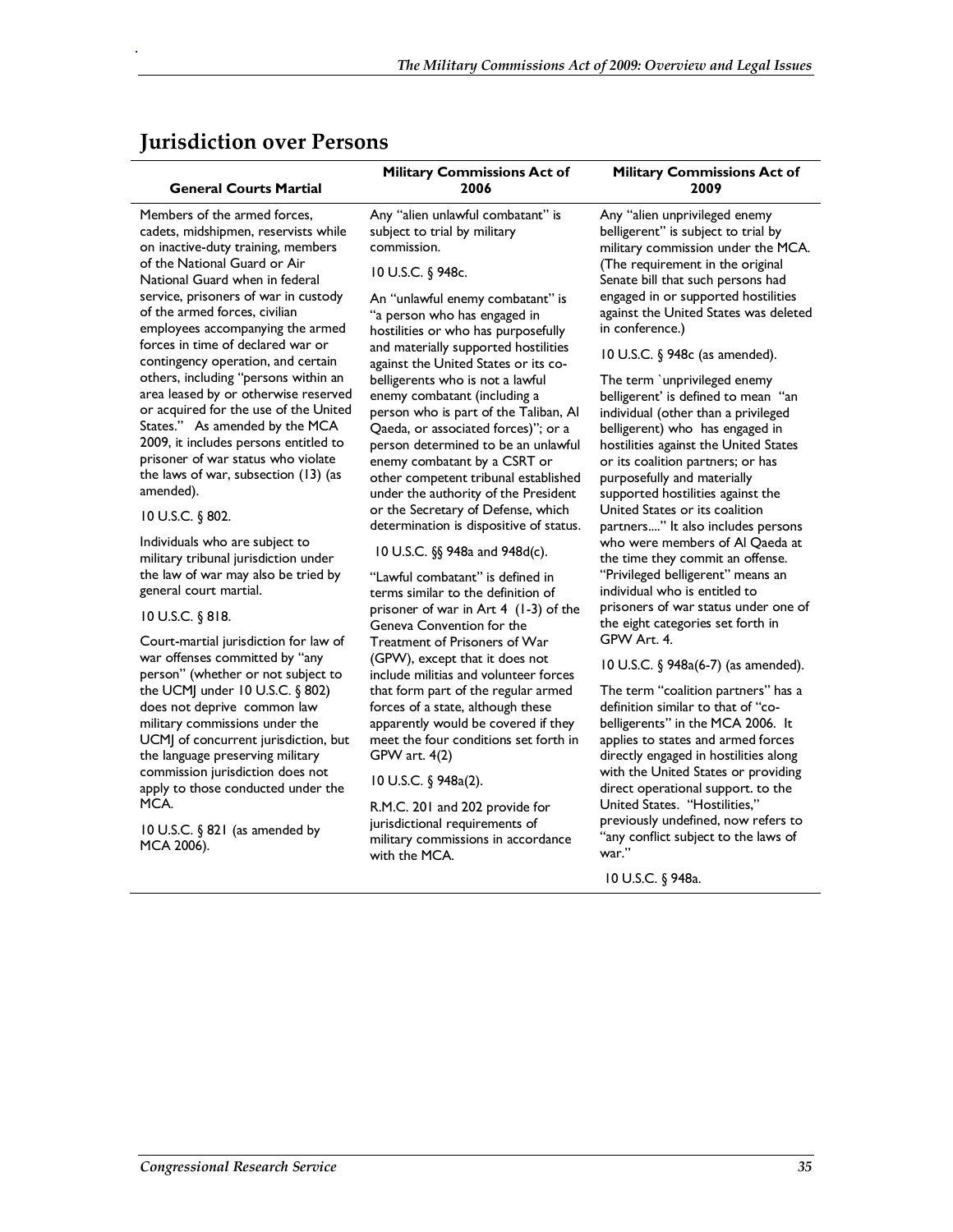| <b>General Courts</b><br><b>Martial</b>                                                                                                                                                                                                                                                                                                                                                                                                                                                                                                                                                                                                                                                                                                                                                                                                                                                                                                                                                                                                                                                    | <b>Military Commissions Act of 2006</b>                                                                                                                                                                                                                                                                                                      | <b>Military Commissions Act of 2009</b>                                                                                                                                                                                                                                                                                                                                             |
|--------------------------------------------------------------------------------------------------------------------------------------------------------------------------------------------------------------------------------------------------------------------------------------------------------------------------------------------------------------------------------------------------------------------------------------------------------------------------------------------------------------------------------------------------------------------------------------------------------------------------------------------------------------------------------------------------------------------------------------------------------------------------------------------------------------------------------------------------------------------------------------------------------------------------------------------------------------------------------------------------------------------------------------------------------------------------------------------|----------------------------------------------------------------------------------------------------------------------------------------------------------------------------------------------------------------------------------------------------------------------------------------------------------------------------------------------|-------------------------------------------------------------------------------------------------------------------------------------------------------------------------------------------------------------------------------------------------------------------------------------------------------------------------------------------------------------------------------------|
| Any offenses<br>made punishable<br>by the UCMJ;<br>offenses subject<br>to trial by military<br>tribunal under                                                                                                                                                                                                                                                                                                                                                                                                                                                                                                                                                                                                                                                                                                                                                                                                                                                                                                                                                                              | A military commission has jurisdiction to try any<br>offense made punishable by the MCA or the law<br>of war when committed by an alien unlawful<br>enemy combatant before, on, or after September<br>11, 2001.                                                                                                                              | A military commission has jurisdiction over<br>persons subject to the MCA for offenses<br>made punishable by the MCA, arts. 104<br>and 106 of the UCMJ, or the law of war.<br>Military commissions are expressly<br>authorized to determine their own                                                                                                                               |
| the law of war.                                                                                                                                                                                                                                                                                                                                                                                                                                                                                                                                                                                                                                                                                                                                                                                                                                                                                                                                                                                                                                                                            | 10 U.S.C. § 948d(a).                                                                                                                                                                                                                                                                                                                         | jurisdiction.                                                                                                                                                                                                                                                                                                                                                                       |
| Offenses previously codified at 10 U.S.C. §§ 950q-<br>10 U.S.C. § 818.<br>w include the following: murder of protected<br>persons; attacking civilians, civilian objects, or<br>protected property; pillaging; denying quarter;<br>taking hostages; employing poison or similar<br>weapons; using protected persons or property as<br>shields; torture, cruel or inhuman treatment;<br>intentionally causing serious bodily injury;<br>mutilating or maiming; murder in violation of the<br>law of war; destruction of property in violation of<br>the law of war; using treachery or perfidy;<br>improperly using a flag of truce or distinctive<br>emblem; intentionally mistreating a dead body;<br>rape; sexual assault or abuse; hijacking or<br>hazarding a vessel or aircraft; terrorism; providing<br>material support for terrorism; wrongfully aiding<br>the enemy; spying, contempt; perjury and<br>obstruction of justice.<br>10 U.S.C. § 950v. Conspiracy (§ 950v(b)(28)),<br>attempts (§ 950t), and solicitation (§ 950u) to<br>commit the defined acts are also punishable. |                                                                                                                                                                                                                                                                                                                                              | 10 U.S.C. § 948d (as amended). (Articles<br>104 and 106 of the UCMJ, however, state<br>that they do not apply to military<br>commissions under the MCA. 10 U.S.C.<br>$\S$ 904 & 906).<br>MCA offenses remain otherwise<br>substantially unchanged, except that there<br>is an express requirement that offenses<br>occurred "in the context of and associated<br>with hostilities." |
|                                                                                                                                                                                                                                                                                                                                                                                                                                                                                                                                                                                                                                                                                                                                                                                                                                                                                                                                                                                                                                                                                            |                                                                                                                                                                                                                                                                                                                                              | 10 U.S.C. § 950p. (as amended).                                                                                                                                                                                                                                                                                                                                                     |
|                                                                                                                                                                                                                                                                                                                                                                                                                                                                                                                                                                                                                                                                                                                                                                                                                                                                                                                                                                                                                                                                                            | The definition of "cruel or inhuman<br>treatment" is modified to refer to<br>treatment that constitutes a grave breach<br>of common Article 3 of the Geneva<br>Conventions, regardless of where the<br>crime takes place or the nationality of the<br>victim. (The previous definition, which was<br>codified at 10 U.S.C. § $950v(b)(12)$ , |                                                                                                                                                                                                                                                                                                                                                                                     |
|                                                                                                                                                                                                                                                                                                                                                                                                                                                                                                                                                                                                                                                                                                                                                                                                                                                                                                                                                                                                                                                                                            |                                                                                                                                                                                                                                                                                                                                              | referred to 18 U.S.C. § 2340(2).)<br>10 U.S.C. § 950t(12) (as amended).                                                                                                                                                                                                                                                                                                             |

## **Jurisdiction over Offenses**

.

# **Composition**

| <b>General Courts</b><br><b>Martial</b>                                                                                                                                   | <b>Military Commissions Act of 2006</b>                                                                                                                                                                                                                                                                                                                                                                                                                             | <b>Military Commissions Act of 2009</b> |
|---------------------------------------------------------------------------------------------------------------------------------------------------------------------------|---------------------------------------------------------------------------------------------------------------------------------------------------------------------------------------------------------------------------------------------------------------------------------------------------------------------------------------------------------------------------------------------------------------------------------------------------------------------|-----------------------------------------|
| A military judge and<br>not less than five<br>members, or if<br>requested, except in<br>capital cases, a<br>military judge alone.<br>$10$ U.S.C. $§ 816$ ,<br>R.C.M. 501. | A military judge and at least five members, 10<br>U.S.C. $\sqrt[6]{ }$ 948m; unless the death penalty is<br>sought, in which case no fewer than 12<br>members must be included 10 U.S.C.<br>\$949m(c).<br>10 U.S.C. § 949m provides that, in death<br>penalty cases where twelve members are not<br>reasonably available because of physical<br>conditions or military exigencies, the<br>convening authority may approve a<br>commission with as few as 9 members. | No changes.                             |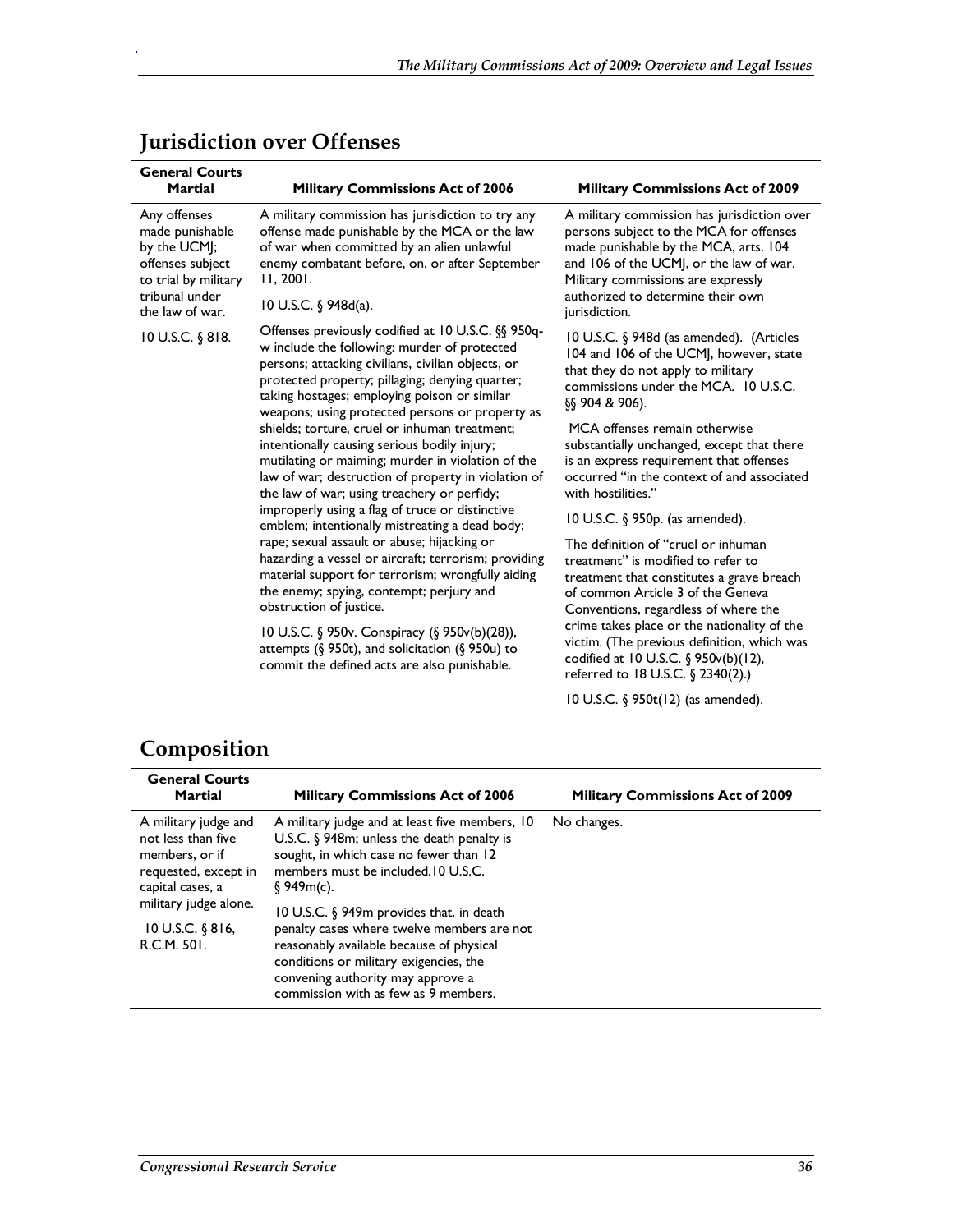# **Chart 2. Comparison of Procedural Safeguards**

### **Presumption of Innocence**

.

| <b>General Courts Martial</b>                                                                                                                                      | <b>Military Commissions Act of 2006</b>                                                                                                 | <b>Military Commissions</b><br><b>Act of 2009</b>                           |
|--------------------------------------------------------------------------------------------------------------------------------------------------------------------|-----------------------------------------------------------------------------------------------------------------------------------------|-----------------------------------------------------------------------------|
| If the defendant fails to enter a<br>proper plea, a plea of not guilty will<br>be entered.                                                                         | Before a vote is taken on the findings, the<br>military judge must instruct the commission<br>members "that the accused must be         | 10 U.S.C. $\S$ 949/ and 10<br>U.S.C. § 949i are<br>substantially unchanged. |
| R.C.M. 910(b).                                                                                                                                                     | presumed to be innocent until his guilt is<br>established by legal and competent evidence                                               |                                                                             |
| Members of court-martial must be                                                                                                                                   | beyond reasonable doubt."                                                                                                               |                                                                             |
| instructed that the "accused must be<br>presumed to be innocent until the                                                                                          | 10 U.S.C. § 949I.                                                                                                                       |                                                                             |
| accused's guilt is established by legal<br>and competent evidence beyond a<br>reasonable doubt."                                                                   | If an accused refuses to enter a plea or pleads<br>guilty but provides inconsistent testimony, or<br>if it appears that he lacks proper |                                                                             |
| R.C.M. 920(e).                                                                                                                                                     | understanding of the meaning and effect of the<br>guilty plea, the commission must treat the plea                                       |                                                                             |
| The accused shall be properly attired                                                                                                                              | as denying guilt.                                                                                                                       |                                                                             |
| in uniform with grade insignia and<br>any decorations to which entitled.<br>Physical restraint shall not be<br>imposed unless prescribed by the<br>military judge. | 10 U.S.C. § 949i.                                                                                                                       |                                                                             |
| R.C.M. 804.                                                                                                                                                        |                                                                                                                                         |                                                                             |

# **Right to Remain Silent (Freedom from Coerced Statements)**

| <b>General Courts Martial</b>                                                                                                               | <b>Military Commissions Act of</b><br>2006                                                                                                           | The Military Commissions Act<br>of 2009                                                                                                                  |
|---------------------------------------------------------------------------------------------------------------------------------------------|------------------------------------------------------------------------------------------------------------------------------------------------------|----------------------------------------------------------------------------------------------------------------------------------------------------------|
| Coerced confessions or confessions<br>made in custody without statutory                                                                     | Sections a, b, and d of Article 31,<br>UCMJ, are expressly made                                                                                      | 10 U.S.C. § 948b(d) remains<br>unchanged.                                                                                                                |
| equivalent of Miranda warning are<br>not admissible as evidence.                                                                            | inapplicable. These provide that no<br>person subject to the UCMJ may                                                                                | Secretary of Defense may provide<br>that confessions allegedly elicited                                                                                  |
| Art. 31, UCMJ, 10 U.S.C. § 831.                                                                                                             | compel any person to incriminate<br>himself or interrogate an accused                                                                                | through coercion or compulsory<br>self-incrimination that are otherwise                                                                                  |
| Rules of evidence provide that in<br>most cases "an involuntary<br>statement or any derivative evidence<br>therefrom may not be received in | without first informing him of his<br>right to remain silent, and that<br>statements obtained in violation of<br>the above or through other unlawful | admissible are not to be excluded at<br>trial unless their admission violates<br>section 948r.                                                           |
| evidence against an accused who<br>made the statement if the accused                                                                        | inducement may not be received in<br>evidence against him in a trial by                                                                              | 10 U.S.C. § 949a(b)(3)(B).                                                                                                                               |
| makes a timely motion to suppress                                                                                                           | court-martial.                                                                                                                                       | Section 948r now provides for the<br>exclusion of statements elicited                                                                                    |
| or an objection to the evidence<br>under this rule."                                                                                        | 10 U.S.C. § 948b(d).                                                                                                                                 | through torture as well as cruel,                                                                                                                        |
| Mil. R. Evid. 304.                                                                                                                          | Secretary of Defense permitted to<br>provide that confessions allegedly                                                                              | inhuman, or degrading treatment<br>prohibited by section 1003 of the                                                                                     |
| The prosecutor must notify the<br>defense of any incriminating<br>statements made by the accused that                                       | elicited through coercion or<br>compulsory self-incrimination that<br>were otherwise admissible were not                                             | DTA (42 U.S.C. § 2000dd),<br>regardless of when the statement<br>was made.                                                                               |
| are relevant to the case prior to the<br>arraignment. Motions to suppress<br>such statements must be made prior<br>to pleading.             | to be excluded at trial unless except<br>when admission would violate of<br>section 948r.                                                            | No statement of the accused is<br>admissible at trial unless the military<br>judge finds that the totality of the<br>circumstances renders the statement |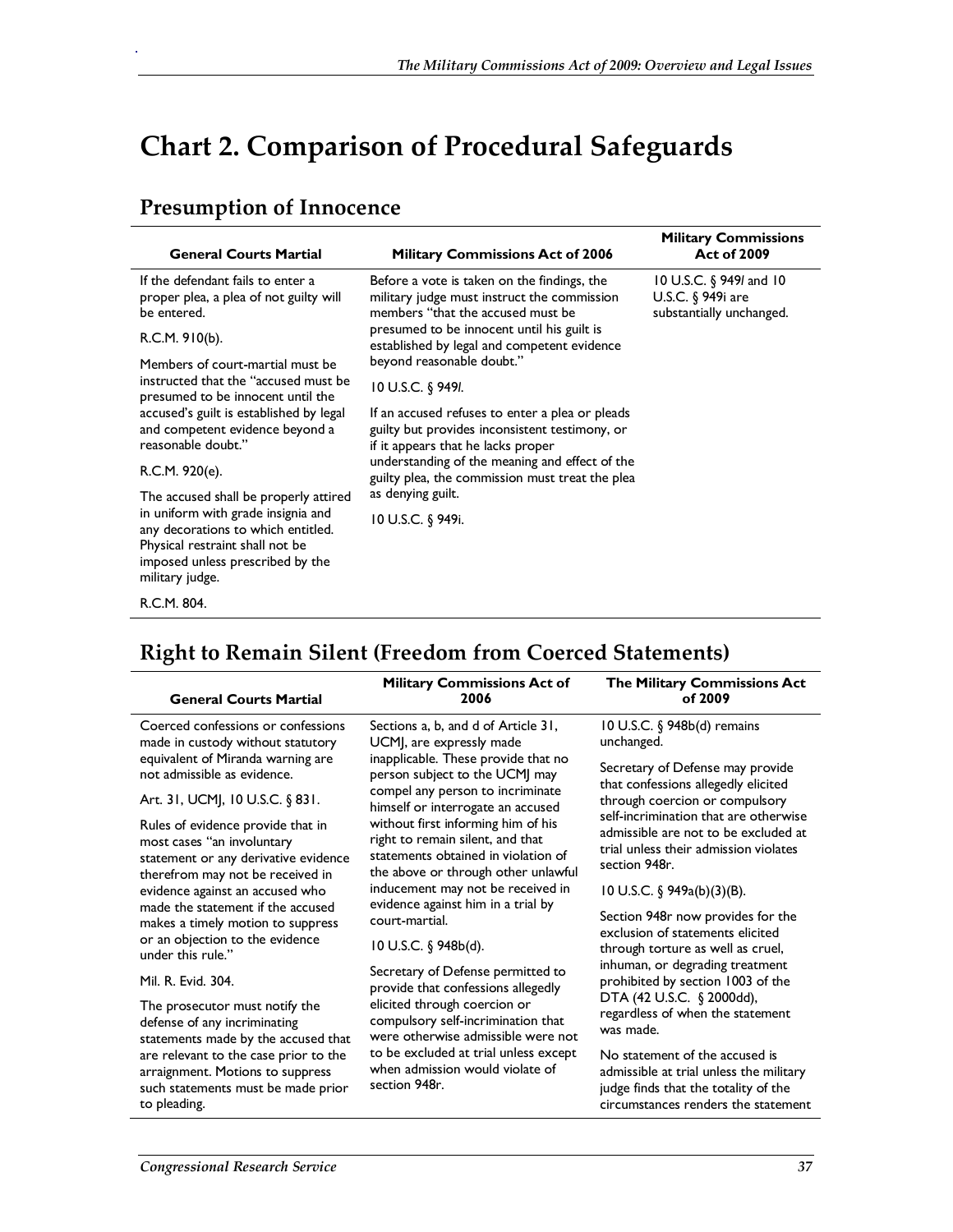| <b>General Courts Martial</b>                                                                                                                   | <b>Military Commissions Act of</b><br>2006                                                                                                                                                                                         | The Military Commissions Act<br>of 2009                                                                                                                                                                                                     |
|-------------------------------------------------------------------------------------------------------------------------------------------------|------------------------------------------------------------------------------------------------------------------------------------------------------------------------------------------------------------------------------------|---------------------------------------------------------------------------------------------------------------------------------------------------------------------------------------------------------------------------------------------|
| Mil. R. Evid. 304.                                                                                                                              | 10 U.S.C. § 949a(b)(2)(C).                                                                                                                                                                                                         | reliable and possessing sufficient<br>probative value and that it was either<br>made incident to military operations,<br>where the interests of justice would<br>best be served by admission of the<br>statement into evidence; or that the |
| Interrogations conducted by foreign<br>officials do not require warnings or<br>presence of counsel unless the<br>interrogation is instigated or | Section 948r provided that<br>statements elicited through torture<br>may not be entered into evidence<br>except to prove a charge of torture.                                                                                      |                                                                                                                                                                                                                                             |
| conducted by U.S. military<br>personnel.                                                                                                        | A statement of the accused obtained<br>prior to the enactment of the DTA                                                                                                                                                           | statement was voluntarily given,<br>taking into consideration all relevant                                                                                                                                                                  |
| Mil. R. Evid. 305.                                                                                                                              | through coercion that does not<br>amount to torture was admissible if<br>the military judge found that                                                                                                                             | circumstances, including military and<br>intelligence operations during<br>hostilities; the accused's age,<br>education level, military training; and                                                                                       |
|                                                                                                                                                 | I. the "totality of circumstances<br>under which [it] was made<br>renders it reliable and<br>possessing sufficient probative                                                                                                       | the change in place or identity of<br>interrogator between that statement<br>and any prior questioning of the<br>accused.                                                                                                                   |
|                                                                                                                                                 | value" and                                                                                                                                                                                                                         | 19 U.S.C. § 949r (as amended).                                                                                                                                                                                                              |
|                                                                                                                                                 | 2. "the interests of justice<br>would best be served" by<br>admission of the statement.                                                                                                                                            | Derivative evidence obtained using<br>coerced statement is not expressly<br>barred.                                                                                                                                                         |
|                                                                                                                                                 | Statements taken after passage of the<br>DTA were admissible if the military<br>judge also found that                                                                                                                              |                                                                                                                                                                                                                                             |
|                                                                                                                                                 | "the interrogation methods<br>used to obtain [them] do not<br>violate the cruel, unusual, or<br>inhumane treatment or<br>punishment prohibited by the<br>Fifth, Eighth, and Fourteenth<br>Amendments to the U.S.<br>Constitution." |                                                                                                                                                                                                                                             |
|                                                                                                                                                 | 10 U.S.C. § 948r.                                                                                                                                                                                                                  |                                                                                                                                                                                                                                             |
|                                                                                                                                                 | Evidence derived from impermissible<br>interrogation methods is not<br>expressly barred.                                                                                                                                           |                                                                                                                                                                                                                                             |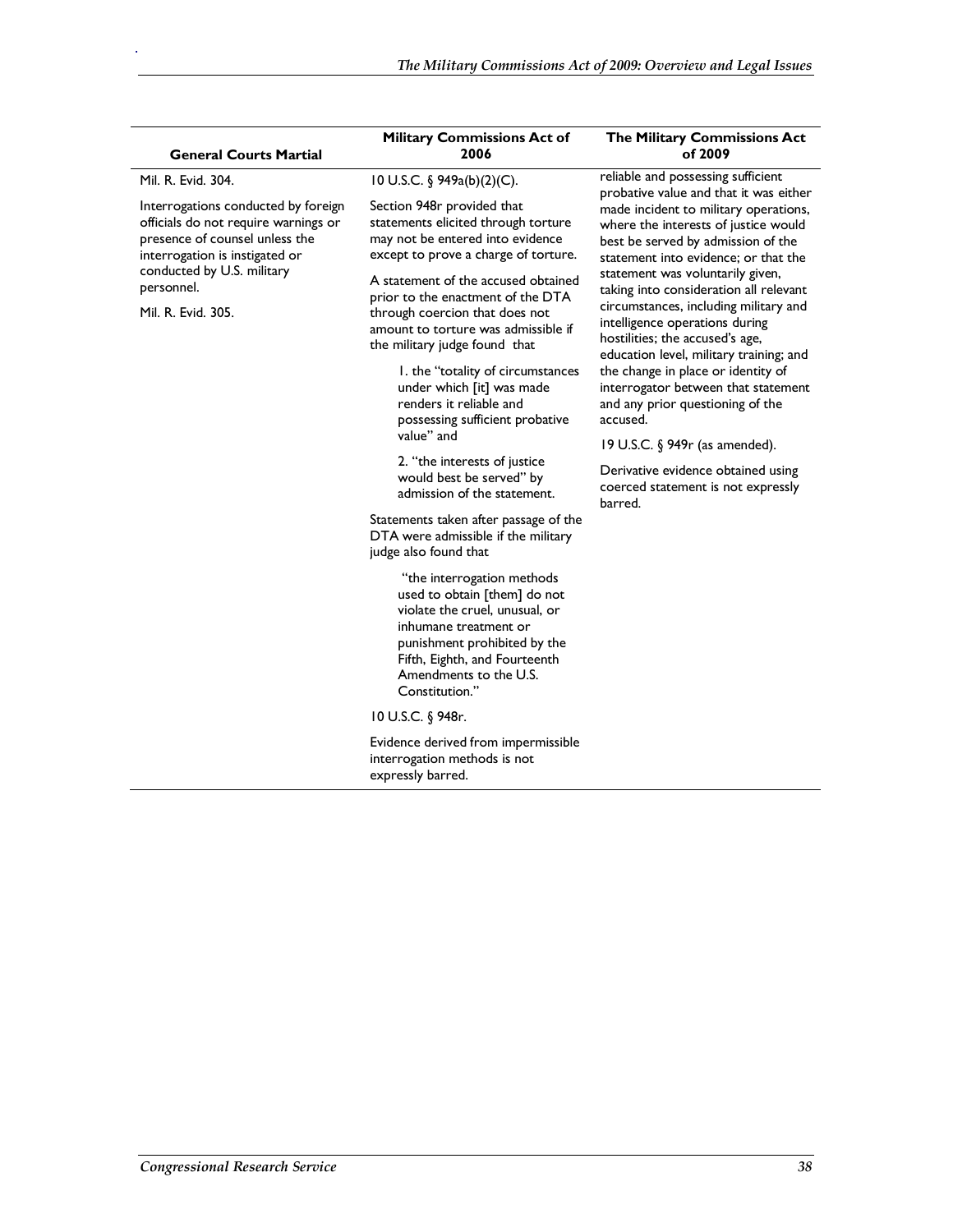| <b>General Courts Martial</b>                                                                                                                                                                                                                                                             | <b>Military Commissions Act of</b><br>2006                                                                                                                                                                                                                 | <b>Military Commissions Act of</b><br>2009                                                                                                                                                                                                                              |
|-------------------------------------------------------------------------------------------------------------------------------------------------------------------------------------------------------------------------------------------------------------------------------------------|------------------------------------------------------------------------------------------------------------------------------------------------------------------------------------------------------------------------------------------------------------|-------------------------------------------------------------------------------------------------------------------------------------------------------------------------------------------------------------------------------------------------------------------------|
| "Evidence obtained as a result of an<br>unlawful search or seizure  is<br>inadmissible against the accused "<br>unless certain exceptions apply.                                                                                                                                          | Not provided. Evidence was<br>generally permitted if it was judged<br>to have probative value to a<br>reasonable person, unless it was                                                                                                                     | The language permitting procedural<br>rules to permit evidence having<br>probative value to a reasonable<br>person was omitted.                                                                                                                                         |
| Mil. R. Evid. 311.<br>"Authorization to search" may be<br>oral or written, and may be issued<br>by a military judge or an officer in<br>command of the area to be<br>searched, or if the area is not under<br>military control, with authority over<br>persons subject to military law or | obtained under circumstances that<br>would render it unreliable.<br>10 U.S.C. §§ 948r, 949a.<br>Procedural rules may provide that<br>evidence gathered without<br>authorization or a search warrant<br>may be admitted into evidence.<br>10 U.S.C. § 949a. | The Secretary of Defense may<br>provide that "evidence seized<br>outside the United States shall not<br>be excluded from trial by military<br>commission on the grounds that the<br>evidence was not seized pursuant to<br>a search warrant or other<br>authorization." |
| the law of war. It must be based on<br>probable cause.<br>Mil. R. Evid. 315.                                                                                                                                                                                                              |                                                                                                                                                                                                                                                            | 10 U.S.C. § 949a (as amended)                                                                                                                                                                                                                                           |
| Interception of wire and oral<br>communications within the United<br>States requires judicial application in<br>accordance with 18 U.S.C. §§ 2516<br>et seq.                                                                                                                              |                                                                                                                                                                                                                                                            |                                                                                                                                                                                                                                                                         |
| Mil. R. Evid. 317.                                                                                                                                                                                                                                                                        |                                                                                                                                                                                                                                                            |                                                                                                                                                                                                                                                                         |
| A search conducted by foreign<br>officials is unlawful only if the<br>accused is subject to "gross and<br>brutal treatment."                                                                                                                                                              |                                                                                                                                                                                                                                                            |                                                                                                                                                                                                                                                                         |
| Mil. R. Evid. $311(c)$ .                                                                                                                                                                                                                                                                  |                                                                                                                                                                                                                                                            |                                                                                                                                                                                                                                                                         |
|                                                                                                                                                                                                                                                                                           |                                                                                                                                                                                                                                                            |                                                                                                                                                                                                                                                                         |

## **Freedom from Unreasonable Searches and Seizures**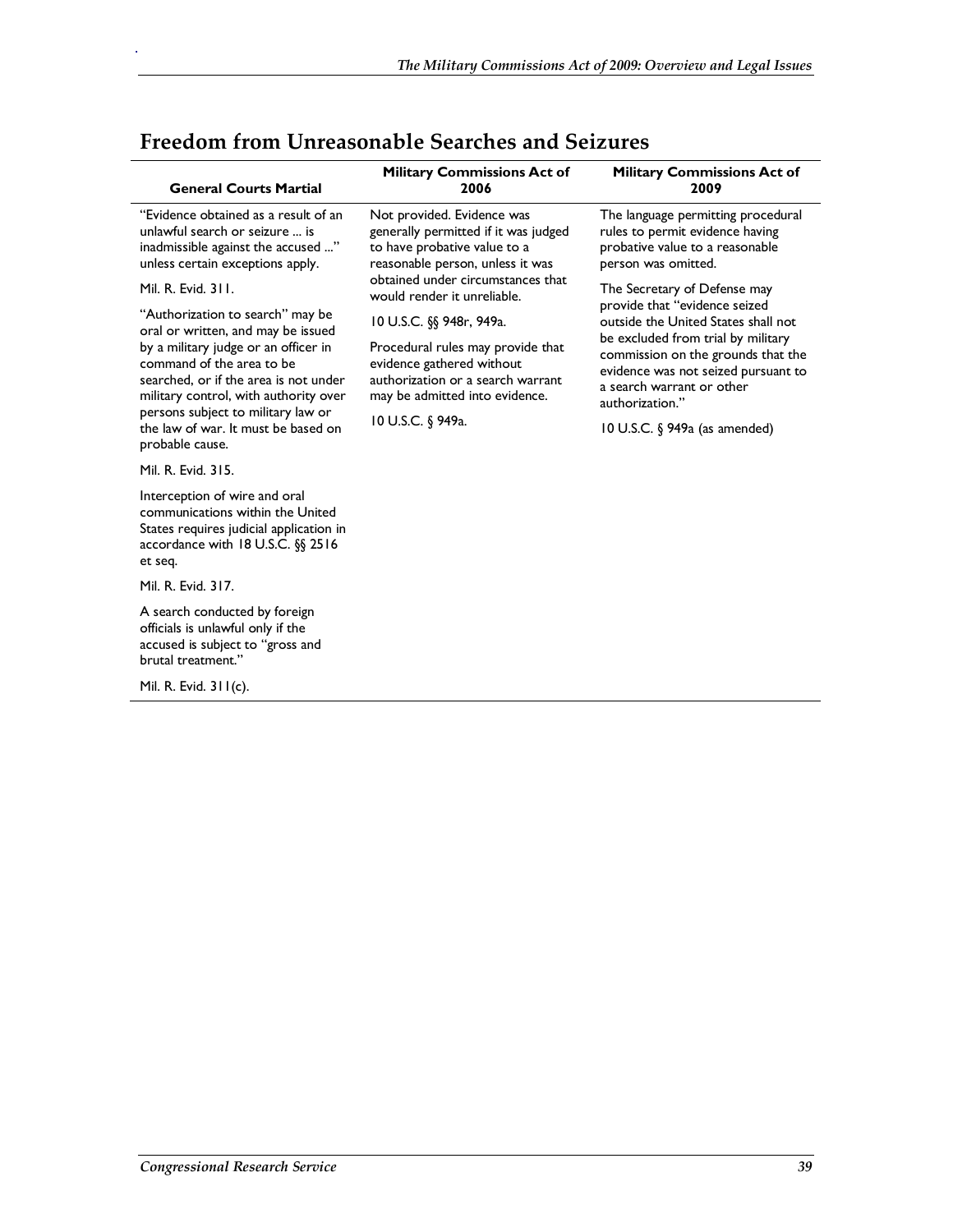| <b>General Courts Martial</b>                                                                                                                           | Military Commissions Act of<br>2006                                                                                                               | <b>Military Commissions Act of</b><br>2009                                                         |
|---------------------------------------------------------------------------------------------------------------------------------------------------------|---------------------------------------------------------------------------------------------------------------------------------------------------|----------------------------------------------------------------------------------------------------|
| The defendant has a right to military<br>counsel at government expense. The<br>defendant may choose counsel, if                                         | At least one qualifying military<br>defense counsel is to be detailed "as<br>soon as practicable after the                                        | At least one qualifying military<br>defense counsel is to be detailed "as<br>soon as practicable." |
| that attorney is reasonably available,<br>and may hire a civilian attorney in                                                                           | swearing of charges"                                                                                                                              | 10 U.S.C. § 948k.                                                                                  |
| addition to military counsel.                                                                                                                           | 10 U.S.C. § 948k.                                                                                                                                 | The accused is entitled to select one                                                              |
| Art. 38, UCMJ, 10 U.S.C. § 838.                                                                                                                         | The accused may also hire a civilian<br>attorney who                                                                                              | "reasonably available" military<br>counsel to represent him. The                                   |
| Appointed counsel must be certified<br>as qualified and may not be someone                                                                              | I. is a U.S. citizen,                                                                                                                             | accused is not entitled to have more<br>than one military counsel, but                             |
| who has taken any part in the<br>investigation or prosecution, unless                                                                                   | 2. is admitted to the bar in any state,<br>district, or possession,                                                                               | "associate defense counsel" may be<br>authorized pursuant to regulations.                          |
| explicitly requested by the<br>defendant.                                                                                                               | 3. has never been disciplined,                                                                                                                    | 10 U.S.C. §§ 948c, 948k.                                                                           |
| Art. 27, UCMJ, 10 U.S.C. § 827.                                                                                                                         | 4. has a SECRET clearance (or<br>higher, if necessary for a particular                                                                            | 10 U.S.C. § 949c, as it relates to the<br>hiring of civilian counsel, remains                      |
| The attorney-client privilege is<br>honored.                                                                                                            | case), and                                                                                                                                        | substantially unchanged.                                                                           |
| Mil. R. Evid. 502.                                                                                                                                      | 5. agrees to comply with all<br>applicable rules.                                                                                                 | 10 U.S.C. § 949b, prohibiting adverse<br>personnel actions against defense                         |
| Defense counsel must be a member                                                                                                                        | 10 U.S.C. § 949c(b)(3).                                                                                                                           | attorneys due to "the zeal with<br>which such officer, in acting as                                |
| of the bar of a federal or state court<br>or authorized by a recognized<br>licensing authority to practice law<br>who is found by the military judge to | If civilian counsel is hired, the<br>detailed military counsel serves as<br>associate counsel.                                                    | counsel, represented any accused<br>before a military commission " also<br>remains unchanged.      |
| be qualifed.                                                                                                                                            | 10 U.S.C. § 949c(b)(5).                                                                                                                           | In capital cases, the accused is<br>entitled to be represented, "to the                            |
| R.C.M. 502.                                                                                                                                             | No attorney-client privilege is                                                                                                                   | greatest extent practicable, by at                                                                 |
| Once an attorney-client relationship<br>has been formed, defense counsel                                                                                | mentioned.                                                                                                                                        | least one additional counsel who is<br>learned in applicable law," who may                         |
| can withdraw or be excused only at<br>the request of the accused or on<br>good cause shown.                                                             | Adverse personnel actions may not<br>be taken against defense attorneys<br>because of the "zeal with which such<br>officer, in acting as counsel, | be a civilian and may be<br>compensated by the government in<br>accordance with regulations.       |
| R.C.M. 506.                                                                                                                                             | represented any accused before a<br>military commission"                                                                                          | 10 U.S.C. § 949a.                                                                                  |
|                                                                                                                                                         | 10 U.S.C. § 949b.                                                                                                                                 |                                                                                                    |

## **Effective Assistance of Counsel**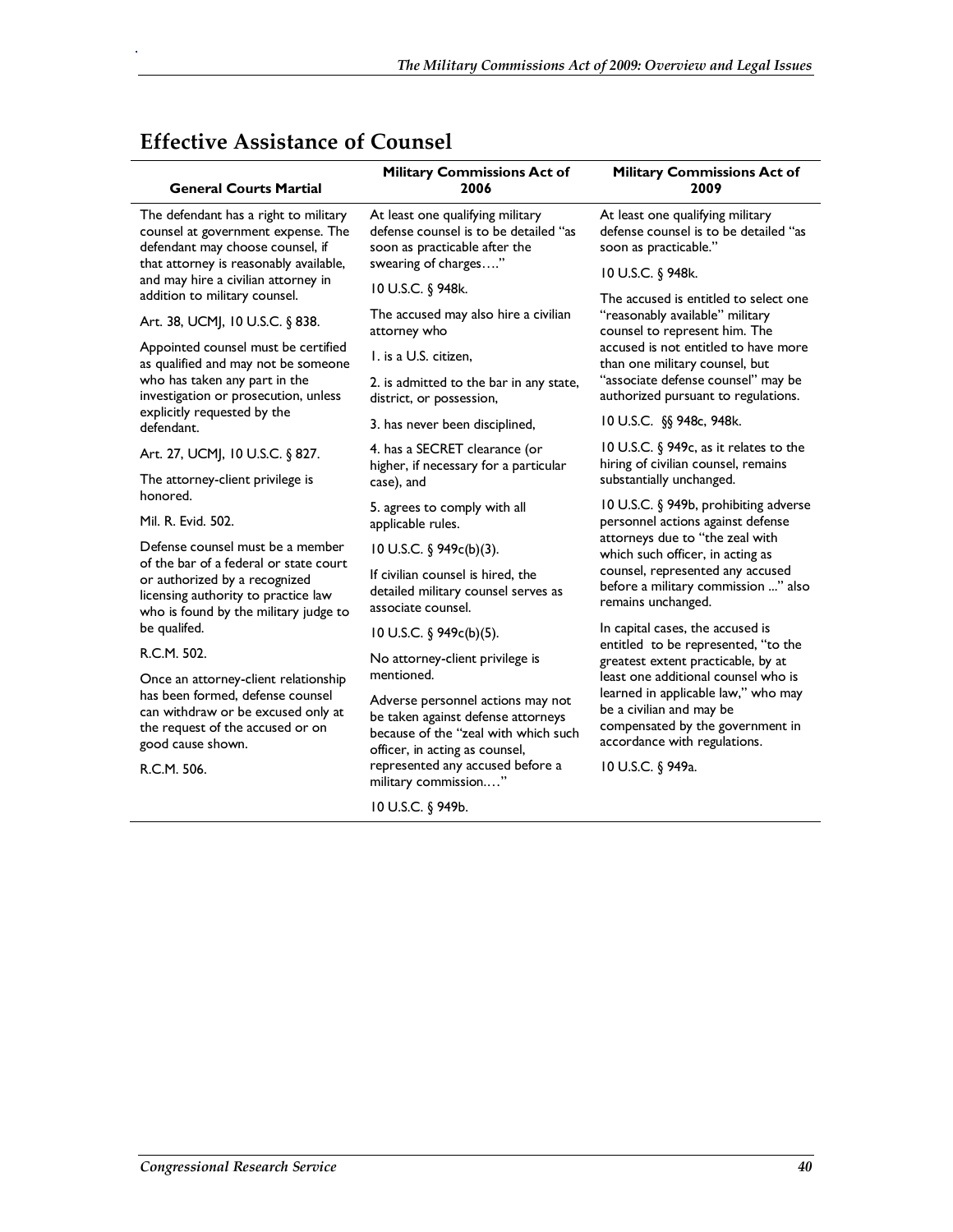| <b>General Courts Martial</b>                                                                                                                                               | <b>Military Commissions Act of</b><br>2006                                                                                                                                                                       | <b>Military Commissions Act of</b><br>2009                     |
|-----------------------------------------------------------------------------------------------------------------------------------------------------------------------------|------------------------------------------------------------------------------------------------------------------------------------------------------------------------------------------------------------------|----------------------------------------------------------------|
| The right to indictment by grand jury<br>is explicitly excluded in "cases arising                                                                                           | UCM Article 32 hearings are<br>expressly made inapplicable.                                                                                                                                                      | No substantial change to relevant<br>sections of the MCA 2006. |
| in the land or naval forces."                                                                                                                                               | 10 U.S.C. § $948b(d)(1)(C)$ .                                                                                                                                                                                    |                                                                |
| Amendment V.                                                                                                                                                                | Charges and specifications against an                                                                                                                                                                            |                                                                |
| UCM Article 32 provides for an<br>inquiry similar to grand jury<br>proceedings in federal criminal court.                                                                   | accused must be signed by a person<br>subject to UCMJ swearing under<br>oath that the signer has "personal                                                                                                       |                                                                |
| 10 U.S.C. § 832.                                                                                                                                                            | knowledge of, or reason to believe,<br>the matters set forth therein." and                                                                                                                                       |                                                                |
| Whenever an offense is alleged, the<br>commander is responsible for<br>initiating a preliminary inquiry and<br>deciding how to dispose of the<br>offense.<br>R.C.M. 303-06. | that they are "true in fact to the best<br>of his knowledge and belief." The<br>accused is to be informed of the<br>charges and specifications against<br>him as soon as practicable after<br>charges are sworn. |                                                                |
|                                                                                                                                                                             | 10 U.S.C. § 948q.                                                                                                                                                                                                |                                                                |

### **Right to Indictment and Presentment**

.

## **Right to Written Statement of Charges**

| <b>General Courts Martial</b>                                                                                                                          | <b>Military Commissions Act of</b><br>2006                                                                                                                                                                                                                                    | <b>Military Commissions Act of</b><br>2009                     |
|--------------------------------------------------------------------------------------------------------------------------------------------------------|-------------------------------------------------------------------------------------------------------------------------------------------------------------------------------------------------------------------------------------------------------------------------------|----------------------------------------------------------------|
| Charges and specifications must be<br>signed under oath and made known<br>to the accused as soon as<br>practicable.<br>Art. 30, UCMJ, 10 U.S.C. § 830. | The trial counsel assigned is<br>responsible for serving defense<br>counsel a copy of the charges upon<br>the accused, in English and, if<br>appropriate, in another language that<br>the accused understands, "sufficiently<br>in advance of trial to prepare a<br>defense." | No substantial change to relevant<br>sections of the MCA 2006. |
|                                                                                                                                                        | 10 U.S.C. § 948s.                                                                                                                                                                                                                                                             |                                                                |

## **Right to be Present at Trial**

| <b>General Courts Martial</b>                                                                                            | <b>Military Commissions Act of</b><br>2006                                                                        | <b>Military Commissions Act of</b><br>2009                     |
|--------------------------------------------------------------------------------------------------------------------------|-------------------------------------------------------------------------------------------------------------------|----------------------------------------------------------------|
| The presence of the accused is<br>required during arraignment, at the                                                    | The accused has the right to be<br>present at all sessions of the military                                        | No substantial change to relevant<br>sections of the MCA 2006. |
| plea, and at every stage of the court-<br>martial unless the accused waives the<br>right by voluntarily absenting him or | commission except deliberation or<br>voting, unless exclusion of the<br>accused is permitted under § 949d.        | 10 U.S.C. § 949a(b)(2)(B); 10 U.S.C.<br>\$949d(d).             |
| herself from the proceedings after<br>the arraignment or by persisting in                                                | 10 U.S.C. § $949a(b)(1)(B)$ .                                                                                     |                                                                |
| conduct that justifies the trial judge<br>in ordering the removal of the<br>accused from the proceedings.                | The accused may be excluded from<br>attending portions of the proceeding<br>if the military judge determines that |                                                                |
| R.C.M. 804.                                                                                                              | the accused persists in disruptive or<br>dangerous conduct.                                                       |                                                                |
|                                                                                                                          | 10 U.S.C. $\S$ 949d(e).                                                                                           |                                                                |
|                                                                                                                          |                                                                                                                   |                                                                |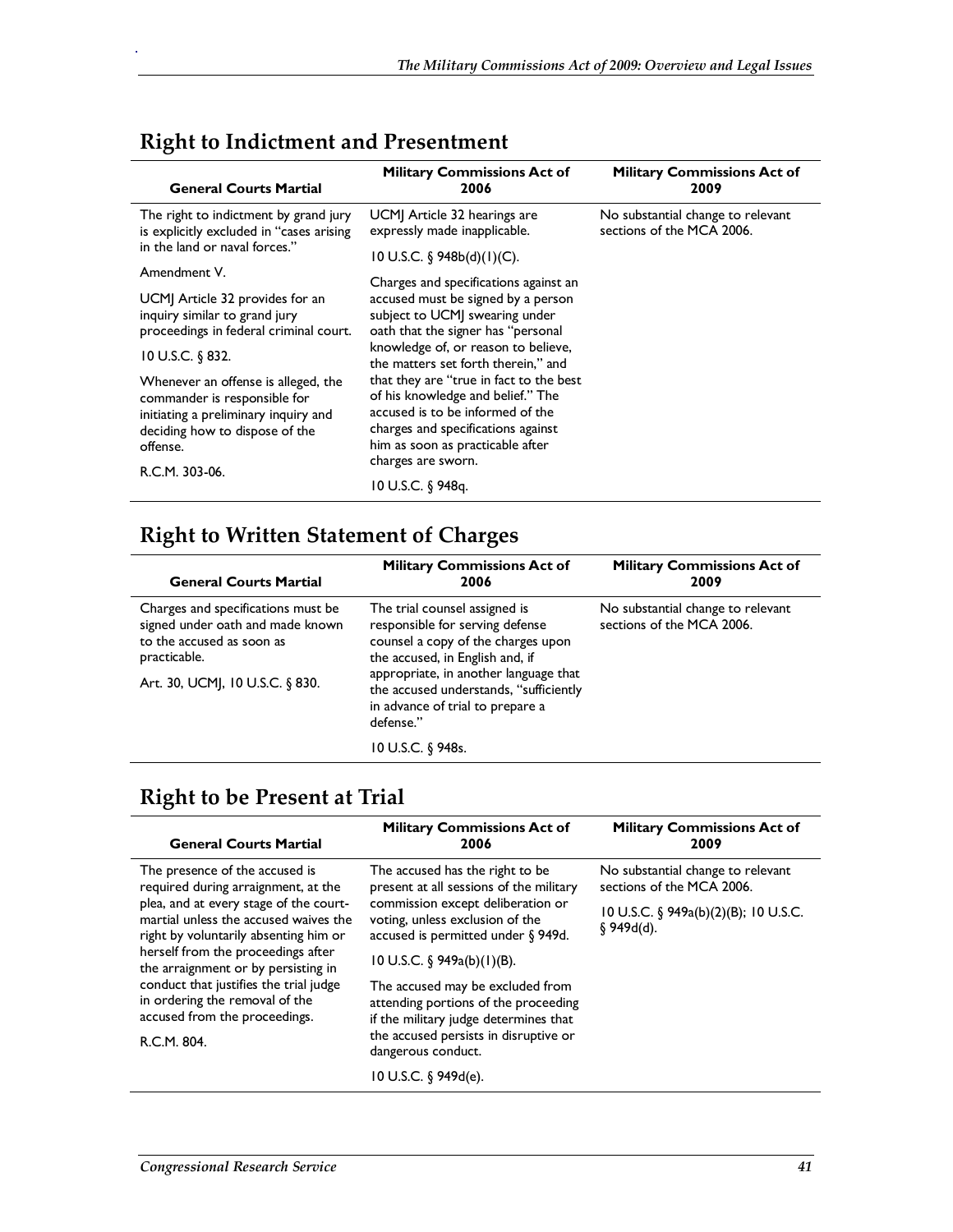| <b>General Courts Martial</b>                                                                                                                                                             | <b>Military Commissions Act of</b><br>2006                                                                                                                                                                                                                                                                                                                                                             | <b>Military Commissions Act of</b><br>2009                                                                                                                                                                                                                                                                                                                                                                                    |
|-------------------------------------------------------------------------------------------------------------------------------------------------------------------------------------------|--------------------------------------------------------------------------------------------------------------------------------------------------------------------------------------------------------------------------------------------------------------------------------------------------------------------------------------------------------------------------------------------------------|-------------------------------------------------------------------------------------------------------------------------------------------------------------------------------------------------------------------------------------------------------------------------------------------------------------------------------------------------------------------------------------------------------------------------------|
| Courts-martial will not enforce an<br>ex post facto law, including one that<br>increases the amount of pay to be<br>forfeited for a specific crime.<br>U.S. v. Gorki, 47 M.J. 370 (1997). | Crimes punishable by military<br>commissions under the new chapter<br>are contained in subchapter VII. It<br>includes the crime of conspiracy,<br>which a plurality of the Supreme<br>Court in Hamdan v. Rumsfeld viewed<br>as invalid as a charge of war crimes.<br>548 U.S. 557 (2006).                                                                                                              | The conspiracy charge remains<br>available under 10 U.S.C. § 950t(29)<br>(as amended). The charge of<br>"material support for terrorism,"<br>which the Obama Administration has<br>believes could raise ex post facto<br>implications, is now codified at 10<br>U.S.C. § $950t(25)$ .                                                                                                                                         |
|                                                                                                                                                                                           | The act declares that it "codiffies]<br>offenses that have traditionally been<br>triable by military commissions," and<br>that "because the [defined crimes]<br>(including provisions that<br>incorporate definitions in other<br>provisions of law) are declarative of<br>existing law, they do not preclude<br>trial for crimes that occurred before<br>the date of enactment."<br>10 U.S.C. § 950p. | 10 U.S.C. § 950p continues to<br>declare that the MCA as amended<br>does not define new crimes, but<br>rather codifies preexisting offenses<br>for trial by military commission,<br>which offenses "have traditionally<br>been triable under the law of war or<br>otherwise triable by military<br>commission," and therefore "does<br>not preclude trial for offenses that<br>occurred before the date of the<br>enactment " |
|                                                                                                                                                                                           | The statute expressly provides<br>jurisdiction over the defined crimes,<br>whether committed prior to, on or<br>after September 11, 2001.                                                                                                                                                                                                                                                              | 10 U.S.C. § 950p(d).                                                                                                                                                                                                                                                                                                                                                                                                          |
|                                                                                                                                                                                           |                                                                                                                                                                                                                                                                                                                                                                                                        | Section 948d continues to provide<br>for jurisdiction over crimes<br>committed "prior to, on or after                                                                                                                                                                                                                                                                                                                         |
|                                                                                                                                                                                           | 10 U.S.C. § 948d(a).                                                                                                                                                                                                                                                                                                                                                                                   | September 11, 2001," although the<br>offense must have been committed<br>"in the context of and associated<br>with hostilities."                                                                                                                                                                                                                                                                                              |
|                                                                                                                                                                                           |                                                                                                                                                                                                                                                                                                                                                                                                        | 10 U.S.C. § 950p (as amended); 10<br>U.S.C. § 948d.                                                                                                                                                                                                                                                                                                                                                                           |

## **Prohibition Against Ex Post Facto Crimes**

.

## **Protection Against Double Jeopardy**

| <b>General Courts Martial</b>                                                                                                    | <b>Military Commissions Act of</b><br>2006                                                                                                       | <b>Military Commissions Act of</b><br>2009                             |
|----------------------------------------------------------------------------------------------------------------------------------|--------------------------------------------------------------------------------------------------------------------------------------------------|------------------------------------------------------------------------|
| Double jeopardy clause applies.                                                                                                  | "No person may, without his                                                                                                                      | No substantial change to 10 U.S.C.                                     |
| See Wade v. Hunter, 336 US 684, 688-                                                                                             | consent, be tried by a military<br>commission a second time for                                                                                  | §949h.                                                                 |
| 89 (1949).                                                                                                                       | the same offense."   eopardy                                                                                                                     | The United States may not appeal                                       |
| Art. 44, UCMJ prohibits former                                                                                                   | attaches when a guilty finding                                                                                                                   | any finding of not guilty.                                             |
| jeopardy, provides for jeopardy to attach                                                                                        | becomes final after review of the                                                                                                                | 10 U.S.C. § 950d(d)(b).                                                |
| after introduction of evidence, or in<br>cases resulting in a finding of guilty, after<br>review of the case has been completed. | case has been completed. There<br>is no indication when jeopardy<br>attaches in cases that are<br>dismissed without any fault of<br>the accused. | Limitations on the convening<br>authority's ability to revise findings |
| 10 U.S.C. § 844.                                                                                                                 |                                                                                                                                                  | or order a rehearing are unchanged.                                    |
| General court-martial proceeding is<br>considered to be a federal trial for                                                      | 10 U.S.C. § 949h.                                                                                                                                |                                                                        |
| double jeopardy purposes. Double<br>jeopardy does not result from charges<br>brought in state or foreign courts,                 | The United States may not<br>appeal an order or ruling that<br>amounts to a finding of not                                                       |                                                                        |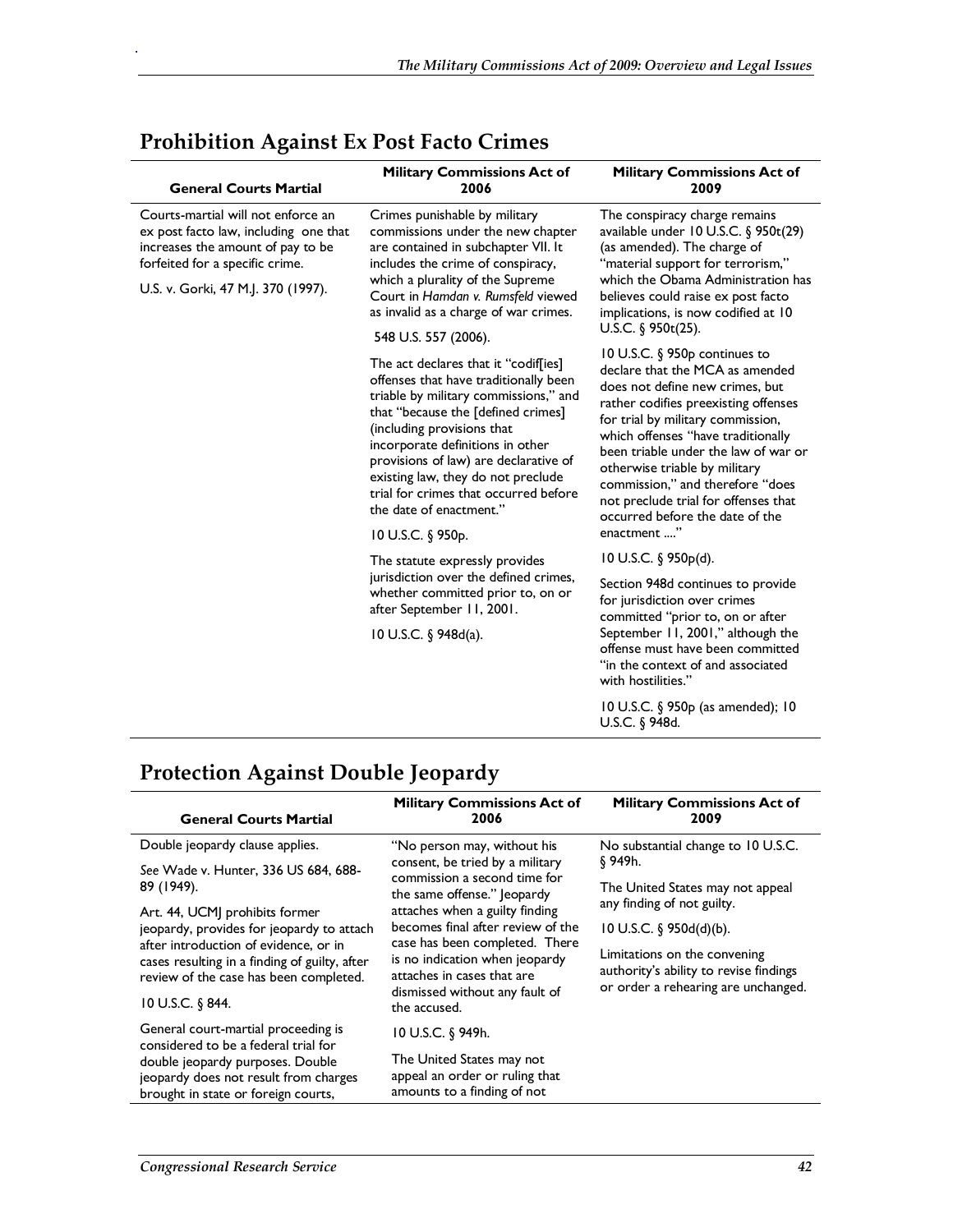| <b>General Courts Martial</b>                                                       | <b>Military Commissions Act of</b><br>2006                                | <b>Military Commissions Act of</b><br>2009 |
|-------------------------------------------------------------------------------------|---------------------------------------------------------------------------|--------------------------------------------|
| although court-martial in such cases is                                             | guilty.                                                                   |                                            |
| disfavored.                                                                         | 10 U.S.C. § 950d(a)(2).                                                   |                                            |
| U. S. v. Stokes, 12 M.J. 229 (C.M.A.<br>$1982$ ).                                   | The convening authority may not                                           |                                            |
| Once military authorities have turned                                               | revise findings or order a<br>rehearing in any case to                    |                                            |
| service member over to civil authorities                                            | reconsider a finding of not guilty                                        |                                            |
| for trial, military may have waived<br>jurisdiction for that crime, although it     | of any specification or a ruling<br>which amounts to a finding of         |                                            |
| may be possible to charge the individual                                            | not guilty, or reconsider a finding                                       |                                            |
| for another crime arising from the same<br>conduct.                                 | of not guilty of any charge, unless<br>there has been a finding of guilty |                                            |
| See 54 Am. JUR. 2d, Military and Civil                                              | under a specification laid under                                          |                                            |
| Defense $\S$ 227-28.                                                                | that charge, which sufficiently<br>alleges a violation. The convening     |                                            |
| In cases in which a rehearing is ordered,                                           | authority may not increase the                                            |                                            |
| the accused may not be tried for any<br>offense of which he was found not guilty,   | severity of the sentence unless<br>the sentence prescribed for the        |                                            |
| and a sentence cannot be increased                                                  | offense is mandatory.                                                     |                                            |
| unless there is a finding of guilty of an<br>offense not considered in the original | 10 U.S.C. $\S$ 950b(d)(2)(B).                                             |                                            |
| proceedings or the sentence prescribed                                              |                                                                           |                                            |
| for the offense is mandatory.                                                       |                                                                           |                                            |
| Art. 63, UCMJ, 10 U.S.C. § 863.                                                     |                                                                           |                                            |
| The United States may not appeal an<br>order or ruling that amounts to a finding    |                                                                           |                                            |
| of not guilty.                                                                      |                                                                           |                                            |
| Art. 62, UCMJ, 10 U.S.C. § 862.                                                     |                                                                           |                                            |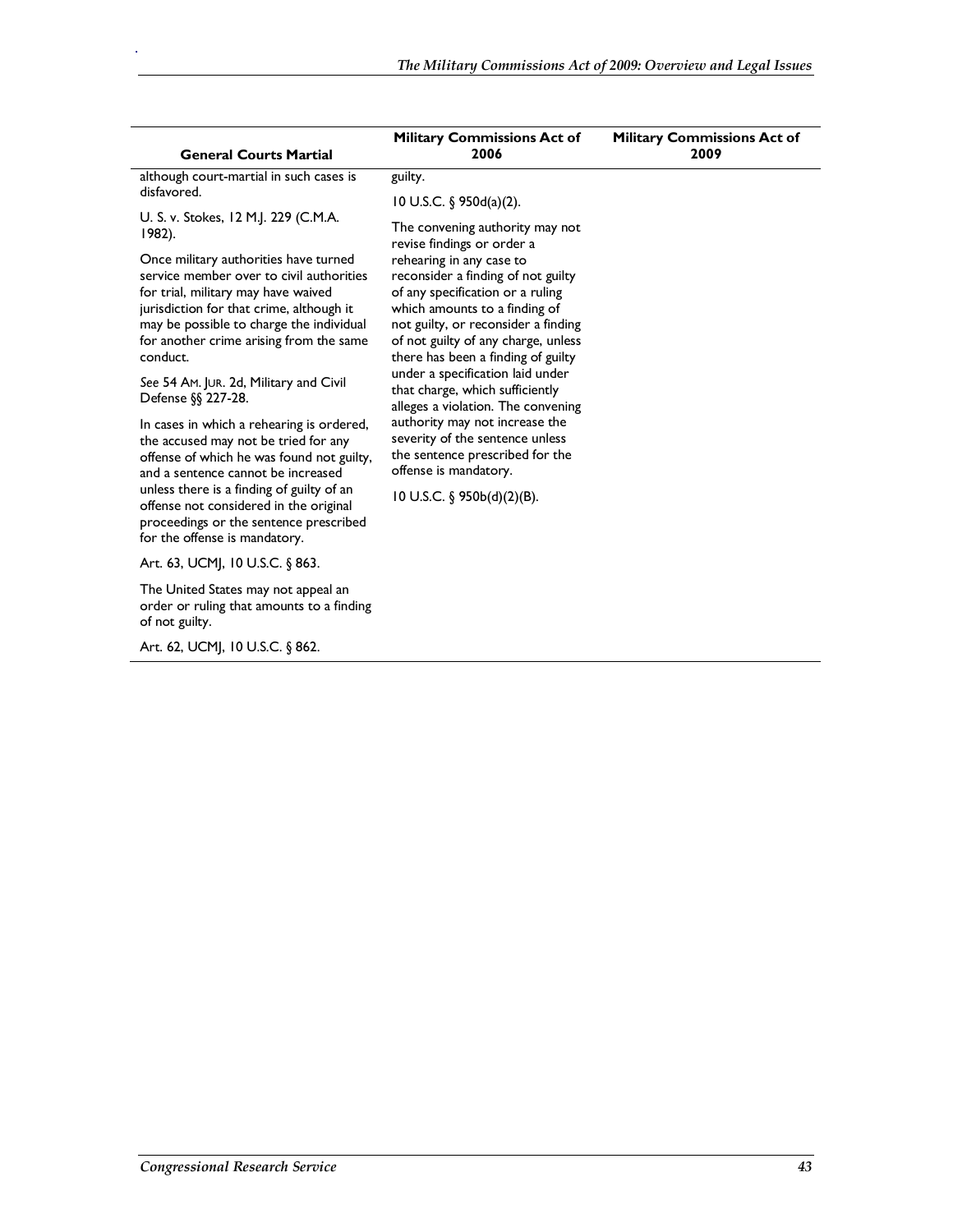| <b>General Courts Martial</b>                                                                                                                                                                                         | <b>Military Commissions Act of</b><br>2006                                                                                                                                                                                                                                                                                                  | <b>Military Commissions Act of</b><br>2009                |
|-----------------------------------------------------------------------------------------------------------------------------------------------------------------------------------------------------------------------|---------------------------------------------------------------------------------------------------------------------------------------------------------------------------------------------------------------------------------------------------------------------------------------------------------------------------------------------|-----------------------------------------------------------|
| In general, accused must be brought<br>to trial within 120 days of the                                                                                                                                                | There is no right to a speedy trial.<br>Article 10, UCM, 10 U.S.C. § 810, is                                                                                                                                                                                                                                                                | No substantial change to relevant<br>sections of the MCA. |
| preferral of charges or the<br>imposition of restraint, whichever<br>date is earliest.                                                                                                                                | expressly made inapplicable to<br>military commissions.                                                                                                                                                                                                                                                                                     | 10 U.S.C. § 948b(d); 10 U.S.C.<br>\$949b(c).              |
| R.C.M. 707(a).                                                                                                                                                                                                        | 10 U.S.C. § 948b(d).                                                                                                                                                                                                                                                                                                                        |                                                           |
| The right to a public trial applies in<br>courts-martial but is not absolute.                                                                                                                                         | The military judge may close all or<br>part of a trial to the public only after<br>making a determination that such<br>closure is necessary to protect<br>information, the disclosure of which<br>would be harmful to national<br>security interests or to the physical<br>safety of any participant.<br>$10$ U.S.C. $\frac{6}{9}$ 949d(d). |                                                           |
| R.C.M. 806.                                                                                                                                                                                                           |                                                                                                                                                                                                                                                                                                                                             |                                                           |
| The military trial judge may exclude<br>the public from portions of a<br>proceeding for the purpose of<br>protecting classified information if<br>the prosecution demonstrates an<br>overriding need to do so and the |                                                                                                                                                                                                                                                                                                                                             |                                                           |
| closure is no broader than<br>necessary.                                                                                                                                                                              |                                                                                                                                                                                                                                                                                                                                             |                                                           |
| United States v. Grunden, 2 M.J. 116<br>(CMA 1977).                                                                                                                                                                   |                                                                                                                                                                                                                                                                                                                                             |                                                           |

## **Speedy and Public Trial**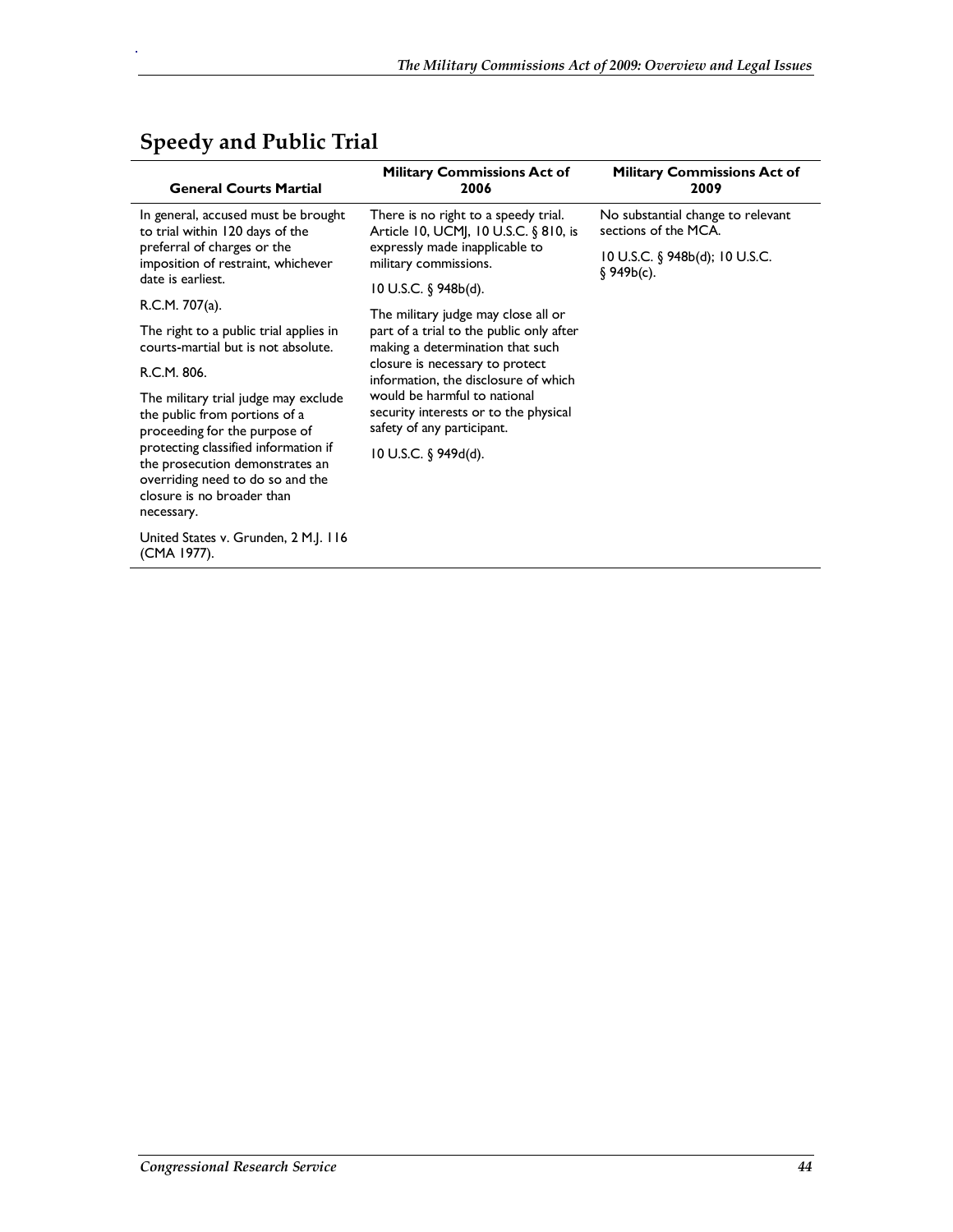| <b>General Courts Martial</b>                                                                             | <b>Military Commissions Act of</b><br>2006                                                                                                                                                                                                                                                                                                                                                      | <b>Military Commissions Act of</b><br>2009                                                                                                                   |
|-----------------------------------------------------------------------------------------------------------|-------------------------------------------------------------------------------------------------------------------------------------------------------------------------------------------------------------------------------------------------------------------------------------------------------------------------------------------------------------------------------------------------|--------------------------------------------------------------------------------------------------------------------------------------------------------------|
| Members of court martial must be<br>instructed that the burden of proof<br>to establish guilt is upon the | Commission members are to be<br>instructed that the accused is<br>presumed to be innocent until his                                                                                                                                                                                                                                                                                             | Instructions for commission<br>members on the burden of and<br>standard of proof are unchanged.                                                              |
| government and that any reasonable<br>doubt must be resolved in favor of                                  | "guilt is established by legal and<br>competent evidence beyond                                                                                                                                                                                                                                                                                                                                 | 10 U.S.C. § 949I.                                                                                                                                            |
| the defendant.<br>R.C.M. 920(e).                                                                          | reasonable doubt"; that any<br>reasonable doubt as to the guilt of<br>the accused must result in acquittal;                                                                                                                                                                                                                                                                                     | Two-thirds of the members must<br>concur on a finding of guilty, except<br>in capital cases.                                                                 |
|                                                                                                           | that reasonable doubt as to the<br>degree of guilt must be resolved in                                                                                                                                                                                                                                                                                                                          | 10 U.S.C. § 949m.                                                                                                                                            |
|                                                                                                           | favor of the lower degree as to<br>which there is no reasonable doubt;<br>and that the burden of proof is on<br>the government.                                                                                                                                                                                                                                                                 | The provision for the exclusion of<br>irrelevant, cumulative, or prejudicial<br>evidence is expressly made a right of<br>the accused rather than an optional |
|                                                                                                           | 10 U.S.C. $\S$ 949I.                                                                                                                                                                                                                                                                                                                                                                            | rule subject to the discretion of the<br>Secretary of Defense.                                                                                               |
|                                                                                                           | Two-thirds of the members must<br>concur on a finding of guilty, except<br>in capital cases. (The death penalty<br>requires a unanimous finding as to<br>guilt as well as sentence).                                                                                                                                                                                                            | 10 U.S.C. § 949a (as amended).                                                                                                                               |
|                                                                                                           | 10 U.S.C. § 949m.                                                                                                                                                                                                                                                                                                                                                                               |                                                                                                                                                              |
|                                                                                                           | The Secretary of Defense may<br>prescribe that the military judge is to<br>exclude any evidence, the probative<br>value of which is substantially<br>outweighed by the danger of unfair<br>prejudice, confusion of the issues, or<br>misleading the members of the<br>commission, or by considerations of<br>undue delay, waste of time, or<br>needless presentation of cumulative<br>evidence. |                                                                                                                                                              |
|                                                                                                           | 10 U.S.C. § 949a.                                                                                                                                                                                                                                                                                                                                                                               |                                                                                                                                                              |

## **Burden and Standard of Proof**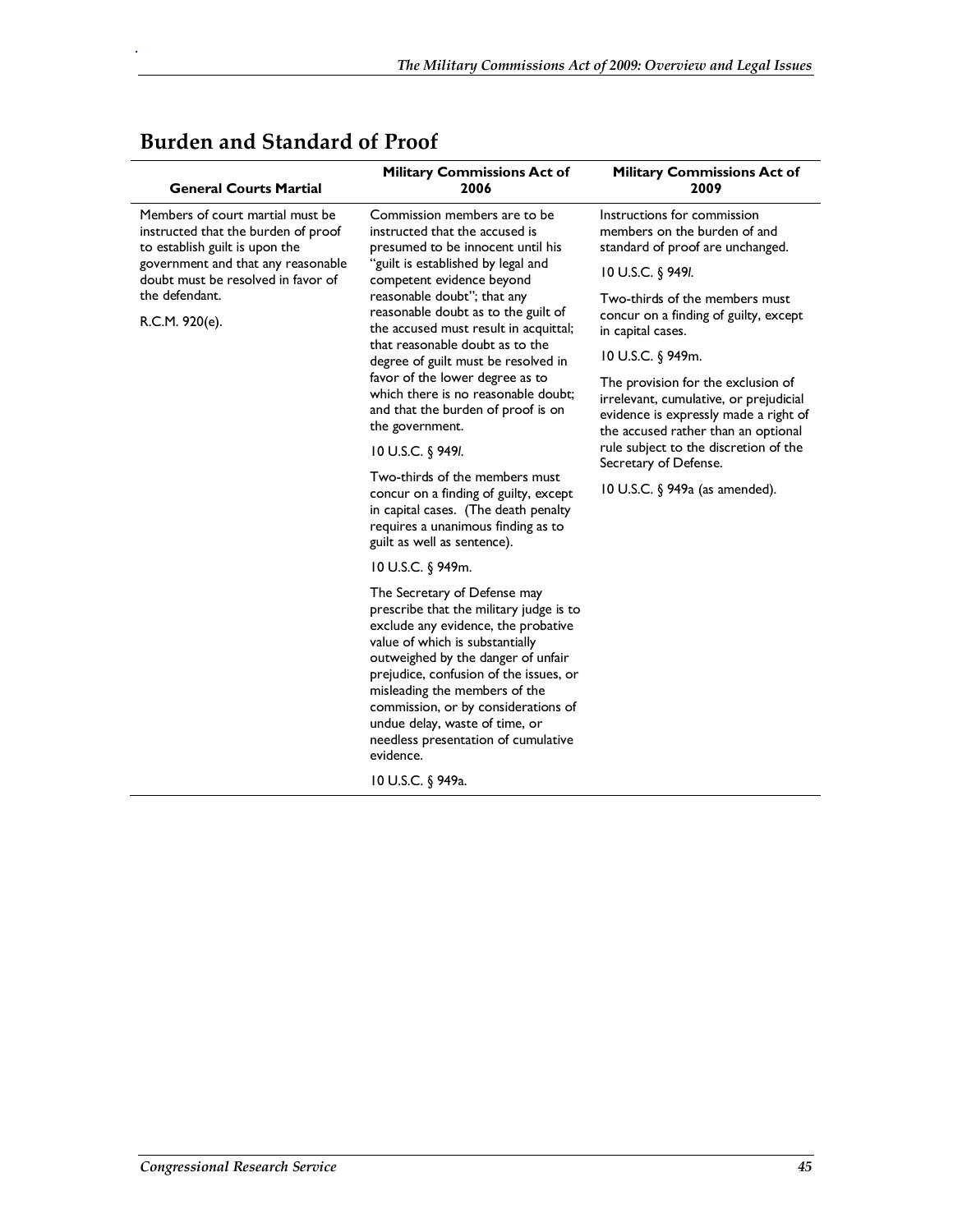| <b>General Courts Martial</b>                                                                                                                                          | <b>Military Commissions Act of</b><br>2006                                                                                                                                       | <b>Military Commissions Act of</b><br>2009                                    |
|------------------------------------------------------------------------------------------------------------------------------------------------------------------------|----------------------------------------------------------------------------------------------------------------------------------------------------------------------------------|-------------------------------------------------------------------------------|
| No person subject to the UCMJ may<br>compel any person to answer<br>incriminating questions.                                                                           | "No person shall be required to<br>testify against himself at a<br>commission proceeding."                                                                                       | No substantial change to relevant<br>sections of the MCA 2006.                |
| Art. $31(a)$ UCM, 10 U.S.C. § 831(a).                                                                                                                                  | 10 U.S.C. $\frac{6}{9}$ 948r(a).                                                                                                                                                 | 10 U.S.C. § 948r(b); 10 U.S.C.<br>$\S$ 948b(d)(1)(B), 10 U.S.C. $\S$ 949l(c). |
| Defendant may not be compelled to<br>give testimony that is immaterial or<br>potentially degrading.                                                                    | While most of Art. 31, UCM,<br>relating to compelled self-<br>incrimination, is declared                                                                                         |                                                                               |
| Art. 31(c), UCMJ, 10 U.S.C. § 831(c).                                                                                                                                  | inapplicable, Art. 31(c), UCMJ,<br>related to immaterial or degrading                                                                                                            |                                                                               |
| No adverse inference is to be drawn<br>from a defendant's refusal to answer                                                                                            | statements or evidence, applies to all<br>military tribunals.                                                                                                                    |                                                                               |
| any questions or testify at court-<br>martial.                                                                                                                         | $10 \text{ U.S.C. }$ \$948b(d)(1)(B).                                                                                                                                            |                                                                               |
| Mil. R. Evid. 301(f).                                                                                                                                                  | Adverse inferences drawn from a<br>failure to testify are not expressly                                                                                                          |                                                                               |
| Witnesses may not be compelled to<br>give testimony that may be<br>incriminating unless granted<br>immunity for that testimony by a<br>general court-martial convening | prohibited; however, members are<br>to be instructed that "the accused<br>must be presumed to be innocent<br>until his guilt is established by legal<br>and competent evidence." |                                                                               |
| authority, as authorized by the<br>Attorney General, if required.                                                                                                      | 10 U.S.C. $$949I(c)$ .                                                                                                                                                           |                                                                               |
| 18 U.S.C. § 6002; R.C.M. 704.                                                                                                                                          | There does not appear to be a<br>provision for immunity of witnesses,<br>although 18 U.S.C. $\S$ 6002 appears to<br>apply.                                                       |                                                                               |

## **Privilege Against Self-Incrimination (Freedom from Compelled Testimony)**

## **Right to Examine or Have Examined Adverse Witnesses (Hearsay and Classified Evidence)**

| <b>General Courts Martial</b>                                        | <b>Military Commissions Act of</b><br>2006                               | <b>Military Commissions Act of 2009</b>                                           |
|----------------------------------------------------------------------|--------------------------------------------------------------------------|-----------------------------------------------------------------------------------|
| Rules of Evidence prohibit<br>generally the introduction at trial    | "Defense counsel may cross-<br>examine each witness for the              | The right to cross-examine witnesses<br>remains unchanged.                        |
| of statements made out of court to<br>prove the truth of the matter  | prosecution who testifies before<br>the commission."                     | 10 U.S.C. $\frac{6}{9}$ 949c(b)(6).                                               |
| stated unless the declarant is<br>available for cross-examination at | 10 U.S.C. § 949c(b)(7).                                                  | The Secretary of Defense is permitted<br>to provide that hearsay evidence that    |
| trial (hearsay rule).                                                | The Secretary of Defense had the                                         | would not be admissible at a general                                              |
| Mil. R. Evid. 801 et seq.                                            | authority to establish that hearsay<br>evidence not admissible under the | court-martial is admissible if adequate<br>notice is given and the military judge |
| Exceptions exist for cases in which                                  | rules of evidence applicable in trial                                    | determines that the statement is reliable                                         |
| the statement may be presumed to                                     | by general courts-martial is                                             | and is offered as evidence of a material                                          |
| be reliable due to specific<br>circumstances (Rule 803) or the       | admissible only if the proponent<br>notifies the adverse party           | fact, that direct testimony from the<br>witness is not available or would have    |
| witness is unavailable in court (Rule                                | sufficiently in advance of its                                           | an adverse impact on military or                                                  |
| 804). There is also a "residual                                      | intention to offer the evidence and                                      | intelligence operations, and that the                                             |
| exception" (Rule 807), which                                         | the particulars of the evidence                                          | general purposes of the rules of                                                  |
| covers statements not covered                                        | (including information on the                                            | evidence and the interests of justice will                                        |
| under other rules but having                                         | general circumstances under which                                        | best be served by admission of the                                                |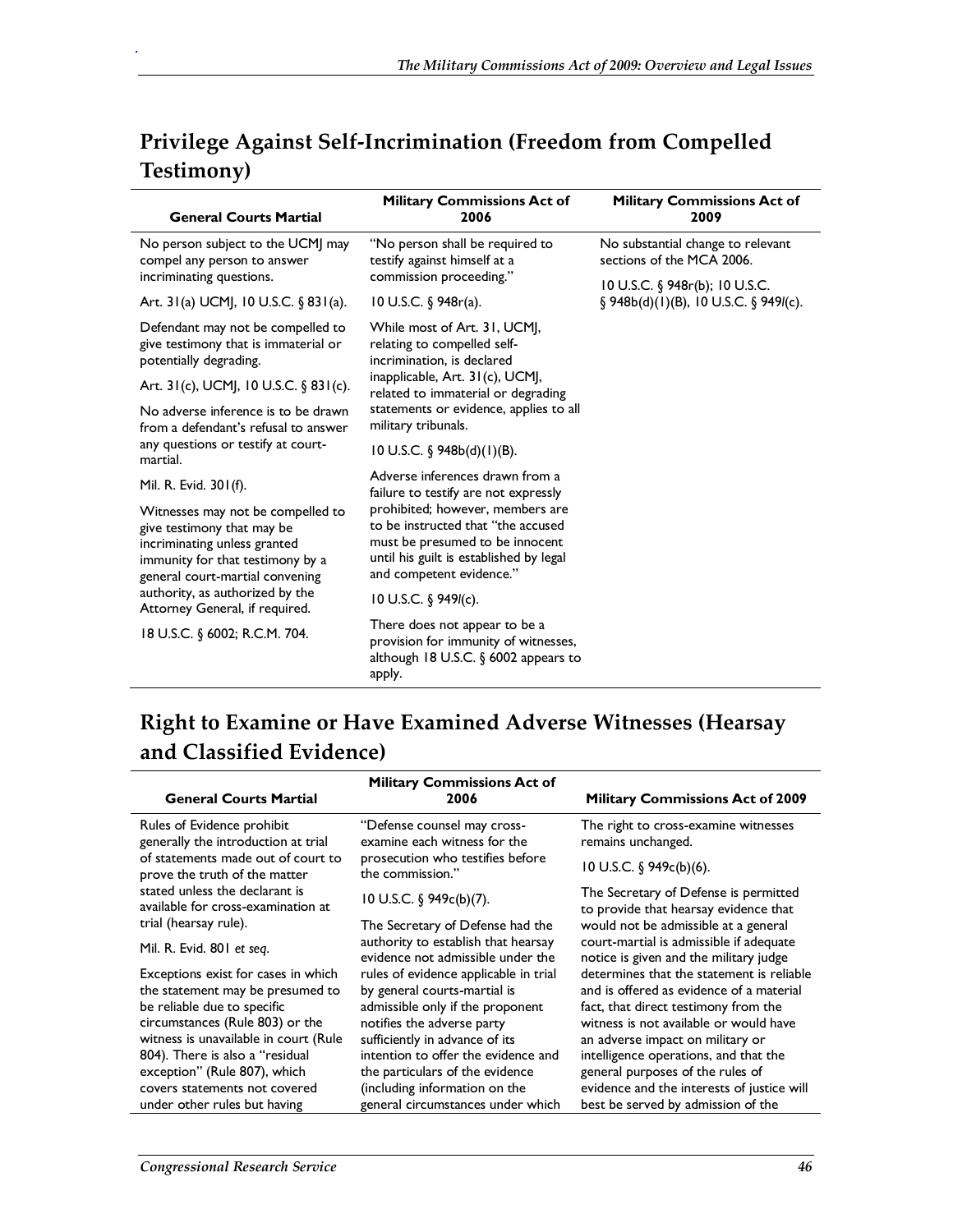#### **General Courts Martial**

.

similar indicia of trustworthiness. Such statements are admissible if notice is provided to the adverse party sufficient to provide a fair opportunity to prepare to rebut it, and if the military judge determines the statement is more probative of the material fact for which it is offered than other reasonably available evidence and that its admission would serve the interests of justice.

#### Mil. R. Evid. 801 *et seq*.

In capital cases, sworn depositions may not be used in lieu of witness, unless court-martial is treated as non-capital or it is introduced by the defense.

Art. 49, UCMJ, 10 U.S.C. § 849.

# **Military Commissions Act of**

the evidence was obtained), unless the party opposing the admission of the evidence "clearly demonstrates that the evidence is unreliable or lacking in probative value."

#### 10 U.S.C. § 949a(b)(2)(E).

In the case of classified information, the military judge could authorize the government to delete specified portions of evidence to be made available to the accused, or allow an unclassified summary or statement setting forth the facts the evidence would tend to prove, to the extent practicable in accordance with the rules used at general courts-martial.

10 U.S.C. § 949d(f)(2)(A).

#### **2006 Military Commissions Act of 2009**

statement into evidence. In determining reliability, the military judge may be obligated to consider the degree to which the statement is corroborated, the indicia of reliability within the statement itself, and whether the will of the declarant was overborne,

#### 10 U.S.C. § 949a(b)(3)(D)(as amended).

The burden of persuasion to demonstrate unreliability or lack of probative value appears to be on the profferer of the evidence. (Language providing otherwise was repealed.)

The protection of classified information is governed by a new subchapter V, 10 U.S.C. §§ 949p-1 – 949p-7. Subchapter V provides that the government cannot be compelled to disclose classified information to anyone not authorized to receive it. If the government claims a privilege, the military judge may not authorize the discovery of or access to the classified information unless he determines the evidence is noncumulative, relevant, and helpful to a legally cognizable defense, rebuttal of the prosecution's case, or to sentencing. If the military judge determines disclosure or access is necessary, the military judge must grant the government's request to delete or withhold specified items of classified information; to substitute a summary for classified information; or to substitute a statement admitting relevant facts that the classified information or material would tend to prove, so long as the alternative procedure would provide the accused with substantially the same ability to make a defense. If the prosecution makes a motion for protective measures in camera, the accused has no opportunity to request a reconsideration.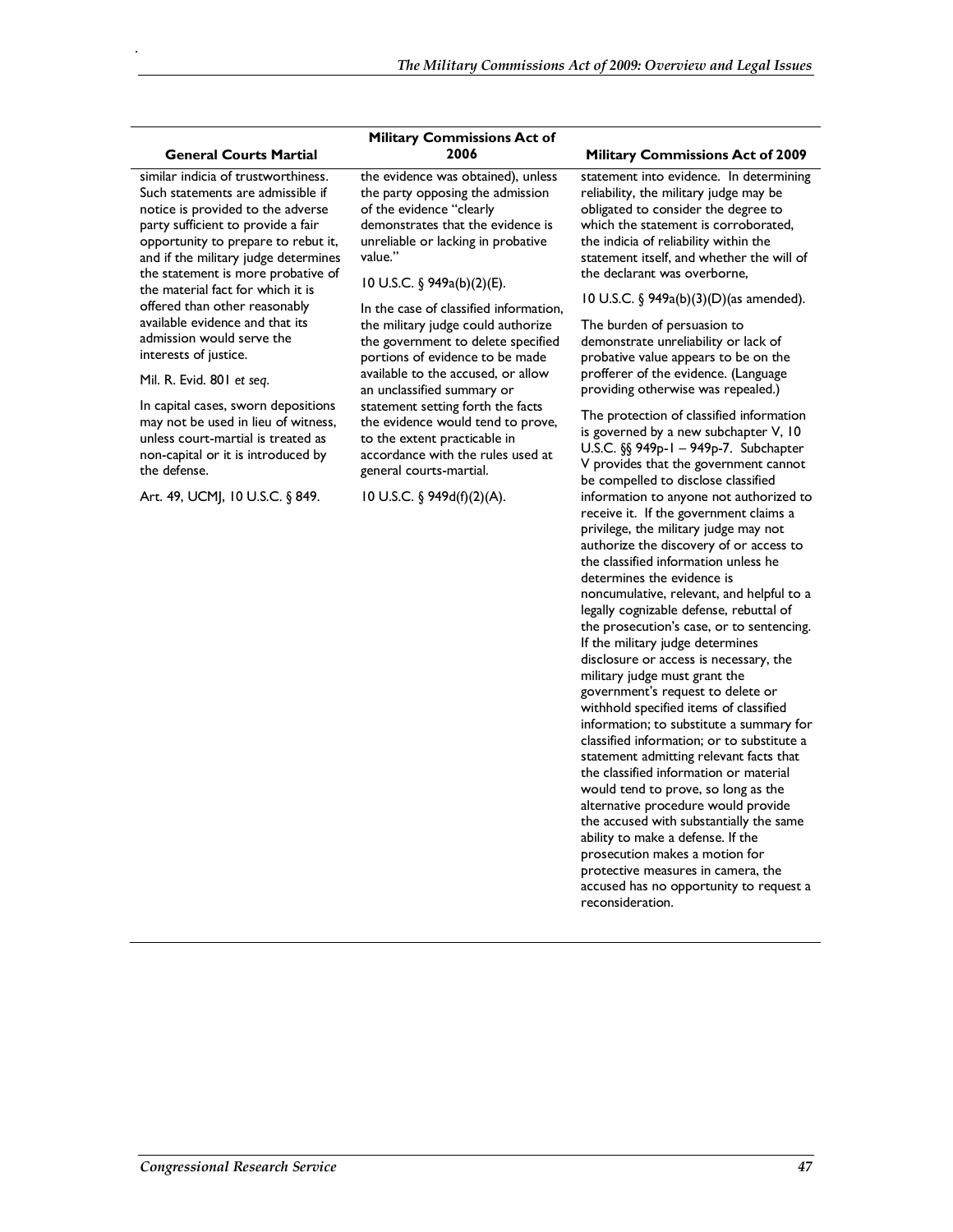| <b>Right to Compulsory Process to Obtain Witnesses and Other</b> |  |
|------------------------------------------------------------------|--|
| Evidence (Discovery)                                             |  |

.

j.

| <b>General Courts Martial</b>                                                                                                                                                                                                                                                                                                                                                                                                                                                                                                                                                                                                                  | <b>Military Commissions Act of</b><br>2006                                                                                                                                                                                                                                                                                                                                                                                                                                                                                                                                                                                                                        | <b>Military Commissions Act of</b><br>2009                                                                                                                                                                                                                                                                                                                                                                                                                                                                                                                                                                                                                                                                                                                 |
|------------------------------------------------------------------------------------------------------------------------------------------------------------------------------------------------------------------------------------------------------------------------------------------------------------------------------------------------------------------------------------------------------------------------------------------------------------------------------------------------------------------------------------------------------------------------------------------------------------------------------------------------|-------------------------------------------------------------------------------------------------------------------------------------------------------------------------------------------------------------------------------------------------------------------------------------------------------------------------------------------------------------------------------------------------------------------------------------------------------------------------------------------------------------------------------------------------------------------------------------------------------------------------------------------------------------------|------------------------------------------------------------------------------------------------------------------------------------------------------------------------------------------------------------------------------------------------------------------------------------------------------------------------------------------------------------------------------------------------------------------------------------------------------------------------------------------------------------------------------------------------------------------------------------------------------------------------------------------------------------------------------------------------------------------------------------------------------------|
| Defendants before court-martial<br>have the right to compel appearance<br>of witnesses necessary to their<br>defense.                                                                                                                                                                                                                                                                                                                                                                                                                                                                                                                          | Defense counsel is to be afforded a<br>reasonable opportunity to obtain<br>witnesses and other evidence,<br>including evidence in the possession                                                                                                                                                                                                                                                                                                                                                                                                                                                                                                                  | Defense counsel is to be afforded a<br>reasonable opportunity to obtain<br>witnesses and other evidence,<br>including evidence in the possession                                                                                                                                                                                                                                                                                                                                                                                                                                                                                                                                                                                                           |
| R.C.M. 703.                                                                                                                                                                                                                                                                                                                                                                                                                                                                                                                                                                                                                                    | of the United States, according to<br>DOD regulations.                                                                                                                                                                                                                                                                                                                                                                                                                                                                                                                                                                                                            | of the United States, in a manner<br>comparable to the opportunity                                                                                                                                                                                                                                                                                                                                                                                                                                                                                                                                                                                                                                                                                         |
| Process to compel witnesses in<br>court-martial cases is to be similar to<br>the process used in federal courts.<br>Moreover, the defense and<br>prosecution "shall have equal<br>opportunity to obtain witnesses and<br>other evidence."                                                                                                                                                                                                                                                                                                                                                                                                      | 10 U.S.C. § 949j(a).<br>The military commission is<br>authorized to compel witnesses<br>under U.S. jurisdiction to appear.<br>10 U.S.C. $\S$ 949 $j(b)$ .                                                                                                                                                                                                                                                                                                                                                                                                                                                                                                         | available to a criminal defendant in<br>federal court. As previously, the<br>military commission is authorized to<br>compel witnesses under U.S.<br>jurisdiction to appear. This may<br>include the authority to grant<br>immunity to witnesses whose                                                                                                                                                                                                                                                                                                                                                                                                                                                                                                      |
| Art. 46, UCMJ, 10 U.S.C. § 846.                                                                                                                                                                                                                                                                                                                                                                                                                                                                                                                                                                                                                | The trial counsel is obligated to                                                                                                                                                                                                                                                                                                                                                                                                                                                                                                                                                                                                                                 | testimony is self-incriminatory.                                                                                                                                                                                                                                                                                                                                                                                                                                                                                                                                                                                                                                                                                                                           |
| In the case of a witness who is not<br>available to testify, but whose<br>testimony is essential to a fair trial,<br>and no adequate substitution for the<br>testimony can be provided, the judge<br>must grant appropriate relief, unless<br>the unavailability of the witness is the<br>fault of the requesting party.<br>R.C.M. 703.<br>There is authority to grant immunity<br>to witnesses in order to compel<br>testimony that may incriminate the<br>witness.<br>18 U.S.C. § 6002; R.C.M. 704.<br>The prosecution is required to<br>disclose any sworn statements that<br>are material to the case. The<br>government must also provide | disclose exculpatory evidence of<br>which he is aware to the defense,<br>but such information, if classified, is<br>available to the accused only in a<br>redacted or summary form, and only<br>if making the information available is<br>possible without compromising<br>intelligence sources, methods, or<br>activities, or other national security<br>interests.<br>10 U.S.C. § 949j(d).<br>The military judge may authorize<br>discovery in accordance with rules<br>prescribed by the Secretary of<br>Defense to redact classified<br>information or to provide an<br>unclassified summary or statement<br>describing the evidence.<br>10 U.S.C. § 949j(c). | 10 U.S.C.§ 949j(a)(as amended).<br>Congress emphasized its sense that<br>"the fairness and effectiveness of the<br>military commissions system under<br>chapter 47A of title 10  will depend<br>to a significant degree on the<br>adequacy of defense counsel and<br>associated resources for individuals<br>accused, particularly in the case of<br>capital cases," and that "defense<br>counsel in military commission cases,<br>particularly in capital cases,  should<br>be fully resourced as provided "<br>FY2010 NDAA, § 1807.<br>The obligation to disclose<br>exculpatory information is expanded<br>to include mitigating evidence, and<br>the obligation extends beyond<br>information known to the trial<br>counsel to include all information |
| results or reports of any physical or<br>mental examination of the defendant.<br>Upon the request of the accused, the<br>government must permit the<br>accused to inspect and make copies<br>or photos of tangible objects,<br>buildings or places, within the<br>control of military authorities if<br>(i) the item is material to preparing<br>the defense;<br>(ii) the government intends to use<br>the item in its case-in-chief at trial;<br>or<br>(iii) the item was obtained from or<br>belongs to the defendant.                                                                                                                       |                                                                                                                                                                                                                                                                                                                                                                                                                                                                                                                                                                                                                                                                   | that is known or reasonably should<br>be known to any government<br>officials who participated in the<br>investigation and prosecution of the<br>case against the defendant. The<br>military judge may authorize trial<br>counsel to disclose such information<br>in a redacted or summary form, and<br>shall authorize such alternative forms<br>evidence when consistent with the<br>interests of justice.<br>10 U.S.C. § 949j(b)(as amended).<br>The provisions regarding the<br>production of classified information<br>are removed from $\S$ 949(d) and<br>revised provisions inserted in new                                                                                                                                                         |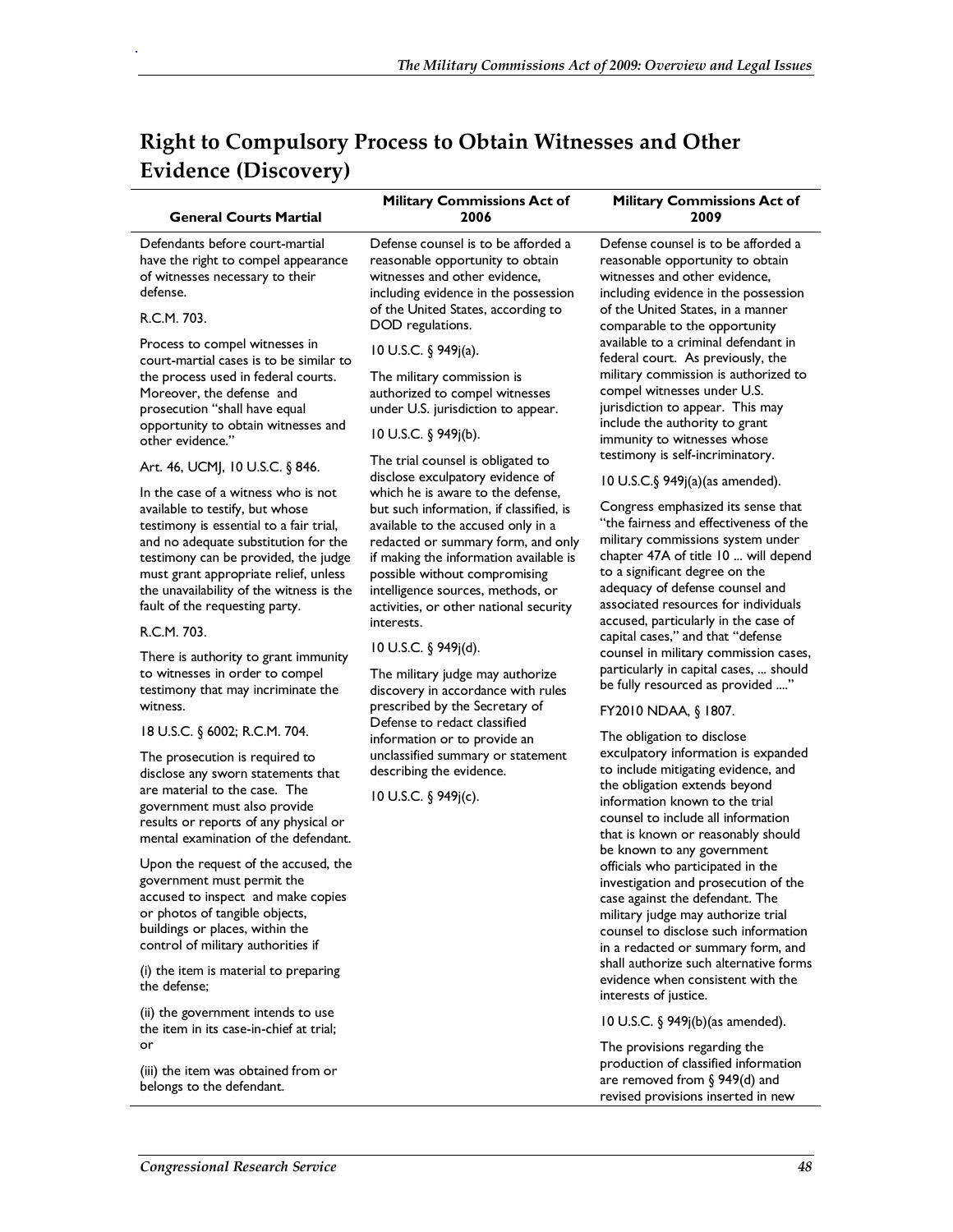| <b>General Courts Martial</b>                                                                                                                                                                                        | <b>Military Commissions Act of</b><br>2006 | <b>Military Commissions Act of</b><br>2009                                                                                                                                                                                    |
|----------------------------------------------------------------------------------------------------------------------------------------------------------------------------------------------------------------------|--------------------------------------------|-------------------------------------------------------------------------------------------------------------------------------------------------------------------------------------------------------------------------------|
| Trial counsel (the prosecution) must<br>give notice of any witnesses it<br>intends to call at trial. Exculpatory<br>or mitigating evidence known to trial<br>counsel must also be disclosed.                         |                                            | subchapter V, which is to be<br>construed consistent with the<br><b>Classified Information Procedures</b><br>Act (18 U.S.C. App.) to the extent<br>that such a construction does not<br>conflict with the revised provisions. |
| R.C.M. 701.                                                                                                                                                                                                          |                                            | $10$ U.S.C. $\frac{6}{9}$ 949 <sub>p</sub> -1 (as added).                                                                                                                                                                     |
| Either party can request approval for<br>expert testimony from the<br>convening authority, whose denial<br>can be overridden by the military<br>judge on a finding that such<br>testimony is necessary and relevant. |                                            | The military judge is to issue a<br>protection order to prevent the<br>disclosure of any classified<br>information that has been disclosed<br>or otherwise obtained by the<br>accused.                                        |
| R.C.M. 703(d).                                                                                                                                                                                                       |                                            | 10 U.S.C. § 949p-3 (as added).                                                                                                                                                                                                |
| Discovery involving classified<br>information is governed by Mil. R.<br>Evid. 505.                                                                                                                                   |                                            |                                                                                                                                                                                                                               |

# **Right to Trial by Impartial Judge**

| <b>General Courts Martial</b>                                                                                                                                                                                                  | <b>Military Commissions Act of</b><br>2006                                                                                                                                                                             | <b>Military Commissions Act of</b><br>2009                     |
|--------------------------------------------------------------------------------------------------------------------------------------------------------------------------------------------------------------------------------|------------------------------------------------------------------------------------------------------------------------------------------------------------------------------------------------------------------------|----------------------------------------------------------------|
| A qualified military judge is detailed<br>to preside over the court-martial.<br>The convening authority may not<br>prepare or review any report                                                                                | Military judges must take an oath to<br>perform their duties faithfully.                                                                                                                                               | No substantial change to relevant<br>sections of the MCA 2006. |
|                                                                                                                                                                                                                                | 10 U.S.C. § 949g.                                                                                                                                                                                                      |                                                                |
| concerning the performance or<br>effectiveness of the military judge.                                                                                                                                                          | The convening authority is<br>prohibited from preparing or<br>reviewing any report concerning the<br>effectiveness, fitness, or efficiency of                                                                          |                                                                |
| Art. 26, UCMJ, 10 U.S.C. § 826.                                                                                                                                                                                                |                                                                                                                                                                                                                        |                                                                |
| UCMJ Article 37 prohibits unlawful                                                                                                                                                                                             | a military judge.                                                                                                                                                                                                      |                                                                |
| influence of courts-martial through<br>admonishment, censure, or                                                                                                                                                               | 10 U.S.C. $\frac{6}{3}$ 948 (a).                                                                                                                                                                                       |                                                                |
| reprimand of its members by the<br>convening authority or commanding<br>officer, or any unlawful attempt by a<br>person subject to the UCMJ to<br>coerce or influence the action of a<br>court-martial or convening authority. | A military judge may not be assigned<br>to a case in which he is the accuser.<br>an investigator, a witness, or a<br>counsel.                                                                                          |                                                                |
|                                                                                                                                                                                                                                | 10 U.S.C. § 948j(c).                                                                                                                                                                                                   |                                                                |
| Art. 37, UCMJ, 10 U.S.C. § 837.                                                                                                                                                                                                | The military judge may not consult<br>with the members of the<br>commission except in the presence<br>of the accused, trial counsel, and<br>defense counsel, nor may he vote<br>with the members of the<br>commission. |                                                                |
|                                                                                                                                                                                                                                | 10 U.S.C. § 948j(d).                                                                                                                                                                                                   |                                                                |
|                                                                                                                                                                                                                                | Convening authority may not<br>censure, reprimand, or admonish the<br>military judge. No person may<br>attempt to coerce or use<br>unauthorized means to influence the<br>action of a commission.                      |                                                                |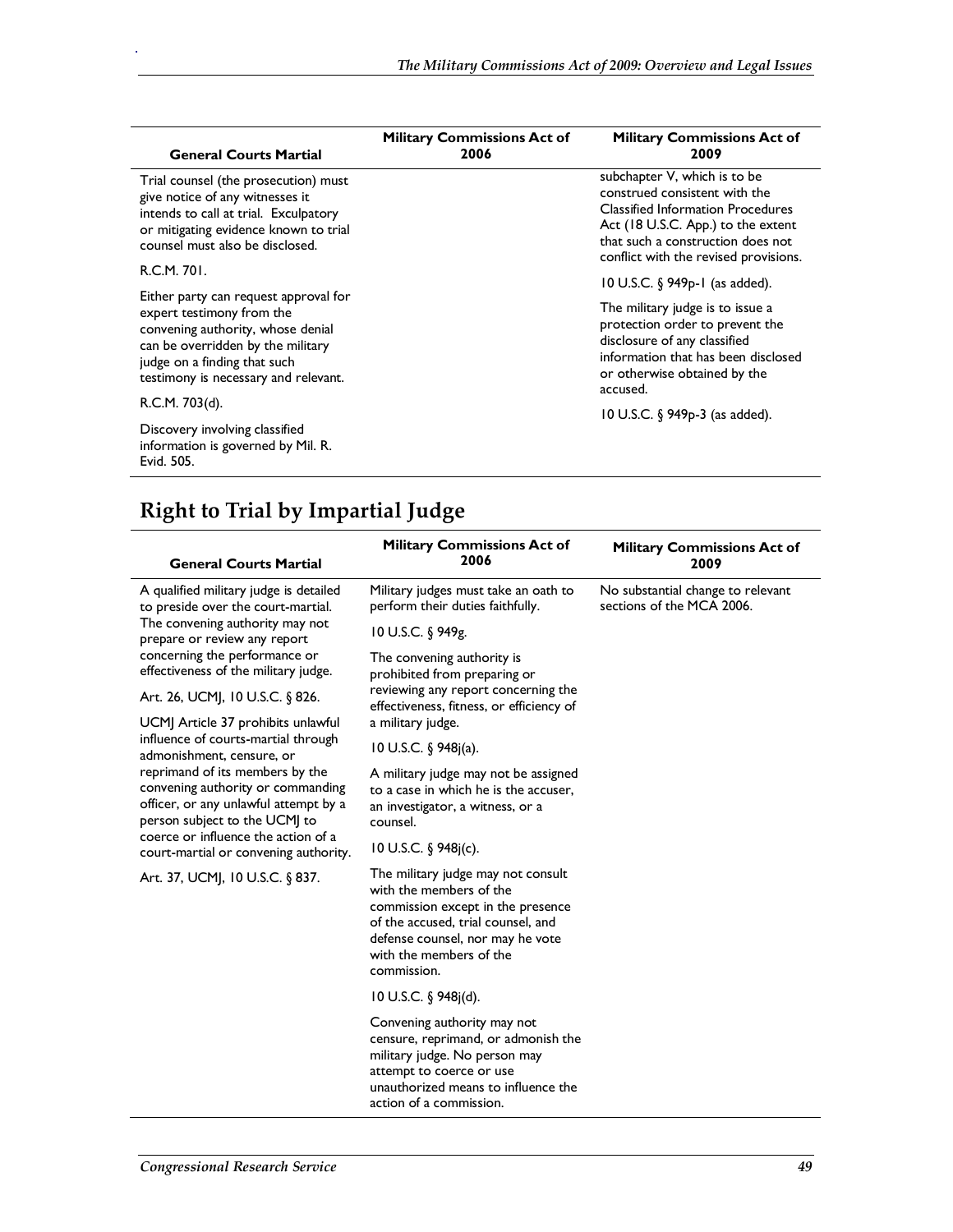| <b>General Courts Martial</b> | <b>Military Commissions Act of</b><br>2006         | <b>Military Commissions Act of</b><br>2009 |
|-------------------------------|----------------------------------------------------|--------------------------------------------|
|                               | $10 \text{ U.S.C. }$ \$949b.                       |                                            |
|                               | The military judge may be challenged<br>for cause. |                                            |
|                               | 10 U.S.C. § 949f.                                  |                                            |

## **Right to Trial by Impartial Jury**

.

| <b>General Courts Martial</b>                                                                                                                                                                                                                               | <b>Military Commissions Act of</b><br>2006                                                                                                                                                                                                                                                                                                                                                                                                                                                                                 | <b>Military Commissions Act of</b><br>2009                     |
|-------------------------------------------------------------------------------------------------------------------------------------------------------------------------------------------------------------------------------------------------------------|----------------------------------------------------------------------------------------------------------------------------------------------------------------------------------------------------------------------------------------------------------------------------------------------------------------------------------------------------------------------------------------------------------------------------------------------------------------------------------------------------------------------------|----------------------------------------------------------------|
| A military accused has no Sixth<br>Amendment right to a trial by petit<br>jury.                                                                                                                                                                             | Military commission members must<br>take an oath to perform their duties<br>faithfully.                                                                                                                                                                                                                                                                                                                                                                                                                                    | No substantial change to relevant<br>sections of the MCA 2006. |
| Ex Parte Quirin, 317 U.S. 1, 39-40<br>(1942) (dicta).                                                                                                                                                                                                       | 10 U.S.C. § 949g.<br>The accused may make one                                                                                                                                                                                                                                                                                                                                                                                                                                                                              |                                                                |
| However, "Congress has provided<br>for trial by members at a court-                                                                                                                                                                                         | peremptory challenge, and may<br>challenge other members for cause.                                                                                                                                                                                                                                                                                                                                                                                                                                                        |                                                                |
| martial."                                                                                                                                                                                                                                                   | 10 U.S.C. § 949f.                                                                                                                                                                                                                                                                                                                                                                                                                                                                                                          |                                                                |
| United States v. Witham, 47 M.J.<br>297, 301 (1997); Art. 25, UCMJ, 10<br>U.S.C. $6825$ .                                                                                                                                                                   | No convening authority may<br>censure, reprimand, or admonish the<br>commission or any member with                                                                                                                                                                                                                                                                                                                                                                                                                         |                                                                |
| The Sixth Amendment requirement<br>that the jury be impartial applies to<br>court-martial members and covers<br>not only the selection of individual<br>jurors, but also their conduct during<br>the trial proceedings and the<br>subsequent deliberations. | respect to the findings or sentence<br>or the exercise of any other<br>functions in the conduct of the<br>proceedings. No person may<br>attempt to coerce or, by any<br>unauthorized means, influence the<br>action of a commission or any<br>member thereof, in reaching the<br>findings or sentence in any case.<br>Military commission duties may not<br>be considered in the preparation of<br>an effectiveness report or any similar<br>document with potential impact on<br>career-advancement.<br>10 U.S.C. § 949b. |                                                                |
| United States v. Lambert, 55 M.J. 293<br>(2001).                                                                                                                                                                                                            |                                                                                                                                                                                                                                                                                                                                                                                                                                                                                                                            |                                                                |
| The absence of a right to trial by jury<br>precludes criminal trial of civilians by<br>court-martial.                                                                                                                                                       |                                                                                                                                                                                                                                                                                                                                                                                                                                                                                                                            |                                                                |
| Reid v. Covert, 354 U.S. 1 (1957);<br>Kinsella v. United States ex rel.<br>Singleton, 361 U.S. 234 (1960).                                                                                                                                                  |                                                                                                                                                                                                                                                                                                                                                                                                                                                                                                                            |                                                                |

## **Right to Appeal to Independent Reviewing Authority**

| <b>General Courts Martial</b>                                                                                                                                                                                                                                                                                                                    | <b>Military Commissions Act of</b><br>2006                                                                                                                                                                                                                         | <b>Military Commissions Act of</b><br>2009                                                                                                                                                                                                                                  |
|--------------------------------------------------------------------------------------------------------------------------------------------------------------------------------------------------------------------------------------------------------------------------------------------------------------------------------------------------|--------------------------------------------------------------------------------------------------------------------------------------------------------------------------------------------------------------------------------------------------------------------|-----------------------------------------------------------------------------------------------------------------------------------------------------------------------------------------------------------------------------------------------------------------------------|
| The accused may submit matters<br>concerning the findings and the<br>sentence for consideration by the<br>convening authority. The convening<br>authority may approve, disapprove,<br>commute, or suspend the sentence<br>in whole or in part, set aside a<br>finding of guilty or change a finding of<br>guilty to a charge or specification to | The accused may submit matters for<br>consideration by the convening<br>authority with respect to the<br>authenticated findings or sentence of<br>the military commission. The<br>convening authority must review<br>timely submissions prior to taking<br>action. | No change to 10 U.S.C. § 950b.<br>The accused may appeal a final<br>decision of the military commission<br>with respect to any properly raised<br>issue to the Court of Military<br>Commission Review, a body<br>composed of appellate military<br>judges who meet the same |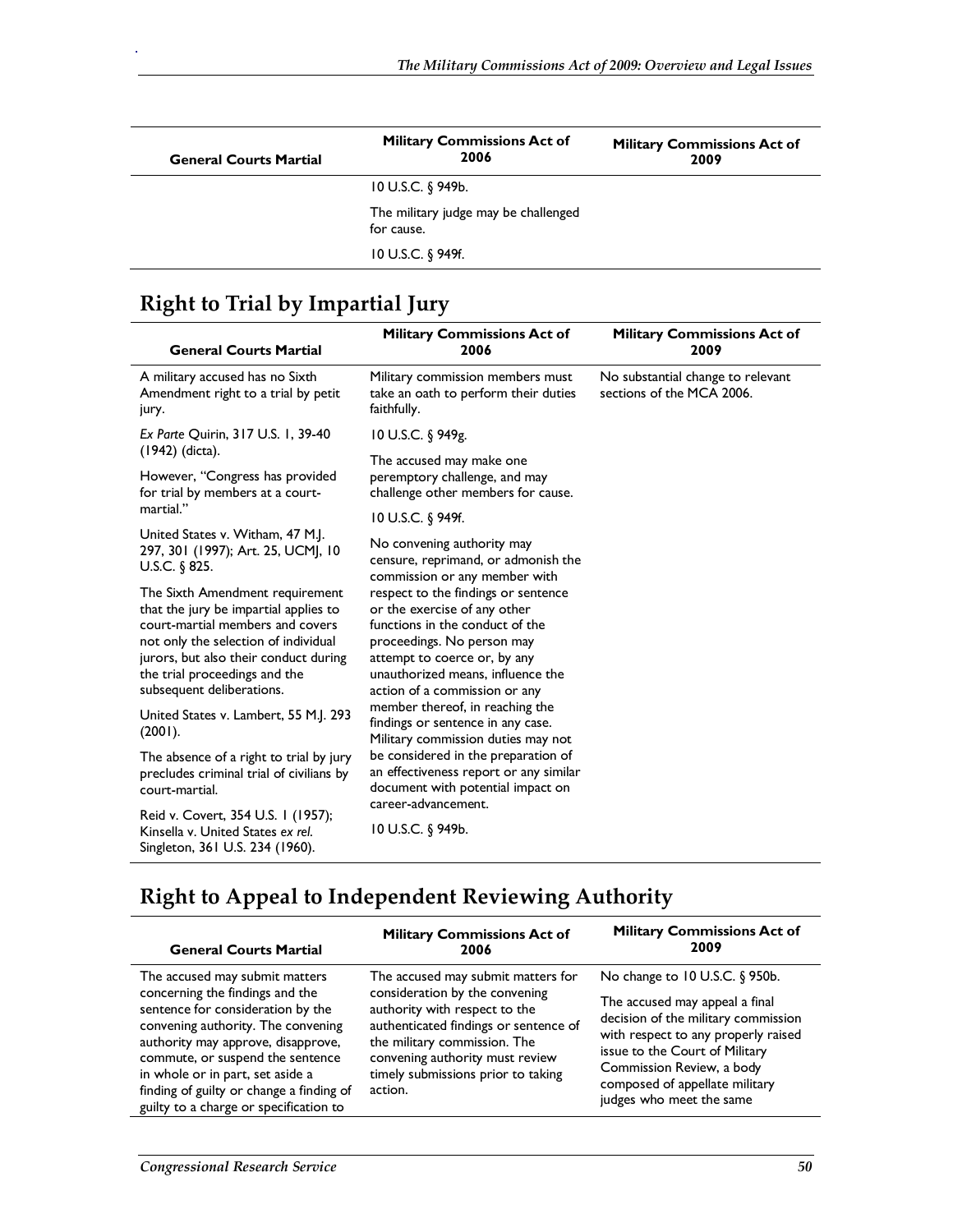### **General Courts Martial**

.

a finding of guilty to an offense that is a lesser included offense of the offense stated in the charge or specification.

### Art. 60, UCMJ, 10 U.S.C. § 860.

Certain judgments of courts-martial, depending on the severity of the sentence, are directly appealable to the respective Service's Court of Criminal Appeals, which reviews the findings and sentence as approved by the convening authority, considering questions of both fact and law. In the event it sets aside a judgment, it may order a rehearing unless its act was based on insufficiency of evidence in the record to support the findings, in which case it must order a dismissal.

#### Art. 66, UCMJ, 10 U.S.C. § 866.

The accused may petition for review of a Court of Criminal Appeals decision to the Court of Appeals for the Armed Forces, a court of civilian judges that is empowered to act only with respect to matters of law.

### Art. 67, UCMJ, 10 U.S.C. § 867.

CAAF decisions, other than denials to hear a case, may be appealed to the Supreme Court through writ of certiorari.

#### Art. 67a, UCMJ, 10 U.S.C. § 867a.

The writ of habeas corpus provides the primary means by which those sentenced by military court, having exhausted military appeals, can challenge a conviction or sentence in a civilian court. The scope of matters that a court will address is narrower than in challenges of federal or state convictions.

Burns v. Wilson, 346 U.S. 137 (1953).

#### **Military Commissions Act of 2006**

#### 10 U.S.C. § 950b.

The accused may appeal a final decision of the military commission with respect to issues of law to the Court of Military Commission Review, a new body comprised of appellate military judges who meet the same qualifications as military judges or comparable qualifications for civilian judges.

### 10 U.S.C. § 950f.

Once these appeals are exhausted, the accused may appeal the final decision to the United States Court of Appeals for the District of Columbia Circuit, which is limited to reviewing questions of law regarding "whether the final decision was consistent with the standards and procedures specified in [the MCA] and to the extent applicable, the Constitution and the laws of the United States." D.C. Cir. appellate decisions may be reviewed by the Supreme Court under writ of certiorari.

### 10 U.S.C. § 950g.

Other review by a civilian court, including review on petition of habeas corpus, is expressly prohibited.

10 U.S.C. § 950j (likely unconstitutional under Boumediene v. Bush, 533 U.S. \_\_, 123 S. Ct. 2229 (2008)(holding § 7 of the MCA to be invalid suspension of the writ of habeas corpus)).

#### **Military Commissions Act of 2009**

qualifications as military judges or comparable qualifications for civilian judges.

### 10 U.S.C. § 950f.

Once these appeals are exhausted, the accused may appeal the final decision to the United States Court of Appeals for the District of Columbia Circuit, with respect to the findings and sentence as approved by the convening authority and as affirmed or set aside as incorrect in law by the United States Court of Military Commission Review. The appellate court may take action only with respect to matters of law, including the sufficiency of the evidence to support the verdict. D.C. Cir. appellate decisions may be reviewed by the Supreme Court under writ of certiorari.

### 10 U.S.C. § 950g.

Other review by a civilian court, including review on petition of habeas corpus, is no longer expressly prohibited.